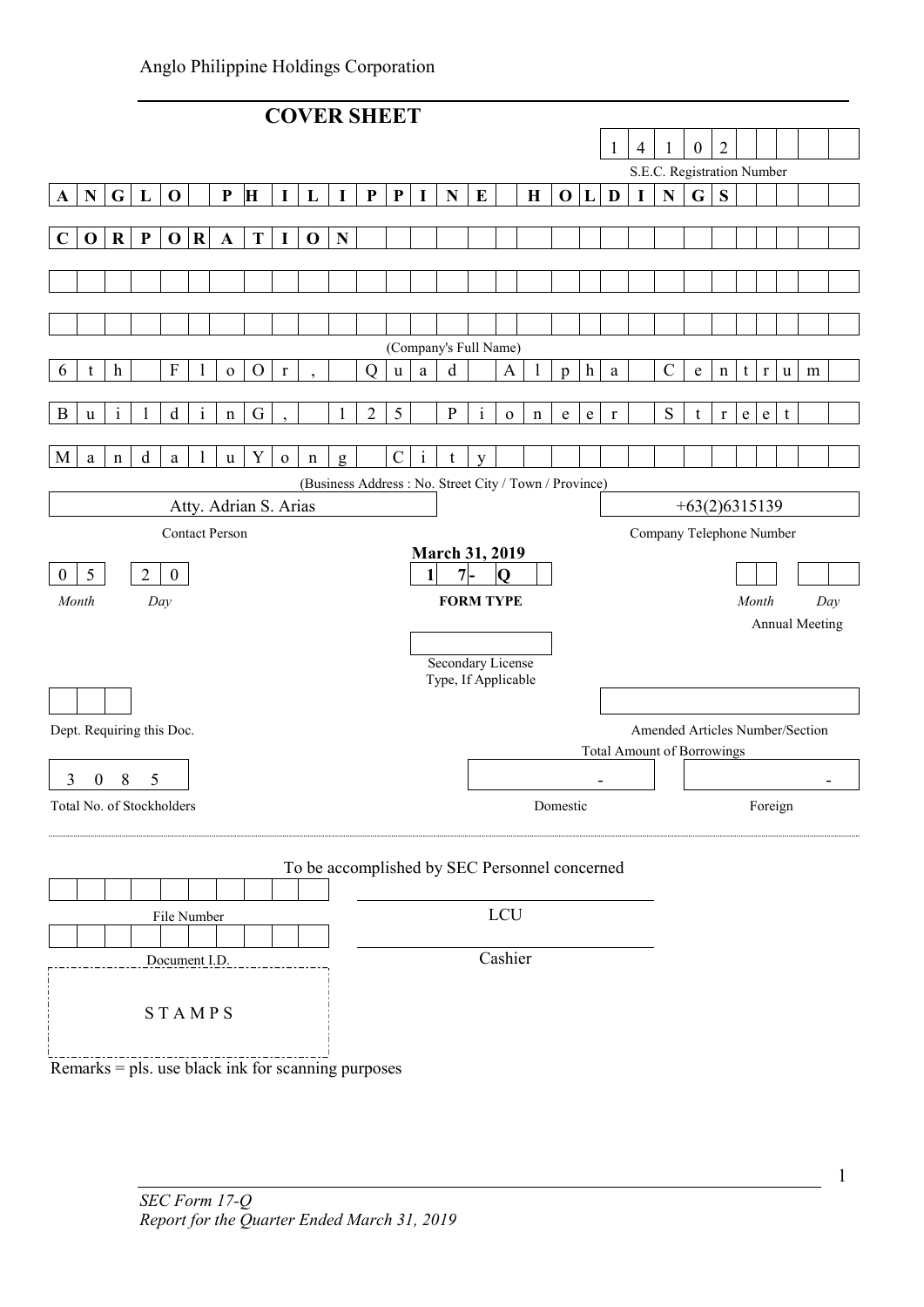# SECURITIES AND EXCHANGE COMMISSION SEC FORM 17-Q

QUARTERLY REPORT PURSUANT TO SECTION 17 OF THE SECURITIES REGULATION CODE

- 1. For the Quarterly Period ended: March 31, 2019
- 2. SEC Identification Number: 14102
- 3. BIR Tax Identification Number: 041-000-175-630
- 4. Exact name of registrant as specified in its charter: Anglo Philippine Holdings Corp.
- 5. Province, Country or other jurisdiction of incorporation or organization: Philippines
- 6. Industry Classification Code : (SEC Use Only)
- 7. Address of principal office: 6<sup>th</sup> Floor Quad Alpha Centrum, 125 Pioneer Street, Mandaluyong City 1550
- 8. Registrant's telephone number, including area code: (632) 631- 5139; (632) 635-6130
- 9. Former name, former address, and former fiscal year if changed since last report: N. A.
- 10. Securities registered pursuant to Section 4 and 8 of the RSA:

| Title of Each Class                     | Number of Shares of Common Stock<br>Outstanding or Amount of Debt Outstanding |
|-----------------------------------------|-------------------------------------------------------------------------------|
| Common Stock (P1.00 par value)          | 3,003,302,538 (excluding 13,000,000 shares in<br><b>Treasury Stock</b> )      |
| <b>Loans Payable and Long Term Debt</b> | 0.00                                                                          |

- 11. Are any or all of these securities listed on the Philippine Stock Exchange: Yes
- 12. Check whether the registrant:
	- a) has filed all reports required to be filed by Section 17 of the Securities Regulation Code (SRC) and Section 26 and 141 of the Corporation Code of the Philippines during the preceding 12 months (or for such shorter period that the registrant was required to file such reports):  $Yes [ X ] No [ ]$
	- b) has been subject to such filing requirement held for the past 90 days. Yes  $[X]$  No  $[$  ]
- 13. Documents incorporated by reference:
	- a) The Company's 2018 Audited Financial Statements.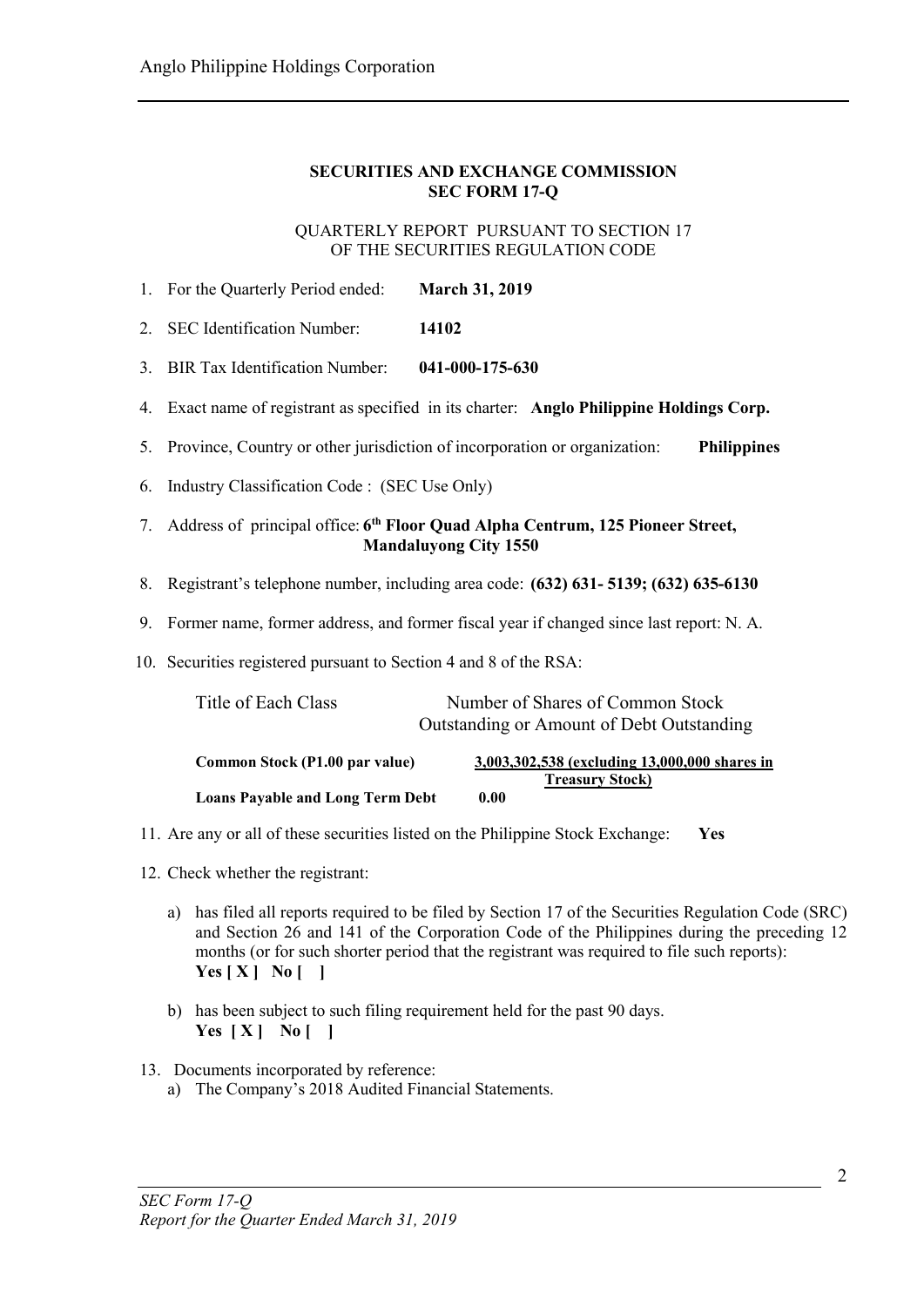# PART I – FINANCIAL INFORMATION

# Item 1. Financial Statements Required Under SRC Rule 68

- 1. The unaudited Consolidated Financial Statements of the Company for the quarter ended 31 March 2019 are included in this report. The schedules listed in the accompanying Index to Supplementary Schedules are filed as part of this SEC Form 17-Q.
- 2. Interim Statements of Comprehensive Income for the current interim period (01 January to 31 March 2019), with comparative Statement of Comprehensive Income for the comparable period (01 January to 31 March 2018) are attached to this report.
- 3. A statement showing changes in equity cumulatively for the current financial year to date period (01 January to 31 March 2019), with a comparative statement for the comparable yearto-date period of the immediately preceding financial year (01 January to 31 March 2018) are attached to this report.
- 4. The basic and diluted earnings per share are presented on the face of the attached Statement of Comprehensive Income (01 January to 31 March 2019), as well as the basis of computation thereof.
- 5. The Company's interim financial report for the 1st quarter 2019 has been prepared in accordance with Philippine Financial Reporting Standards (PFRS).
- 6. The Company follows the same accounting policies and methods of computation in its interim financial statements (01 January to 31 March 2019) compared with the most recent annual financial statements (2018), and NO policies or methods have been changed.
- 7. Owing to the nature of the business of the Company as an investments holding firm, there were NO seasonal or cyclical aspects that had a material effect on the financial condition or results of interim operations of the Company.
- 8. There were NO unusual items during the interim period (01 January to 31 March 2019), the nature, amount, size or incidents of which have affected the assets, liabilities, equity, net income or cash flows of the Company.
- 9. There were NO changes in the estimates of amounts reported in prior financial years (2018 and 2017) that had a material effect in the current interim period (01 January to 31 March 2019).
- 10. There were NO issuances, repurchases and repayments of debt and equity securities during the current interim period (01 January to 31 March 2019).
- 11. The Company does not generate revenues from any particular segment and its business (investment holding) is not delineated into any segment, whether by business or geography. The Company is not required to disclose segment information in its financial statements.
- 12. Up to the time of the filing of this Quarterly Report, there were NO material events subsequent to the end of the interim period (01 January to 31 March 2019) that have not been reflected in the financial statements for said interim period.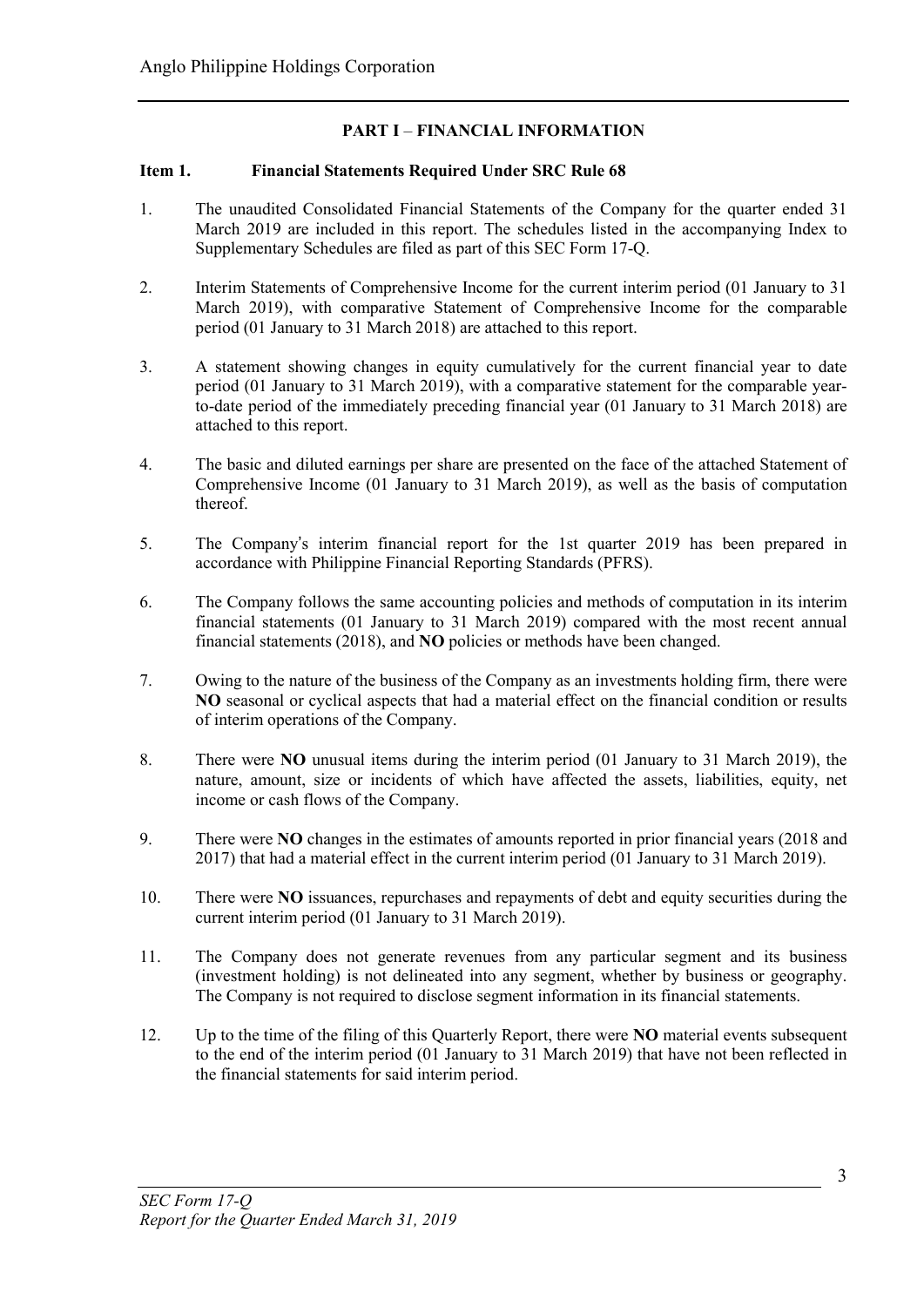- 13. There were NO changes in the composition of the Company during the interim period (01 January to 31 March 2019), and there were no business combinations, acquisition or disposal of subsidiaries and long-term investments, restructurings and discontinuance of operations during said interim period.
- 14. The Company has NO contingent liabilities or contingent assets as of its last annual balance sheet date (31 December 2018) and as of the end of the current interim period (31 March 2019).
- 15. There are NO material contingencies and any other events or transactions that are material to an understanding of the current interim period (01 January to 31 March 2019).

# Item 2. Management's Discussion and Analysis of Financial Condition and Results of **Operation**

# Financial Performance – 1st Quarter, 2019

Comparative financial highlights for the 1st quarters of fiscal years 2019 and 2018 are presented below:

|                                | 31 March 2019  | 31 March 2018  |
|--------------------------------|----------------|----------------|
| Revenues                       | 17,147,610     | 142,601,852    |
| Net Income/(Loss)              | (19, 817, 375) | 129,587,920    |
| <b>Total Assets</b>            | 9,921,863,768  | 10,451,425,564 |
| <b>Total Liabilities</b>       | 3,936,158,940  | 3,936,072,026  |
| Net Worth                      | 5,985,704,827  | 6,515,353,539  |
| Issued and Outstanding Capital | 3,003,302,538  | 3,003,302,538  |

Changes in Financial Condition – 1st Quarter 2019 vs, 1st Quarter 2018

The Company posted P17.1 million in revenues and a net loss of P19.8 million as of end-March 2019, compared to P142.6 million in revenues and a net income of P129.6 million for the same period in 2018. The net loss for the quarter ended March 2019 were attributable to Company's equity share in net loss of its associates.

Total Assets decreased to P9.9 billion as of end March 2019, compared to P10.5 billion as of end-March 2018 mainly due to Company's equity share in net loss of associate.

Total Liabilities as of end March 2019 and 2018 remains at P3.9 billion.

Net Worth is still lower at P5.9 billion as of the end-March 2019, compared to P6.5 billion as of the end-March 2018, due to the P645.9 million net losses incurred by the Company during the year 2018.

Changes in Financial Condition – 1st Quarter 2019 vs. Full Year 2018

Comparative financial highlights for the 1st quarter, 2019 and yearend 2018 are presented below:

|                   | 31 March 2019 | December 31, 2018 |
|-------------------|---------------|-------------------|
|                   | Unaudited     | (Audited)         |
| Revenues          | 17,147,610    | 106,621,638       |
| Net Income/(Loss) | (19,817,375)  | (645, 859, 629)   |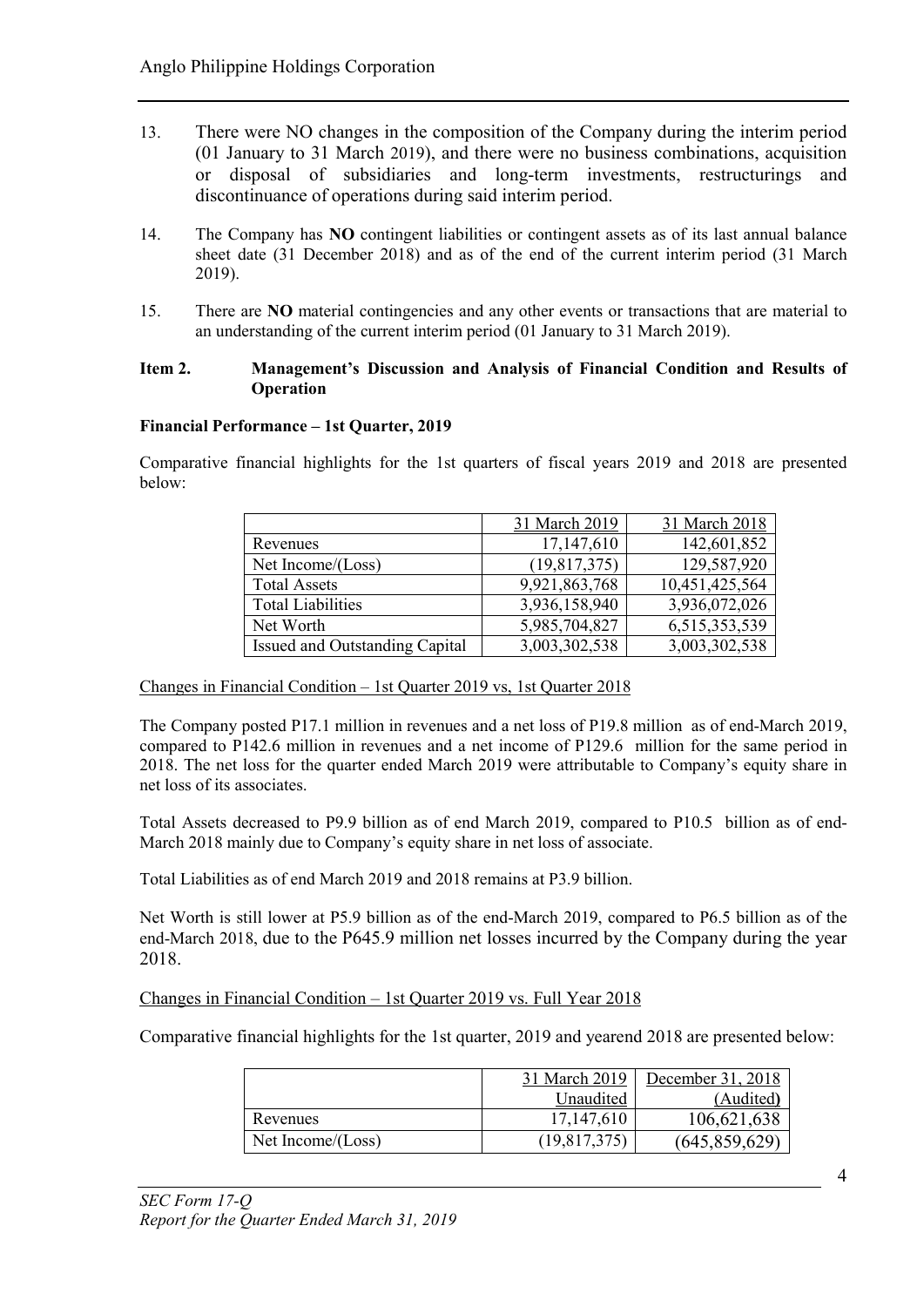| <b>Total Assets</b>            | 9,921,863,768 | 9,949,443,708 |
|--------------------------------|---------------|---------------|
| <b>Total Liabilities</b>       | 3,936,158,940 | 3,943,921,506 |
| Net Worth                      | 5,985,704,827 | 6,005,522,202 |
| Issued and Outstanding Capital | 3,003,302,538 | 3,003,302,538 |

As of the 1st quarter of 2019, the Company posted revenues of P17.1 Million and a net loss of P19.8 million, compared to revenues of P106.6 million and a net loss P645.8 million during the year 2018. The net loss during the first quarter of 2019 and for the year ended December 2018 was attributable to the Company's equity share in net income of its associates.

The decrease in Total Assets as of end-March 2019 compared to end-December 2018 was due to decrease in its investment in associates, property, plant and equipment and Cash and Cash Equivalents due to loan amortization payment of its subsidiary to Phil. Bank of Communications ("PBCom"during the first quarter 2019.

Total Liabilities decreased as of end-March 2019 compared to end-December 2018 due to loan amortization payment of its subsidiary to PBCom during the first quarter 2019.

The Company's Net Worth decreased to P5.9 Billion as of end-March 2019 as compared to P6.0 billion end-December 2018, due to net loss incurred by the company during the 1<sup>st</sup> quarter of 2019.

The top five (5) key performance indicators of the Company and its majority-owned subsidiary are as follows:

|                               | <b>March 31, 2019</b><br>(Consolidated) | December 31, 2018<br>(Consolidated) |
|-------------------------------|-----------------------------------------|-------------------------------------|
| <b>Current Ratio</b>          | 0.08:1                                  | 0.09:1                              |
| <b>Current Assets</b>         | 331,024,570                             | 334,254,994                         |
| <b>Current Liabilities</b>    | 3,907,560,542                           | 3,909,815,732                       |
|                               |                                         |                                     |
| <b>Assets to Equity Ratio</b> | 1.66:1                                  | 1.66:1                              |
| <b>Total Assets</b>           | 9,921,863,768                           | 9,949,443,708                       |
| Stockholders' Equity          | 5,985,704,827                           | 6,005,522,202                       |
|                               |                                         |                                     |
| <b>Debt to Equity Ratio</b>   | 0.66:1                                  | 0.66:1                              |
| <b>Total Liabilities</b>      | 3,936,158,940                           | 3,943,921,506                       |
| Stockholders' Equity          | 5,985,704,827                           | 6,005,522,202                       |
|                               |                                         |                                     |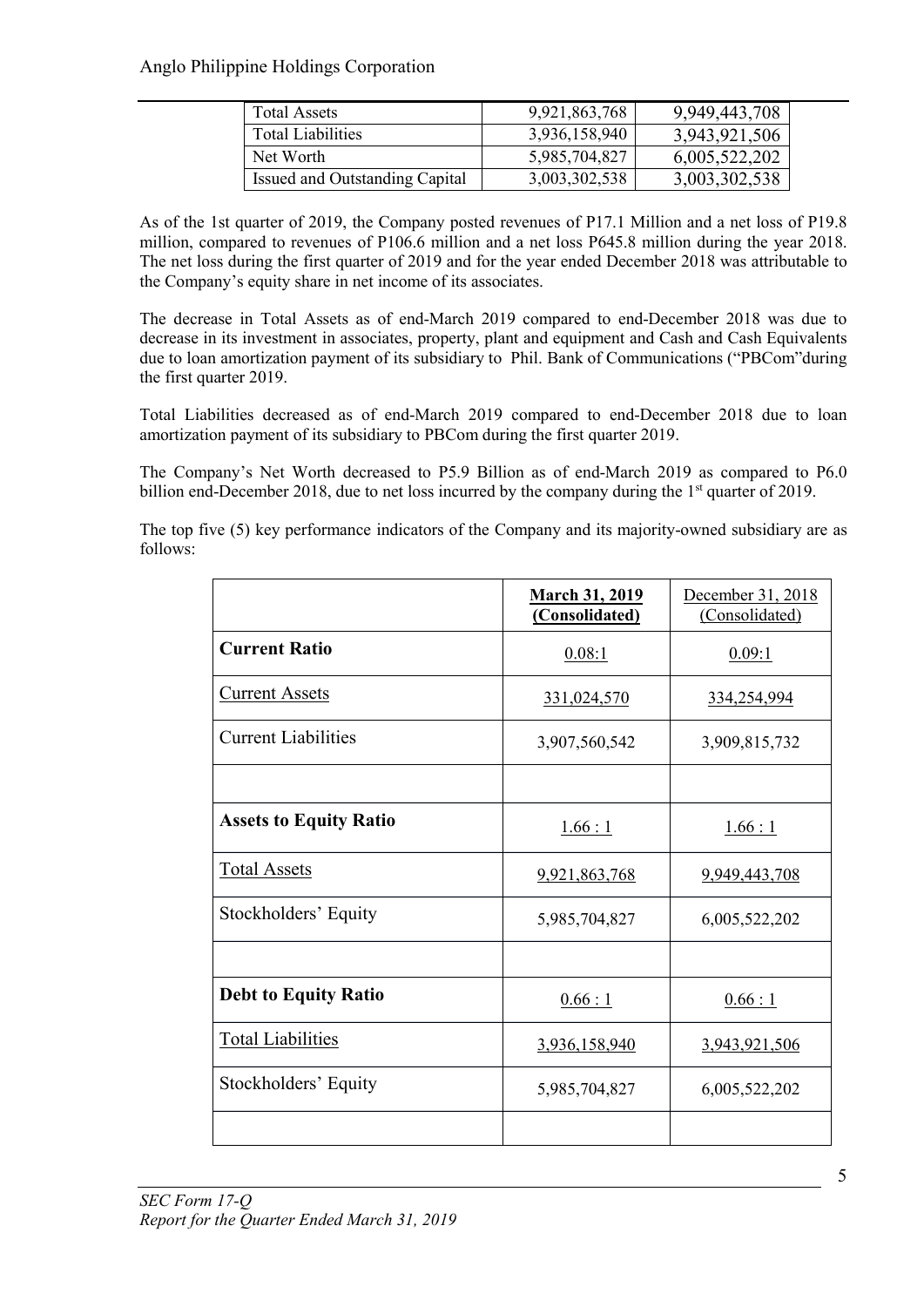| <b>Equity to Debt Ratio</b>                      | 1.52:1        | 1.52:1         |  |  |
|--------------------------------------------------|---------------|----------------|--|--|
| <b>Stockholders Equity</b>                       | 5,985,704,827 | 6,005,522,202  |  |  |
| <b>Total Liabilities</b>                         | 3,936,158,940 | 3,943,921,506  |  |  |
|                                                  |               |                |  |  |
| <b>Book Value per share</b>                      | <u>1.99</u>   | 2.00           |  |  |
| <b>Stockholders Equity</b>                       | 5,985,704,827 | 6,005,522,202  |  |  |
| <b>Shares Outstanding</b>                        | 3,003,302,538 | 3,003,302,538  |  |  |
|                                                  |               |                |  |  |
| Earnings/(Loss) per share                        | $-0.007$      | $-0.22$        |  |  |
| <u>Net Income/(Loss)</u>                         | $-19,817,375$ | $-645,859,629$ |  |  |
| Number<br>of<br>shares<br>Average<br>outstanding | 3,003,302,538 | 3,003,302,538  |  |  |

The key performance indicators for the first quarter of 2019 and 2018 remain constant except for the decrease in the loss per share as of end March 2019 of 0.007 compared to 0.22 as of end December 2018 mainly due to equity share in net loss of associates for year ended December 2018.

Results of Operations  $-1<sup>st</sup>$  Quarter 2019

# Natural Resources

The Company owns 100% of Vulcan Materials Corporation (VMC) which is involved in the exploration and development of the various mineral and aggregates resources. VMC has no revenue or expenses earned/incurred as of end March 2019,compared to net loss of P0.013 million as of end March 2018.

Following cessation of its Montalban Quarry operations due to unfavorable operation results, VMC entered into an agreement for the sale of the crushing plant and assignment of its rights to explore, develop, operate and utilize the Montalban quarry in favor of Big Rock Aggregates Corporation, an affiliate and designee of Solid Integrated Co., Inc., for P20 million, subject to certain conditions. VMC has received the full payment and has satisfied all conditions of the assignment.

*Anglo Philippine Power Corporation(APPC)* (100% owned) is presently evaluating various renewable energy projects for future investment and is still in its pre-operating stage. Its wholly-owned subsidiary, Bataan Aggregates Corp. (BAC), *which commenced commercial operations in January 2018, produced 16,900 cbm of aggregates as of end-March 2019 and generated revenues of P8.5 million compared to nil for the same period in 2018*.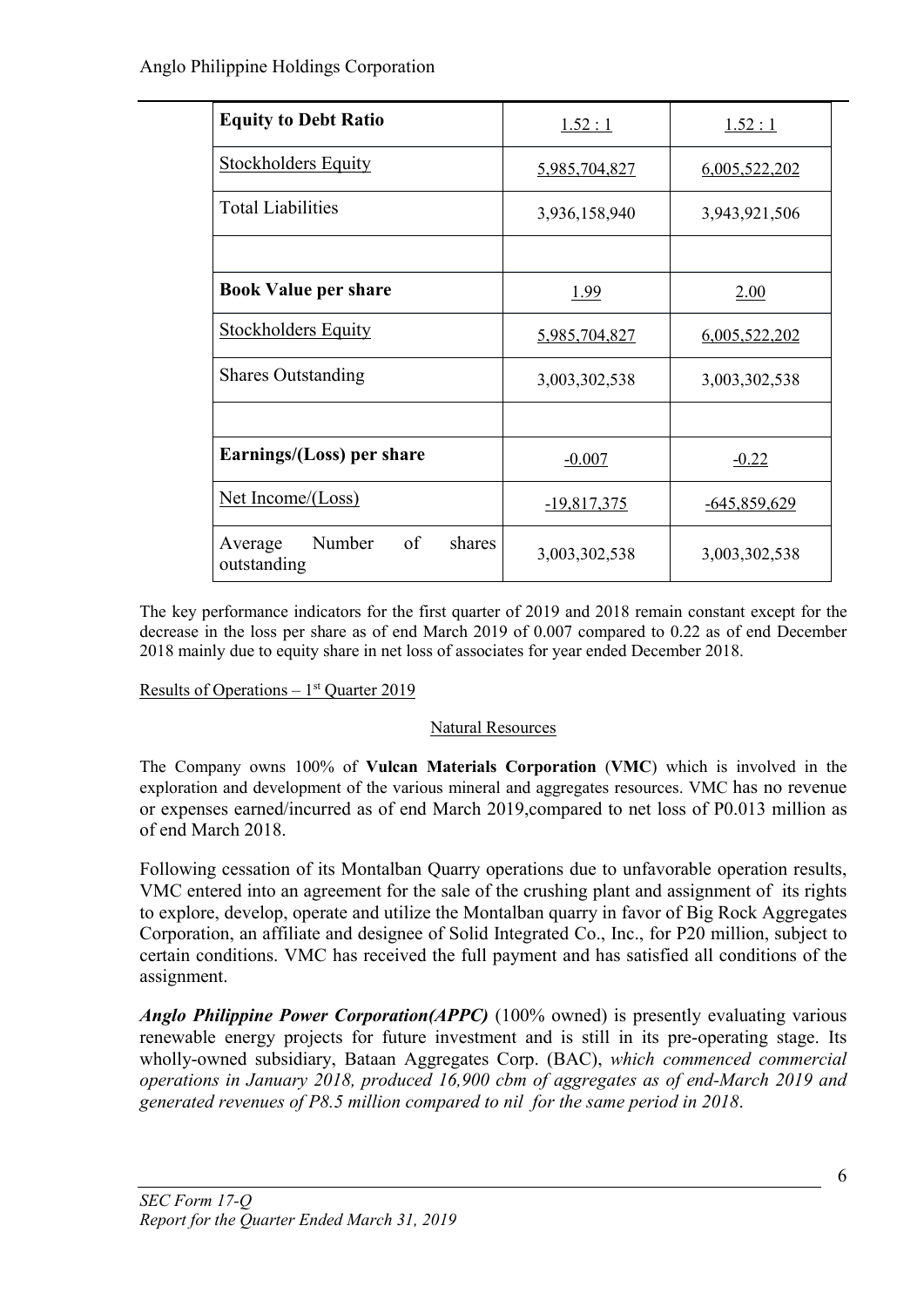The Company owns 34.32% of *The Philodrill Corporation (OV)* which posted a *consolidated net income of P9.04 million for the first quarter of 2019 compared to a net income of P8.4 million for the same period in 2018.*

The Company owns 25.69% of *United Paragon MiningCorporation (UPMC)* which holds highly prospective gold mining properties in the Bicol area. UPMC posted a net loss of P14.8 million as of end March 2019, compared to a net loss of P17.1 million as of end March 2018.

As of March 31, 2019, the Company owns 28.64% of *Atlas Consolidated Mining & Development Corporation(AT),* which posted a net loss of P34.6 million as of end-March 2019 compared to a net loss of P474.7 million as of end-March 2018.

The Company likewise continues to hold interests in the following Oil Exploration contracts:

| Service Contract 6A  | Octon, NW Palawan      | $11.11000\%$ |
|----------------------|------------------------|--------------|
| Service Contract 14D | Tara, NW Palawan       | $2.50000\%$  |
| Service Contract 41  | Sulu Sea               | $1.67900\%$  |
| Service Contract 53  | <b>Onshore Mindoro</b> | 5.00000 $\%$ |
| <b>SWAN Block</b>    | NW Palawan             | 33.57800 %   |

In SC 6A (Octon), Philodrill has signed a lease agreement for the 6-month use of the G-Verse software to undertake further attribute analysis on the Galoc Clastic Unit to better understand reservoir development and distribution within the structure to identify potential exploration well location.

In SC 14D (Tara, NW Palawan), the implementation of permanent plug and abandonment of offshore production wells Tara and Libro was completed last May 2018 both below budget and on schedule.

In SC 53 (Onshore Mindoro), there has been no update from block operator Mindoro-Palawan  $Oil \&$  Gas, Inc. (MPOGI) as to their plans for the block, specifically the activities to execute the Joint Venture's commitments including the drilling of the Progreso-2 well.

In 2018, Gas2Grid indicated interest to farm into SC 53, offering to acquire up to 70% participating interest in exchange for drilling up to 2 wells, premised on the success of the initial well. As of this writing, MPOGI has not formally advised the consortium on the outcome of their negotiations with Gas2Grid.

Meanwhile, in September 2018, the DOE enjoined MPOGI to secure a Certificate of Pre-Condition (CP) from the National Commission on Indigenous Peoples (NCIP), indicating that inaction on securing the CP from the NCIP and the regular submission of quarterly reports by MPOGI to the DOE may constitute grounds for the termination of the service contract.

In SC 41 (Sulu Sea), the area has been included again in the Philippine Conventional Energy Contracting Program (PCECP) launched last November 2018. Philodrill, which submitted a joint bid with PXP Energy Corporation back in 2012, intends to revive its bid over the block. The Company has an existing agreement with Philodrill to acquire a portion of the interest that may be awarded to Philodrill in the area.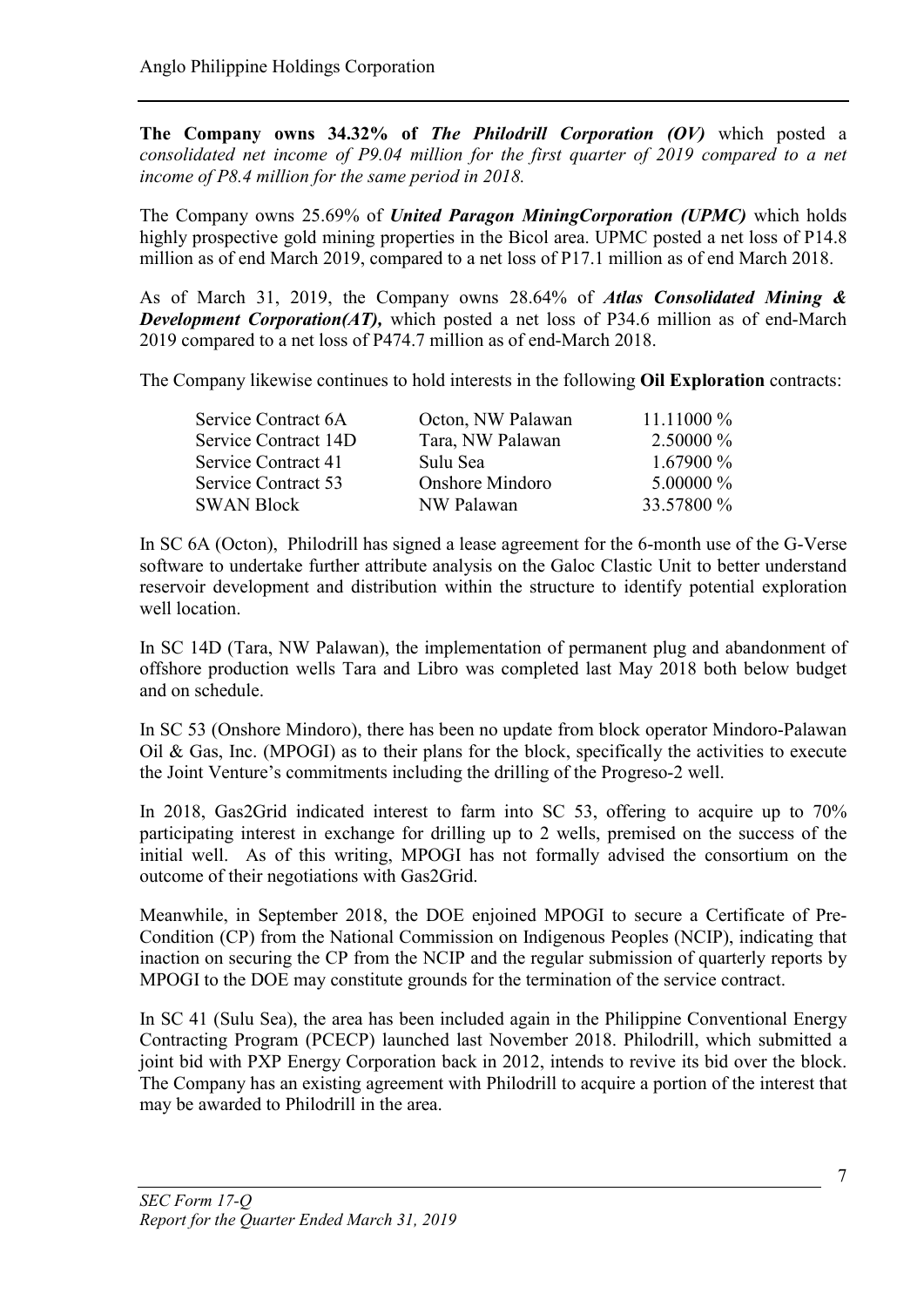In the SWAN Block, the Company continues to await PNOC-EC's decision on the joint venture's offer to swap a portion of their participating interests in the SWAN block for the participating interests of PNOC-EC in the new service contracts that now cover the former SWAN block.

# Property Development

Tipo Valley Realty, Inc. (TVRI) (97.59% owned) posted a net loss of P1.2 million as of end March 2019, compared to a net loss of P2.1 million as of end March 2018.

TVRI continues to complete the required documentations to obtain a DAR conversion certificate over its properties in Hermosa, Bataan.

The Company continues to maintain 15.79% interest in *MRT Development Corp*. which generates revenues from concessionaire rentals and advertising fees in the MRT 3 stations.

# Infrastructure

The Company continues to maintain 18.6% equity in *MRT Holdings, Inc*., the indirect majority owner of the Metro Rail Transit Corporation (MRTC). As of end-March 2019, average ridership is about 155,000 passengers per day.

# Other Investments

The Company has minority investment in *Brightnote Assets Corporation*, a holding company organized for the purpose of investing in the Calabarzon area.

*Filipinas Energy Corporation (FEC)* has not undertaken any business operation since its incorporation due to the deferment of the transfer of the Company's oil and mineral assets.

NO bankruptcy, receivership or similar proceeding has been filed by or against the Company and/or its subsidiary during the last three (3) years.

NO material reclassification, merger, consolidation, or purchase/sale of a significant amount of assets, not in the ordinary course of business, has been undertaken by the Company and/or its subsidiary during the last three (3) years, *EXCEPT* (i) the acquisition of additional shares in UPM last December 3, 2015 and May 5-6, 2016 for 3.5 million shares and 3.6 million shares, respectively, thereby increasing the Company's ownership therein from 22.96% to 25.69%. (*ii*) the acquisition of additional shares in AT last February 27, 2017 and August 11, 2017, for 25.1 M shares and 819.9 M shares, respectively, thereby increasing the Company's ownership therein from 8.37% to 28.64%.

# Discussion and Analysis of Material Events and Uncertainties

Except as discussed below, Management is not aware of any material event or uncertainty that has affected the current interim period and/or would have a material impact on future operations of the Company.

The Company will continue to be affected by the Philippine business environment as may be influenced by any local/regional financial and political crises.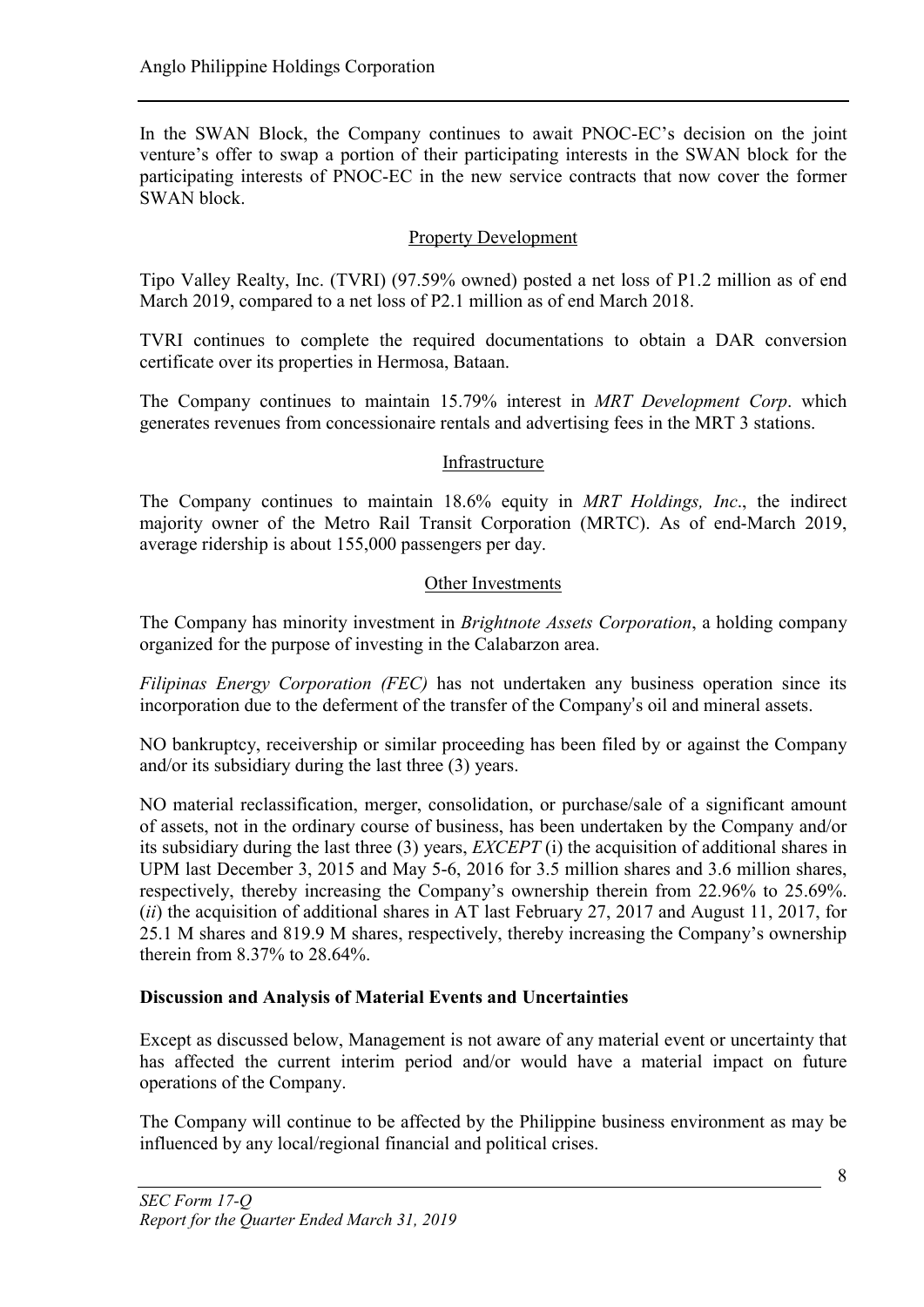- 1. There are NO known trends, demands, commitments, events or uncertainties that have or are reasonably likely to have a material impact on the Company's short-term or long-term liquidity.
- 2. The Company's internal source of liquidity comes, primarily, from revenues generated from operations. The Company's external source of liquidity comes, primarily, from loans/financing obtained from financial institutions and, alternatively, may also come from the collection of its accounts receivables.
- 3. The Company has NO material commitments for capital expenditures but is expected to contribute its equity share in the capital expenditures of its investee companies. However, the bulk of the funding for such expenditures will be sourced from project financing.
- 4. There are NO known trends, events or uncertainties that have had or are reasonably expected to have a material impact on the revenues or income from continuing operations, save as stated in paragraph 1 above.
- 5. There are NO significant elements of income or loss that did not arise from the Company's continuing operations.
- 6. There have been NO material changes from 31 December 2018 to 31 March 2019 in one or more line items of the Company's financial statements, EXCEPT as disclosed below:
	- (a) Cash and Cash Equivalents increased from P19.1 million as of end-2018 to P48.4million as of end-March 2019 mainly due to the increase cash and cash equivalent due to loan availment of its subsidiary.
	- (b) Account Receivables increased due to additional advances made to its affiliates.
	- (c) Investment in associates increased due to income incurred by its associates during the period.
	- (d) Total liabilities increased due to loan availment of its subsidiary from PBCom.
	- (e) Retained Earnings increased due to a corresponding Net income incurred by the Company as of end-March 2019.
- 7. There are NO events that will trigger direct or contingent financial obligation that is material to the Company, including any default or acceleration of an obligation.
- 8. There are NO material off-balance sheet transactions, arrangements, obligations (including contingent obligations), and other relationships of the Company with unconsolidated entities or other persons created during the reporting period.
- Item 3. Management's Assessment and Evaluation of Financial Risk Exposures
- A. Financial Risk Exposures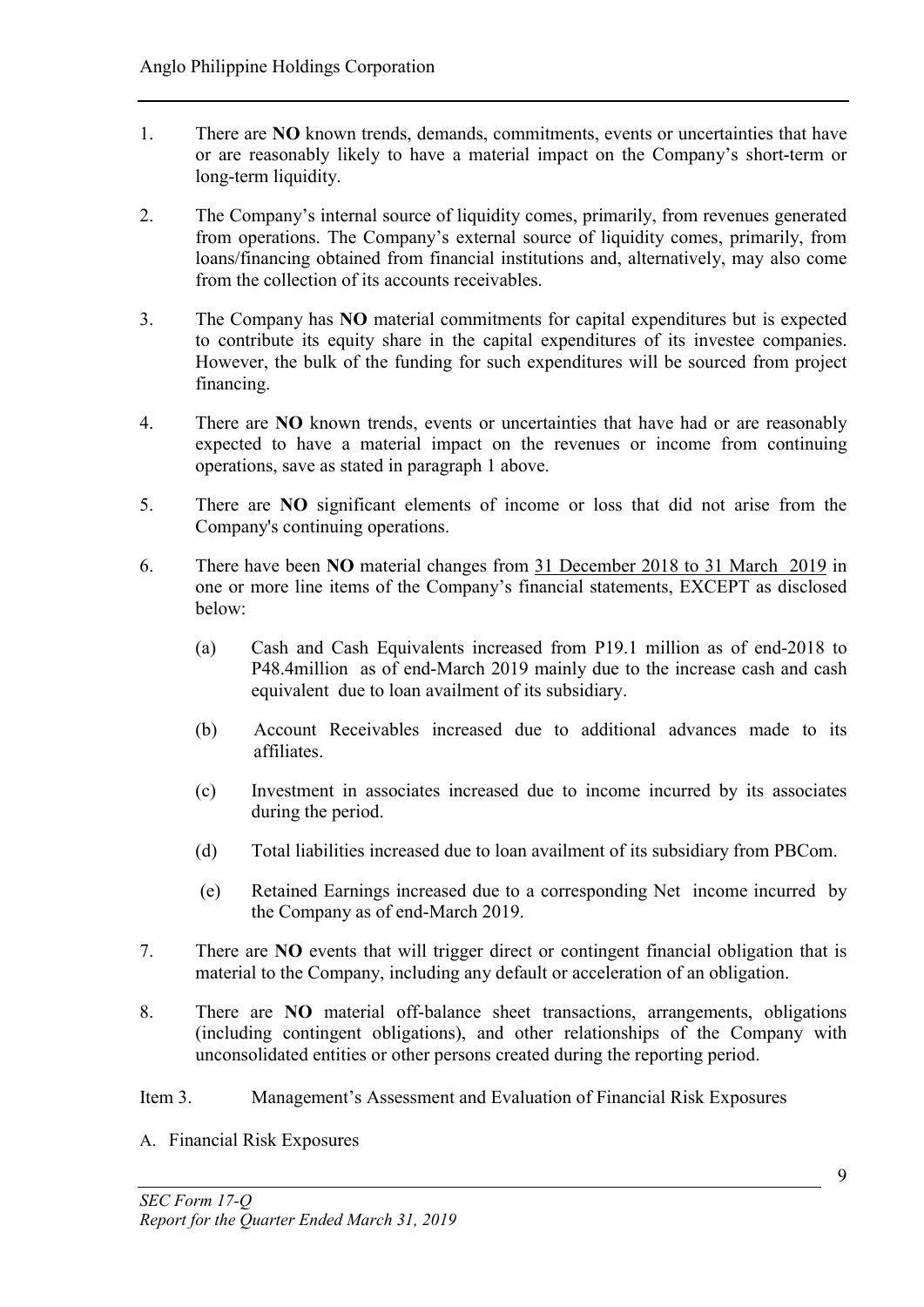The Group's main financial instruments are cash and cash equivalents, receivables, financial assets at FVTPL, AFS financial assets, long-term note receivable, and deposit under "Other noncurrent assets" and due to related parties. The main purpose of these financial instruments is to raise funds and maintain continuity of funding and financial flexibility for the Group. The Group has various other financial assets and liabilities such as accounts payable and accrued expenses, due to related parties and subscription payable which arise directly from its operations and investing activities.

The BOD has the overall responsibility for the establishment and oversight of the Group's risk management framework. The Group's risk management policies are established to identify and manage the Group's exposure to financial risks, to set appropriate transaction limits and controls, and to monitor and assess risks and compliance to internal control policies. Risk management policies and structure are reviewed regularly to reflect changes in market conditions and the Group's activities.

The Group has exposure to credit risk, liquidity risk, foreign currency risk and equity price risk from the use of its financial instruments. The Board reviews and approves the policies for managing each of these risks and they are summarized below.

# Credit Risk

Credit risk is the risk of financial loss to the Group if a customer or counterparty to a financial instrument fails to meet its contractual obligations. Credit risk arises principally from the Group's cash and cash equivalents, receivables and AFS financial assets.

The Group ensures that its financial assets are considered high grade by transacting only with top banks in the Philippines and maintaining good relationships with related parties, key employees and debtors who are highly reputable and with good credit standing.

With respect to credit risk arising from cash and cash equivalents and receivables, the Group's exposure to credit risk arises from default of the counterparty, with a maximum exposure equal to the carrying amount of these instruments. Since the Group trades only with recognized and established counterparties, there is no requirement for collateral.

Customer credit risk is managed through the Group's established policy, procedures and control relating to customer risk management including credit review and analysis of receivables on a continuous basis.

Except for the trade receivables and other receivables from one of the Group's affiliates which were provided with allowance (see Note 5), management evaluated that the Group's financial assets as summarized below are of high grade and of good credit quality.

The maximum exposure to credit risk, net of allowance for impairment losses, amounted to

 $P=896.0$  million and  $P=922.2$  million as of March 31, 2019 and December 31, 2018, respectively.

There are no significant concentrations of credit risk within the Group.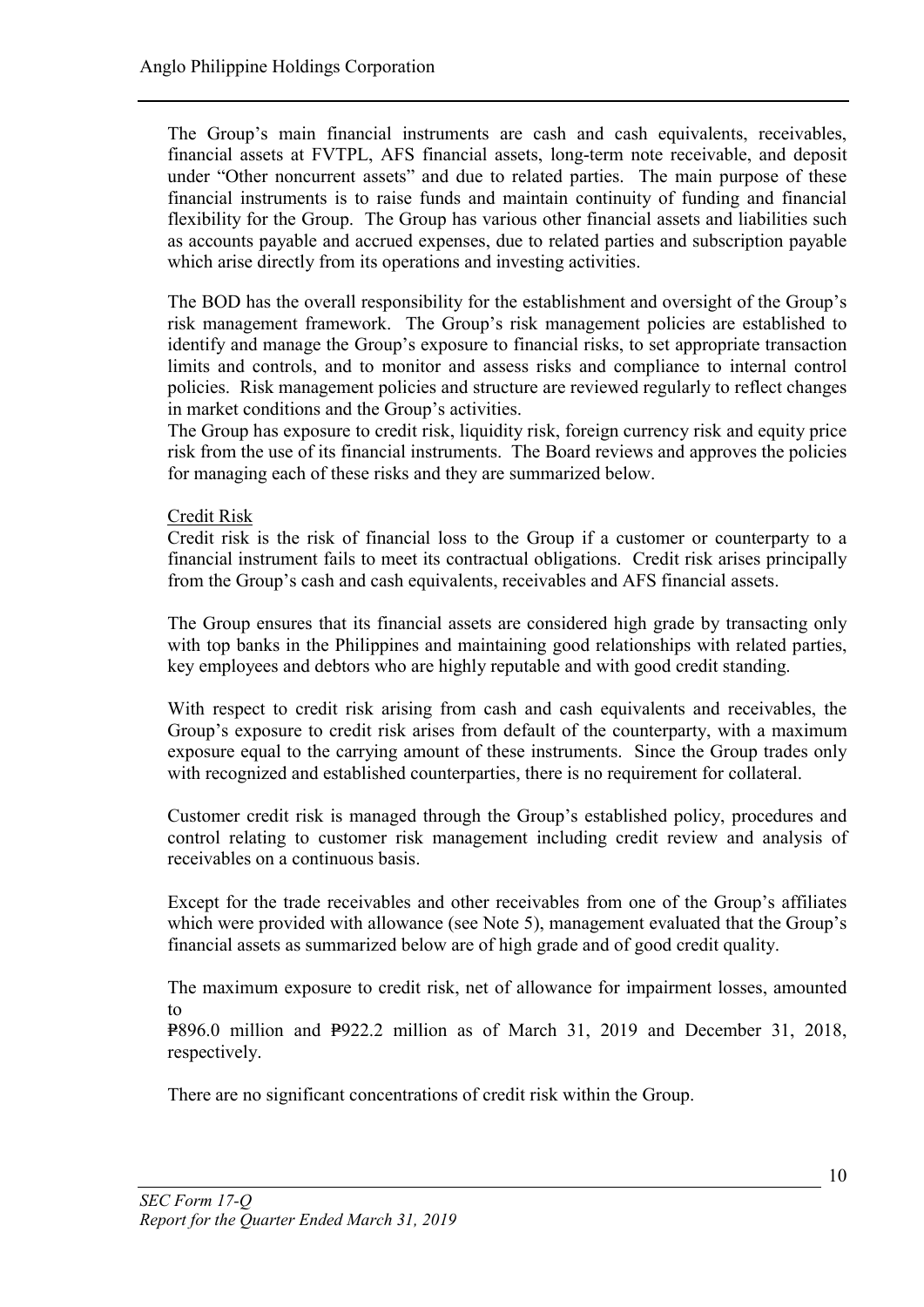The Group writes-off a financial asset, in whole or in part, when the asset is considered uncollectible, it has exhausted all practical recovery efforts and has concluded that it has no reasonable expectations of recovering the financial asset in its entirety or a portion thereof.

The Group writes off an account when all of the following conditions are met:

- the asset is in past due for over 90 days, or is already an item-for-forfeiture
- contract restructuring is no longer possible

The Group may also write-off financial assets that are still subject to enforcement activity. The Group has not written off outstanding loans and receivables that are still subject to enforcement activity as of March 31, 2019 and December 31, 2018.

# *Applicable for the year ended December 31, 2019*

The following are the details of the Group's assessment of credit quality and the related ECLs as at March 31, 2019:

*General approach*

- *Cash and cash equivalents*  As of March 31, 2019, the ECL relating to the cash and cash equivalents of the Group is minimal as these are deposited in reputable banks which have good bank standing, and is considered to have low credit risk.
- *Advances to Associates and Stockholders, Receivables from Related Parties and Other Receivables.* No ECL is recognized for these receivables since there were no history of default payments. As of March 31, 2019, allowance for impairment losses pertain to individually impaired accounts of other receivables. This assessment is undertaken each financial year through examining the financial position of the related parties and the markets in which the related parties operate.

# *Simplified approach*

 *Trade receivables* - The Group applied the simplified approach under PFRS 9, using a 'provision matrix'. As of March 31, 2019, no allowance for impairment losses was recognized as a result of performing collective impairment test. Management evaluated that the Group's trade receivables are of high grade and of good credit quality.

| March 31, 2019 |             |          |                |              |                |  |  |  |
|----------------|-------------|----------|----------------|--------------|----------------|--|--|--|
|                | Stage 1     | Stage 2  | Stage 3        | Lifetime ECL |                |  |  |  |
|                | 12-month    | Lifetime |                | Simplified   |                |  |  |  |
|                | ECL         | ECL      | Lifetime ECL   | Approach     | Total          |  |  |  |
| Gross carrying |             |          |                |              |                |  |  |  |
| amount         | 705,904,889 |          | 20,436,224     | 190,067,743  | 916,408,856    |  |  |  |
| Loss allowance |             |          | (20, 436, 224) |              | (20, 436, 224) |  |  |  |
|                | 705,904,889 |          | -              | 190,067,743  | 895,972,632    |  |  |  |

The tables below show the Group's aging analysis of past due but not impaired financial assets: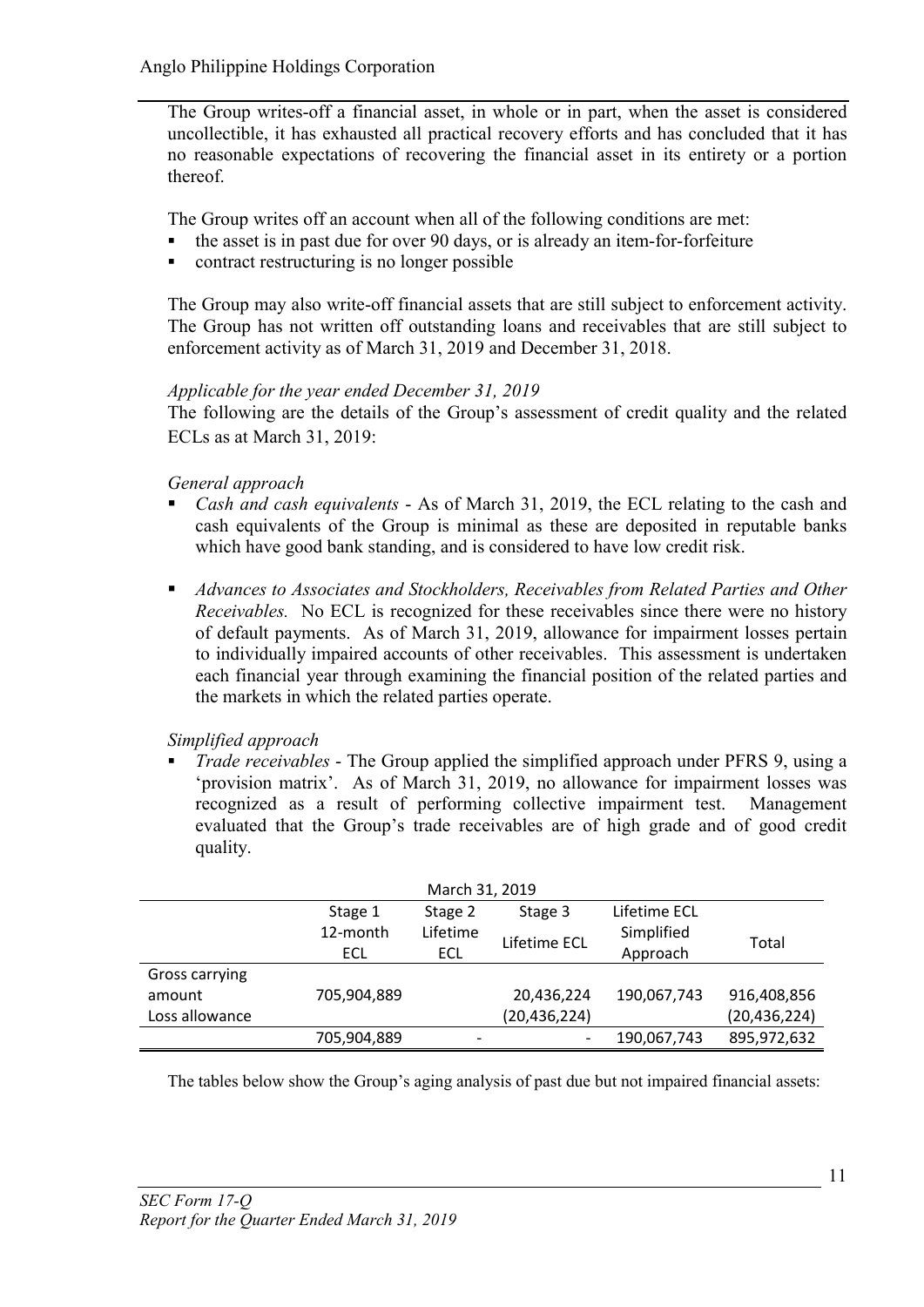|                                      |                                            | 'March 31, 2019            |                   |               |                    |                          |             |
|--------------------------------------|--------------------------------------------|----------------------------|-------------------|---------------|--------------------|--------------------------|-------------|
|                                      |                                            | Past Due But not Impaired  |                   |               |                    |                          |             |
|                                      | <b>Neither Past</b><br>Due nor<br>Impaired | Less<br>than<br>30<br>days | $31 - 60$<br>Days | 61-90<br>Days | Over<br>90<br>Days | Impaired                 | Total       |
| <b>Financial Assets at Amortized</b> |                                            |                            |                   |               |                    |                          |             |
| Cost                                 |                                            |                            |                   |               |                    |                          |             |
| Cash and cash equivalent             |                                            |                            |                   |               |                    |                          |             |
| (excluding cash on hand)             | 30,805,491                                 |                            |                   |               |                    |                          | 30,805,491  |
| Trade and other receivables:         |                                            |                            |                   |               |                    |                          |             |
| Trade receivables                    | 8,677,349                                  |                            |                   |               | $\overline{a}$     | 15,921,190               | 24,598,539  |
| Advances to related parties          | 33,452,528                                 |                            |                   |               |                    |                          | 33,452,528  |
| Other receivables                    | 147,937,865                                |                            |                   |               |                    | 4,515,034                | 152,452,899 |
| Notes receivable                     | 60,000,000                                 |                            |                   |               |                    |                          | 60,000,000  |
| Long-term note receivable            | 600,651,468                                |                            |                   |               |                    |                          | 600,651,468 |
| <b>Financial assets at FVTPL</b>     | 12,272,330                                 |                            |                   |               |                    |                          | 12,272,330  |
| <b>Financial assets at FVOCI</b>     | 2,175,600                                  |                            |                   |               |                    | $\overline{\phantom{a}}$ | 2,175,600   |
|                                      | 895,972,632                                |                            |                   |               | $\overline{a}$     | 20,436,224               | 916,408,856 |

The table below shows the credit quality by class of the Group's financial assets:

# 'December 31, 2018

|                                           |                                     | Past Due But not Impaired  |                      |                      |                          |            |             |  |
|-------------------------------------------|-------------------------------------|----------------------------|----------------------|----------------------|--------------------------|------------|-------------|--|
|                                           | Neither Past<br>Due nor<br>Impaired | Less<br>than<br>30<br>days | $31 -$<br>60<br>Days | $61 -$<br>90<br>Days | Over<br>90<br>Days       | Impaired   | Total       |  |
| <b>Financial Assets at Amortized Cost</b> |                                     |                            |                      |                      |                          |            |             |  |
| Cash and cash equivalent                  |                                     |                            |                      |                      |                          |            |             |  |
| (excluding cash on hand)                  | 43,517,731                          |                            |                      |                      |                          |            | 43,517,731  |  |
| Trade and other receivables:              |                                     |                            |                      |                      |                          |            |             |  |
|                                           |                                     |                            |                      |                      |                          |            |             |  |
| Trade receivables                         | 8,662,557                           |                            |                      |                      |                          | 15,921,190 | 24,583,747  |  |
| Advances to related parties               | 37,406,615                          |                            |                      |                      |                          |            | 37,406,615  |  |
|                                           |                                     |                            |                      |                      |                          |            |             |  |
| Other receivables                         | 157,489,100                         |                            |                      |                      | $\overline{\phantom{a}}$ | 4,515,034  | 162,004,134 |  |
| Notes receivable                          | 60,000,000                          |                            |                      |                      |                          |            | 60,000,000  |  |
|                                           |                                     |                            |                      |                      |                          |            |             |  |
| Long-term note receivable                 | 600,651,468                         |                            |                      |                      |                          |            | 600,651,468 |  |
| <b>Financial assets at FVTPL</b>          | 12,272,330                          |                            |                      |                      |                          |            | 12,272,330  |  |
| <b>Financial assets at FVOCI</b>          | 2,175,600                           |                            |                      |                      |                          |            | 2,175,600   |  |
|                                           |                                     |                            |                      |                      |                          |            |             |  |
|                                           | 922,175,401                         |                            |                      |                      |                          | 20,436,224 | 942,611,625 |  |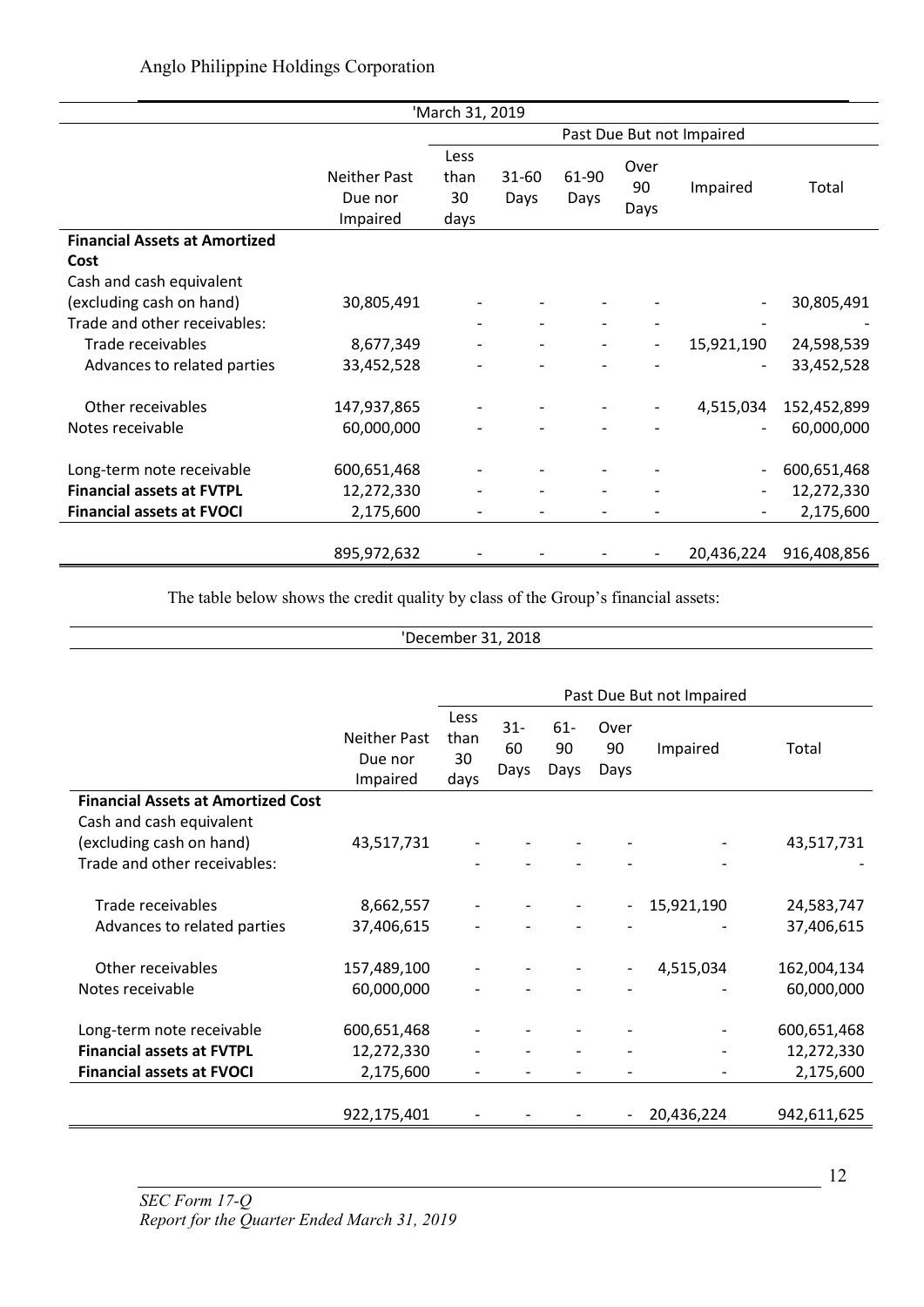The credit quality of financial assets is managed by the Group using high, medium and low grades as internal credit ratings.

High grade - pertains to counterparty who is not expected by the Group to default in settling its obligations, thus credit risk exposure is minimal. This normally includes large prime financial institutions and government agencies.

Medium and low grades - other financial assets not belonging to high grade financial assets are included in either of these categories.

The Group has assessed the credit quality of the following financial assets:

- Cash and cash equivalents are classified as high grade since these are deposited with reputable banks.
- Trade and other receivables and advances to related parties and stockholders are classified medium grade since these are receivables from related parties which were transacted on an arm's length basis taking into account the related parties' financial standing and ability to pay. Other than the receivable which was written off in 2016, there was no history of default on the outstanding receivables as at December 31, 2017 and 2018.
- Financial assets at FVTPL and quoted AFS financial assets in equity instrument are investments that can be traded and from companies with good financial capacity, making the investment secured and realizable. Management assesses the quality of these assets as high grade.
- Unquoted AFS financial assets are assessed as medium grade since these belongs to companies which have good financial conditions and operate in an industry which has potential growth. The unquoted AFS financial asset with allowance for impairment pertains to the investment of the Group to a project that did not materialize.
- Long-term note receivable and deposit are classified as medium grade since these belongs to companies which have good financial conditions and operate in an industry which has potential growth.

The Group's maximum exposure to credit risk is equal to the aggregate carrying amount of its financial assets.

# *Liquidity Risk*

Liquidity risk is the risk that the Group will not be able to meet its financial obligations as they fall due. The Group's objectives to managing liquidity risk is to ensure, as far as possible, that it will always have sufficient liquidity to meet its liabilities when due, under both normal and stressed conditions.

The Group manages liquidity risk by maintaining a balance between continuity of funding and flexibility in operations. Treasury controls and procedures are in place to ensure that sufficient cash is maintained to cover daily operational and working capital requirements. Management closely monitors the Group's future and contingent obligations and sets up required cash reserves as necessary in accordance with internal policies.

The Group's financial assets used for liquidity management are its cash and cash equivalents, financial assets at FVTPL, receivables and financial assets at FVOCI/ AFS financial assets.

As at March 31, 2019 and December 31, 2018, the Group's cash and cash equivalents may be withdrawn anytime, while its financial assets at FVTPL and quoted AFS financial assets are traded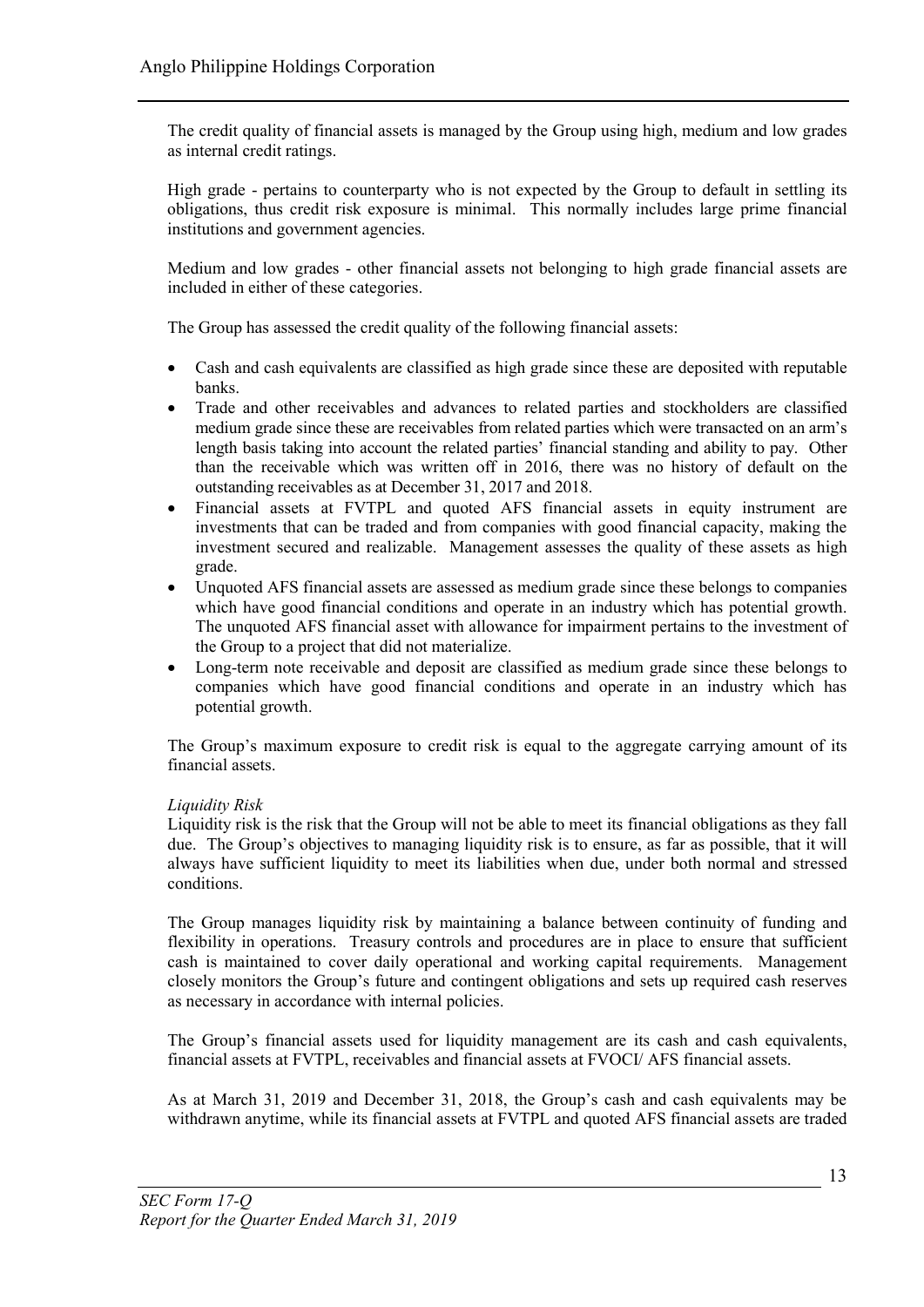in the stock exchange and may be converted to cash by selling them during the normal trading hours on any business day.

The following tables summarize the Group's financial assets that can be used to manage its liquidity risk and the maturity profile of the Group's financial liabilities based on contractual undiscounted payments as at December 31 (including interest as applicable):

|                                            |                                                   | 'March 31, 2019    |                                          |            |             |  |  |  |  |
|--------------------------------------------|---------------------------------------------------|--------------------|------------------------------------------|------------|-------------|--|--|--|--|
|                                            |                                                   |                    | <b>Contractual Undiscounted Payments</b> |            |             |  |  |  |  |
|                                            | Total                                             | On Demand          | Less than 1                              | $1$ to $2$ | More than 2 |  |  |  |  |
|                                            |                                                   |                    | year                                     | years      | years       |  |  |  |  |
| <b>Financial Assets at</b>                 |                                                   |                    |                                          |            |             |  |  |  |  |
| <b>Amortized Cost</b>                      |                                                   |                    |                                          |            |             |  |  |  |  |
| Cash and cash                              |                                                   |                    |                                          |            |             |  |  |  |  |
| equivalent (excluding                      |                                                   |                    |                                          |            |             |  |  |  |  |
| cash on hand)<br>Trade and other           | 30,805,491                                        | 30,805,491         |                                          |            |             |  |  |  |  |
| receivables:                               |                                                   |                    |                                          |            |             |  |  |  |  |
|                                            |                                                   |                    |                                          |            |             |  |  |  |  |
| Trade receivables<br>Advances to related   | 8,677,349                                         | 8,677,349          |                                          |            |             |  |  |  |  |
| parties                                    | 33,452,528                                        | 33,452,528         |                                          |            |             |  |  |  |  |
| Other receivables                          | 147,937,865                                       | 147,937,865        |                                          |            |             |  |  |  |  |
|                                            |                                                   |                    |                                          |            |             |  |  |  |  |
| Notes receivable                           | 60,000,000                                        |                    | 60,000,000                               |            |             |  |  |  |  |
| Long-term note                             |                                                   |                    |                                          |            |             |  |  |  |  |
| receivable                                 | 600,651,468                                       |                    |                                          |            | 600,651,468 |  |  |  |  |
| <b>Financial assets at FVTPL</b>           | 12,272,330                                        | 12,272,330         |                                          |            |             |  |  |  |  |
| <b>Financial assets at</b>                 |                                                   |                    |                                          |            |             |  |  |  |  |
| <b>FVOCI</b>                               | 2,175,600                                         |                    |                                          |            | 2,175,600   |  |  |  |  |
|                                            |                                                   |                    |                                          |            |             |  |  |  |  |
|                                            | 895,972,632                                       | 233,145,564        | 60,000,000                               |            | 602,827,068 |  |  |  |  |
|                                            |                                                   |                    |                                          |            |             |  |  |  |  |
| <b>Financial Liabilities</b>               |                                                   |                    |                                          |            |             |  |  |  |  |
| Trade and other                            |                                                   |                    |                                          |            |             |  |  |  |  |
| payables                                   | 290,655,646                                       | 201,282,353        |                                          |            | 89,373,293  |  |  |  |  |
| Due to related parties                     | 814,266,318                                       | 814,266,318        |                                          |            |             |  |  |  |  |
|                                            |                                                   |                    |                                          |            |             |  |  |  |  |
| Subscription payable                       | 2,780,623,880                                     | 2,780,623,880      |                                          |            |             |  |  |  |  |
| Loans payable                              | 36,074,226                                        |                    | 13,953,825                               | 17,900,000 | 4,220,401   |  |  |  |  |
| Finance lease liability                    | 4,488,379                                         |                    | 2,821,714                                | 1,666,665  |             |  |  |  |  |
|                                            |                                                   |                    |                                          |            |             |  |  |  |  |
|                                            | 3,926,108,449                                     | 3,796,172,551      | 16,775,539                               | 19,566,665 | 93,593,694  |  |  |  |  |
| * Excluding payable to regulatory agencies |                                                   |                    |                                          |            |             |  |  |  |  |
|                                            |                                                   |                    |                                          |            |             |  |  |  |  |
|                                            |                                                   | 'December 31, 2018 |                                          |            |             |  |  |  |  |
|                                            | Total<br><b>Contractual Undiscounted Payments</b> |                    |                                          |            |             |  |  |  |  |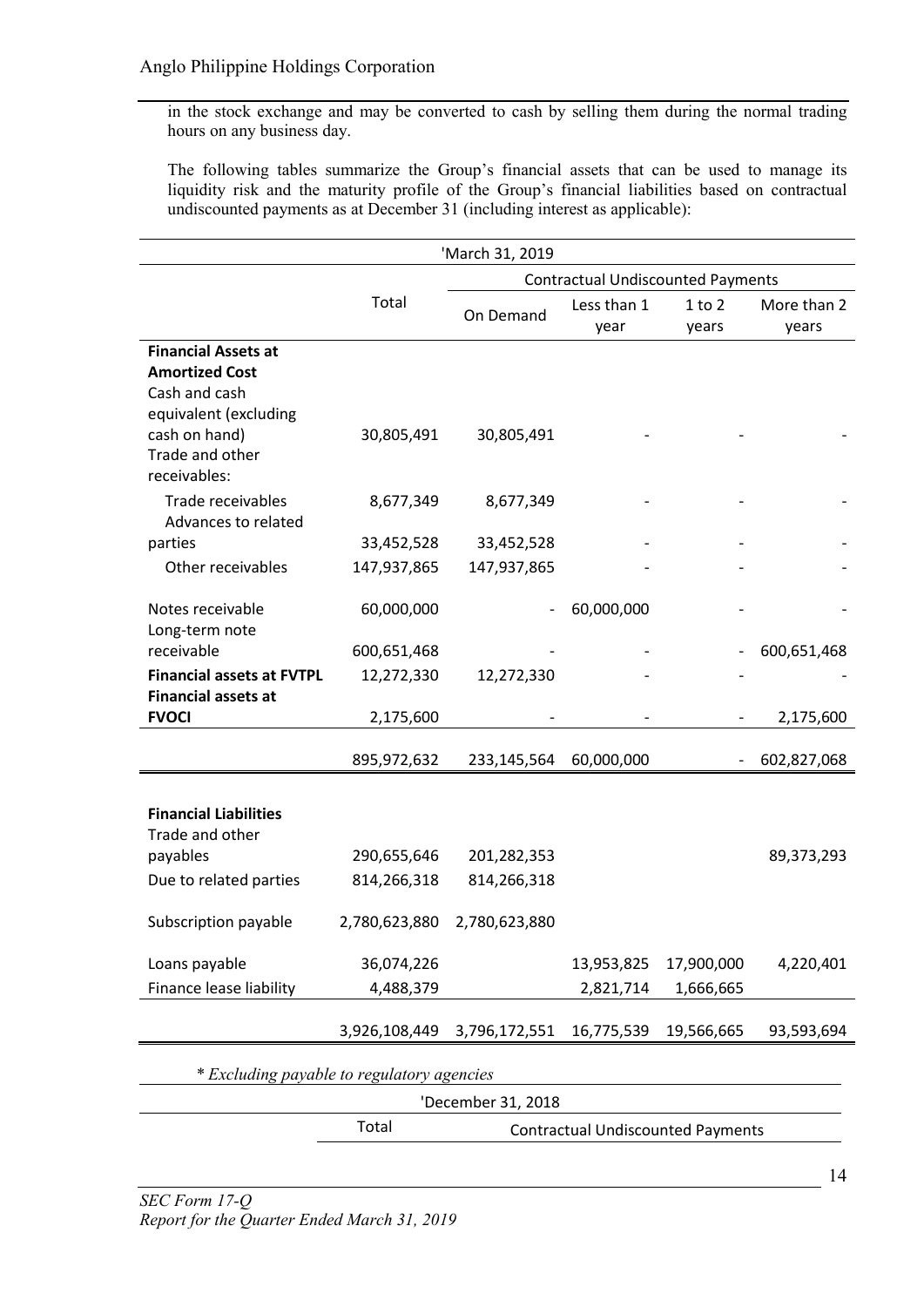|                                          |               | On Demand     | Less than 1<br>year | 1 to 2<br>years | More than 2<br>years |
|------------------------------------------|---------------|---------------|---------------------|-----------------|----------------------|
| <b>Financial Assets at</b>               |               |               |                     |                 |                      |
| <b>Amortized Cost</b>                    |               |               |                     |                 |                      |
| Cash and cash<br>equivalent (excluding   |               |               |                     |                 |                      |
| cash on hand)                            | 43,517,731    | 43,517,731    |                     |                 |                      |
| Trade and other                          |               |               |                     |                 |                      |
| receivables:                             |               |               |                     |                 |                      |
| Trade receivables<br>Advances to related | 8,662,557     | 8,662,557     |                     |                 |                      |
| parties                                  | 37,406,615    | 37,406,615    |                     |                 |                      |
| Other receivables                        | 157,489,100   | 157,489,100   |                     |                 |                      |
| Notes receivable                         | 60,000,000    |               | 60,000,000          |                 |                      |
| Long-term note                           |               |               |                     |                 |                      |
| receivable<br><b>Financial assets at</b> | 600,651,468   |               |                     |                 | 600,651,468          |
| <b>FVTPL</b>                             | 12,272,330    | 12,272,330    |                     |                 |                      |
| <b>Financial assets at</b>               |               |               |                     |                 |                      |
| <b>FVOCI</b>                             | 2,175,600     |               |                     |                 | 2,175,600            |
|                                          | 922,175,401   | 259,348,333   | 60,000,000          |                 | 602,827,068          |
|                                          |               |               |                     |                 |                      |
| <b>Financial Liabilities</b>             |               |               |                     |                 |                      |
| Trade and other                          |               |               |                     |                 |                      |
| payables                                 | 269,132,281   | 179,758,988   |                     |                 | 89,373,293           |
| Due to related parties                   | 838,928,622   | 838,928,622   |                     |                 |                      |
| Subscription payable                     | 2,780,623,880 | 2,780,623,880 |                     |                 |                      |
| Loans payable                            | 41,510,025    |               | 18,644,812          | 18,644,812      | 4,220,401            |
| Finance lease liability                  | 5,666,661     |               | 3,999,996           | 1,666,665       |                      |
|                                          |               |               |                     |                 |                      |
|                                          | 3,935,861,469 | 3,799,311,490 | 22,644,808          | 20,311,477      | 93,593,694           |

*\*Excluding payable to regulatory agencies*

As at March 31, 2019 and December 31, 2018, the Group's current liabilities exceeded its current assets by  $\overline{P3,576.5}$  million and  $\overline{P3,575.6}$  million, respectively, which is largely attributed to the payable arising from its additional investment in ACMDC which totaled  $\frac{1}{2}3,577.7$  million and is considered an investing activity. With respect to its liabilities arising from operating activities which amounted to  $\overline{P}$  $332.1$  million and  $P332.1$  million as of March 31, 2019 and December 31, 2018, respectively, the Group has sufficient financial assets which amounted to  $\frac{p}{2}$ . million as of December 31, 2018 to pay off its currently maturing obligations arising from operations. To further address liquidity gap, the Parent Company's major shareholders (Alakor and NBS) continuously provide financial assistance in order to support working capital requirements as well as planned future exploration and development activities of the Group. These financial statements are being prepared on a going concern basis on the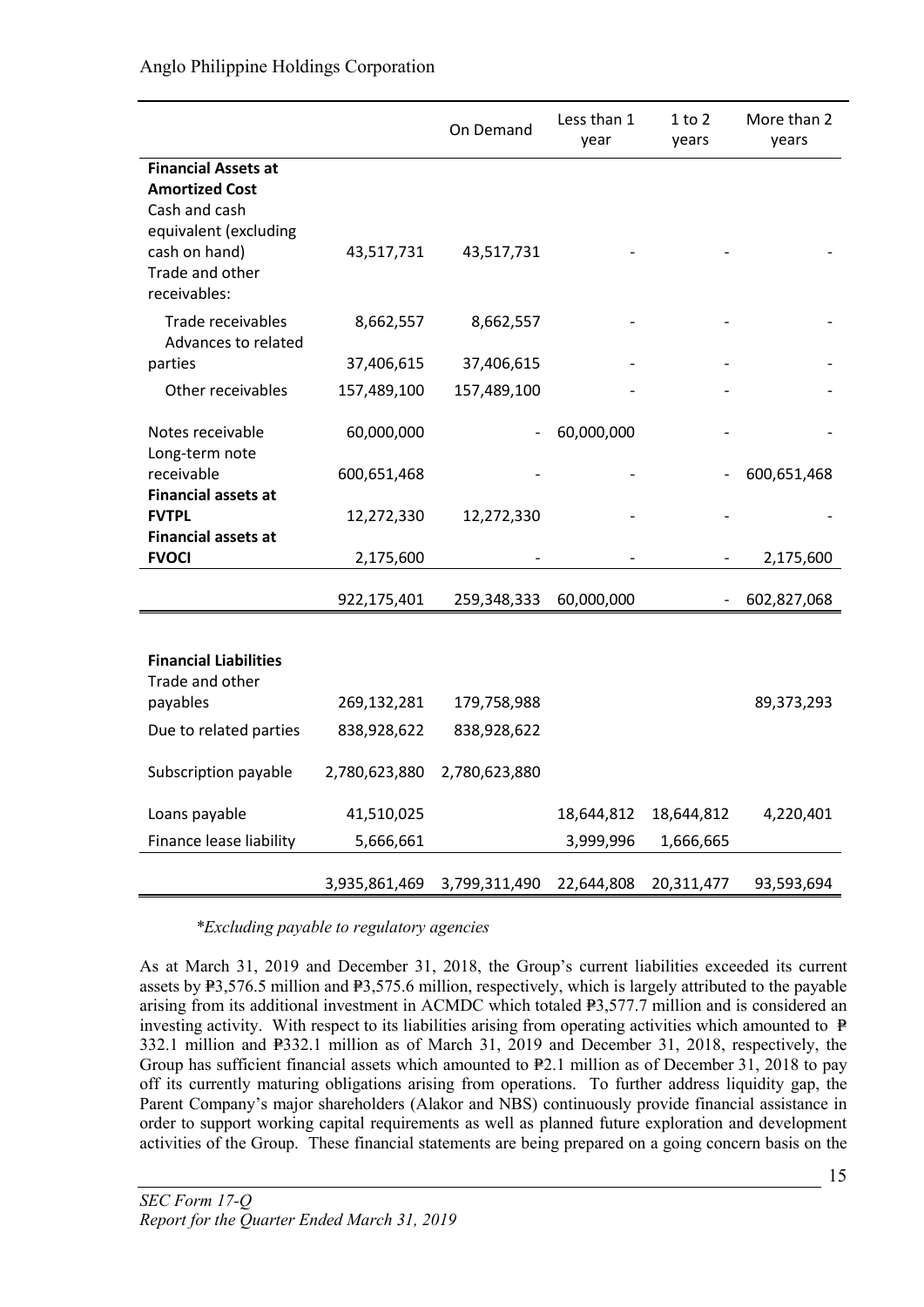basis of undertakings given by the shareholders that they will continue to support the Group to meet its commitments.

# *Market Risk*

Market risk is the risk that changes in market prices, such as foreign exchange rates, interest rates, and other market variables which will adversely affect the Group's total comprehensive income or value of its financial instruments. The objective of the Group's market risk management is to manage and control market risk exposures within acceptable parameters. The exposures to specific market risks are as follows:

# *Foreign Exchange Risk*

The Group uses the Philippine peso as its functional currency and is therefore exposed to foreign exchange movements, primarily in US\$ currency. The Group follows a policy to manage its foreign exchange risk by closely monitoring its cash flow position and by providing forecast on all other exposures in non-peso currencies.

Information on the Group's  $\text{\$-denominated monetary assets and liabilities and their } \text{\$-equivalent}$ are as follows:

|                               | March 31, 2019 |             | December 31, 2018 |             |
|-------------------------------|----------------|-------------|-------------------|-------------|
|                               | US\$           | <b>PHP</b>  | US\$              | <b>PHP</b>  |
| <b>Financial assets:</b>      |                |             |                   |             |
| Cash in banks                 | 172,669        | 9,113,806   | 291,169           | 15,309,671  |
| Accrued Interest receivable   | 17,453         | 921,187     | 15,866            | 834,238     |
| Long-term notes receivable    | 11,423,573     | 602,959,030 | 11,423,573        | 600,651,468 |
|                               | 11,613,695     | 612,994,024 | 11,730,608        | 616,795,377 |
| <b>Financial liabilities:</b> |                |             |                   |             |
| <b>Deposits</b>               | 200,000        | 10,556,400  | 200,000           | 10,516,000  |
| <b>Net Financial Assets</b>   | 11,413,695     | 602,437,624 | 11,530,608        | 606,279,377 |

The following table demonstrates the sensitivity to a reasonably possible change in Philippine P/US\$, with all other variables held constant, of the Group's income before income tax.

There is no other impact on the Group's equity other than those affecting the consolidated statements of comprehensive income.

|                                           | Change in Php/US\$ exchange rate |                    |  |  |
|-------------------------------------------|----------------------------------|--------------------|--|--|
|                                           | US\$ Strenghtens by 5%           | US\$ weakens by 5% |  |  |
| Increase (decrease) in income/loss before |                                  |                    |  |  |
| income tax and in equity                  |                                  |                    |  |  |
| March 31, 2019                            | 30,121,881                       | (30, 121, 881)     |  |  |
| December 31, 2018                         | 30,313,969                       | (30, 313, 969)     |  |  |
| December 31, 2017                         | 28,529,296                       | (28, 529, 296)     |  |  |
|                                           |                                  |                    |  |  |

As at March 31, 2019 and December 31, 2018, the exchange rate of the Philippine peso to the US\$ is  $P52.782$  and  $P52.58$ , respectively.

## *Equity Price Risk*

Equity price risk is the risk that the fair values of equities decrease as a result of changes in the levels of equity indices and the value of the listed shares. The equity price risk exposure arises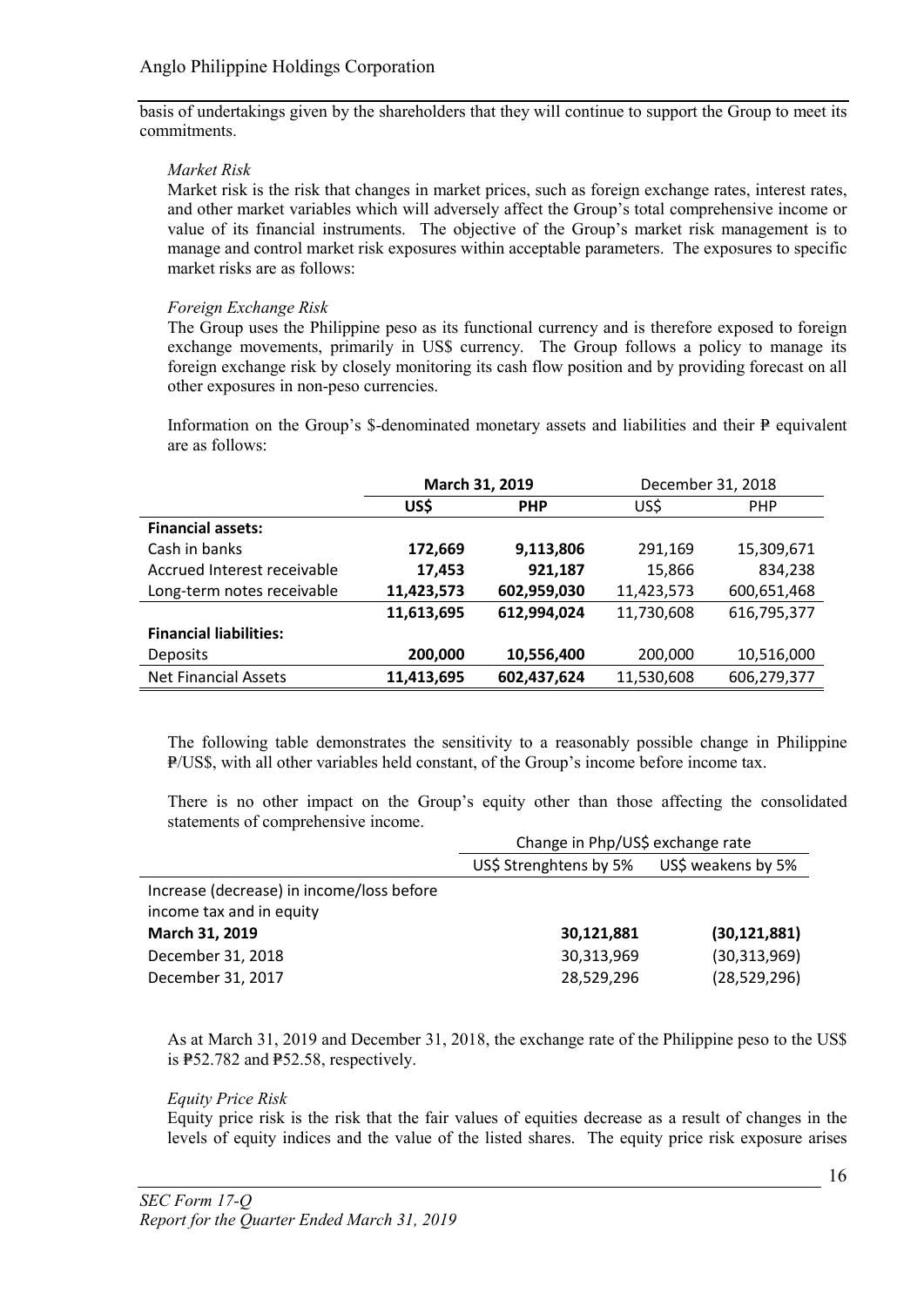from the Group's investment in financial assets at FVTPL and quoted AFS financial assets. The Group manages the equity price risk through diversification and by placing limits on individual and total equity instrument.

The effects on equity and income before income tax, (as a result of a change in the fair value of financial assets at FVOCI/AFS financial assets and financial assets at FVTPL, respectively, at March 31, 2019, December 31, 2018 and 2017 due to a reasonably possible change in bid market prices, with all other variables held constant), are as follows:

|                                                | Change in fair market value |                    |  |
|------------------------------------------------|-----------------------------|--------------------|--|
|                                                | Increase in market indices  | Decrease in market |  |
|                                                | by 5%                       | indices by 5%      |  |
| <b>Financial Assets at FVPTL</b>               |                             |                    |  |
| Increase (decrease) in income/loss before      |                             |                    |  |
| income tax and in equity                       |                             |                    |  |
| March 31, 2019                                 | (607, 343)                  | 607,343            |  |
| December 31, 2018                              | (613, 617)                  | 613,617            |  |
| December 31, 2017                              | (185, 641)                  | 185,641            |  |
|                                                | Change in fair market value |                    |  |
|                                                | Increase in market indices  | Decrease in market |  |
|                                                | by $5%$<br>indices by 5%    |                    |  |
| Flugardal Agasta and FVOOUAFC Flugardal Agasta |                             |                    |  |

| <b>Financial Assets and FVOCI/AFS Financial Assets</b> |            |         |  |  |  |  |  |
|--------------------------------------------------------|------------|---------|--|--|--|--|--|
| <b>March 31, 2019</b>                                  | (108, 780) | 108.780 |  |  |  |  |  |
| December 31, 2018                                      | (108, 780) | 108.780 |  |  |  |  |  |
| December 31, 2017                                      | (212, 550) | 212.550 |  |  |  |  |  |
|                                                        |            |         |  |  |  |  |  |

The impact on the Group's equity already excludes the impact on transactions affecting the consolidated statements of comprehensive income.

# B. Fair Value Measurement

# Fair Values of Financial Instruments

The following methods and assumptions were used to estimate the fair value of each class of financial instruments for which it is practicable to estimate such value:

# *Cash and Cash Equivalents, Receivables, Accounts Payable and Accrued Expenses, Subscription Payable and Due to Related Parties*

The carrying amount of cash and cash equivalents, receivables, accounts payable and accrued expenses, subscription payable and due to related parties approximate their fair values due to their short-term maturities.

# *Long-term Note Receivable*

The fair value of long-term note receivable is determined based on Level 3 inputs using the present value of future cash flows discounted using current rates available for note with the same profile as of reporting date. The fair value of long-term note receivable as at March 31, 2019 and December 31, 2018 amounted to  $P=687.1$  million and  $P=687.1$  million, respectively. Discount rates used ranged from 5.78 to 7.06%..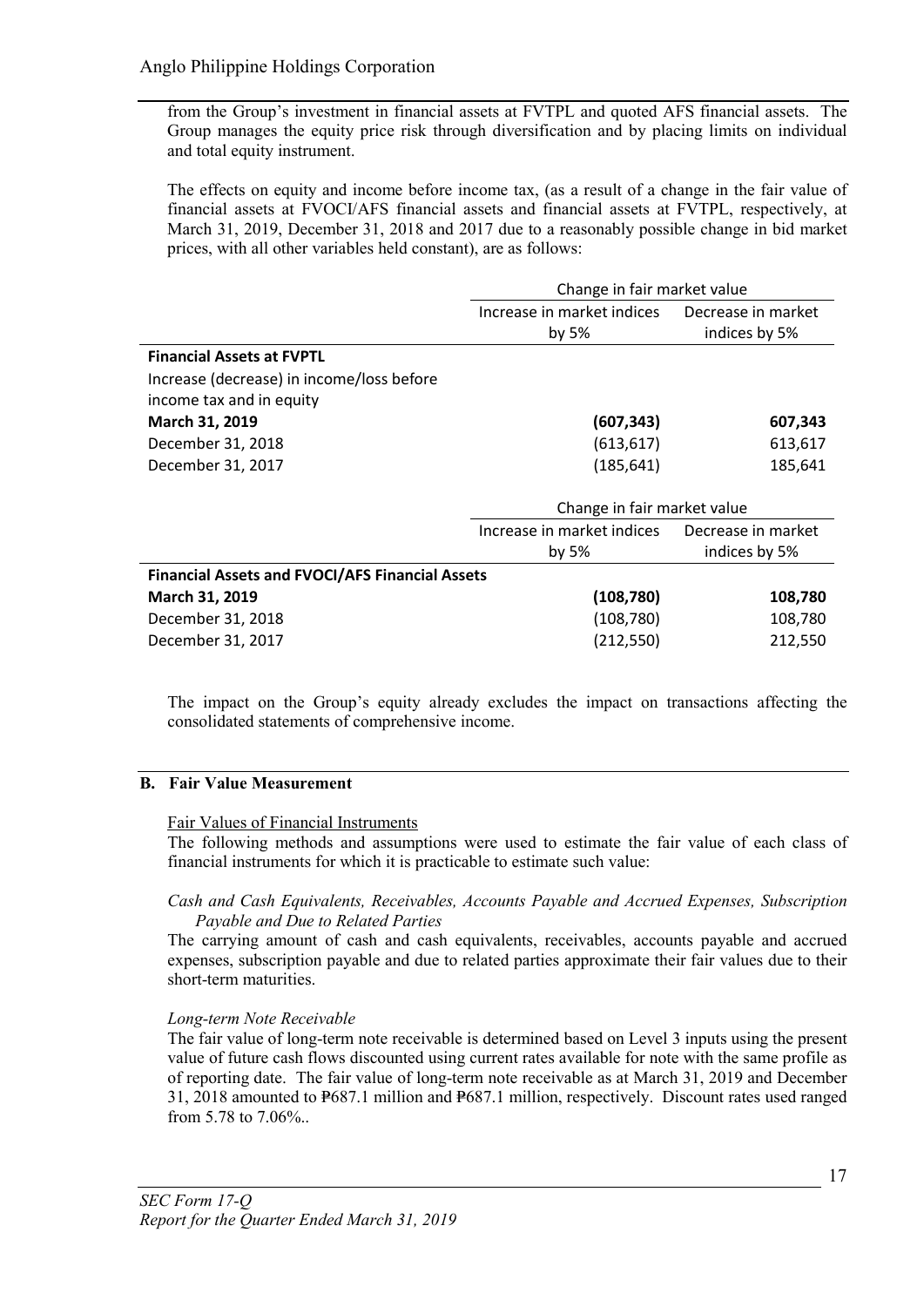# *Financial Assets at FVTPL and Financial Assets at FVOCI/AFS Financial Assets*

The fair values of publicly traded instruments and similar investments are determined based on quoted closing market prices at the end of the reporting period. Prior to January 1, 2018, unquoted equity securities are carried at cost, less impairment loss since no reliable basis of fair value measurement is available. Upon adoption of PFRS 9 at January 1, 2018, fair value of unquoted equity shares is determined using adjusted net value asset approach.

# *Deposit*

The carrying amount of deposit approximates its fair value. The timing and related amounts of future cash flows relating to deposit cannot be reasonably and reliably estimated for purposes of establishing the fair value using an alternative valuation technique.

# Investment Properties

The fair value of investment properties is determined using the Sales Comparison Approach. In this approach, the value of the land was based on the sales of similar or substitute properties, related market data and listings of comparable property within the vicinity. The technique of this approach requires the adjustments of comparable property by reducing reasonable comparative sales and listings to a common denominator. This was done by adjusting the differences between the subject property and those actual sales listings regarded as comparable. The properties used as bases of comparison are situated within the immediate vicinity of the subject property. This comparison was premised on the factors as property location, desirability, accessibility, neighborhood, utility, size and the time elements involved.

In determining the appropriate class of investment properties, the Group has considered the nature, characteristics and risks of its properties as well as the level of the fair value hierarchy within which the fair value measurements are categorized. This resulted in determining the fair value of investment properties under Level 3 of the fair value hierarchy. There have been no transfers between levels during the period.

Based upon analysis of the prevailing land usage in the neighborhood and the properties itself, a mix of residential, commercial and agricultural utility would represent the highest and best use of the property.

Significant increase (decrease) in the economic market value of land brought by inflation, area stability, development and improvements per hectare, per location, over time would result in a significantly higher (lower) fair value of the property.

For the years ended March 31, 2019 and December 31, 2018, there were no transfers between Level 1 and

Level 2 fair value measurements and no transfers into and out of the Level 3 measurements.

# PART II – OTHER INFORMATION

There were items for disclosure that were made under SEC Form 17-C during the current interim period (01 January to 31 March 2019).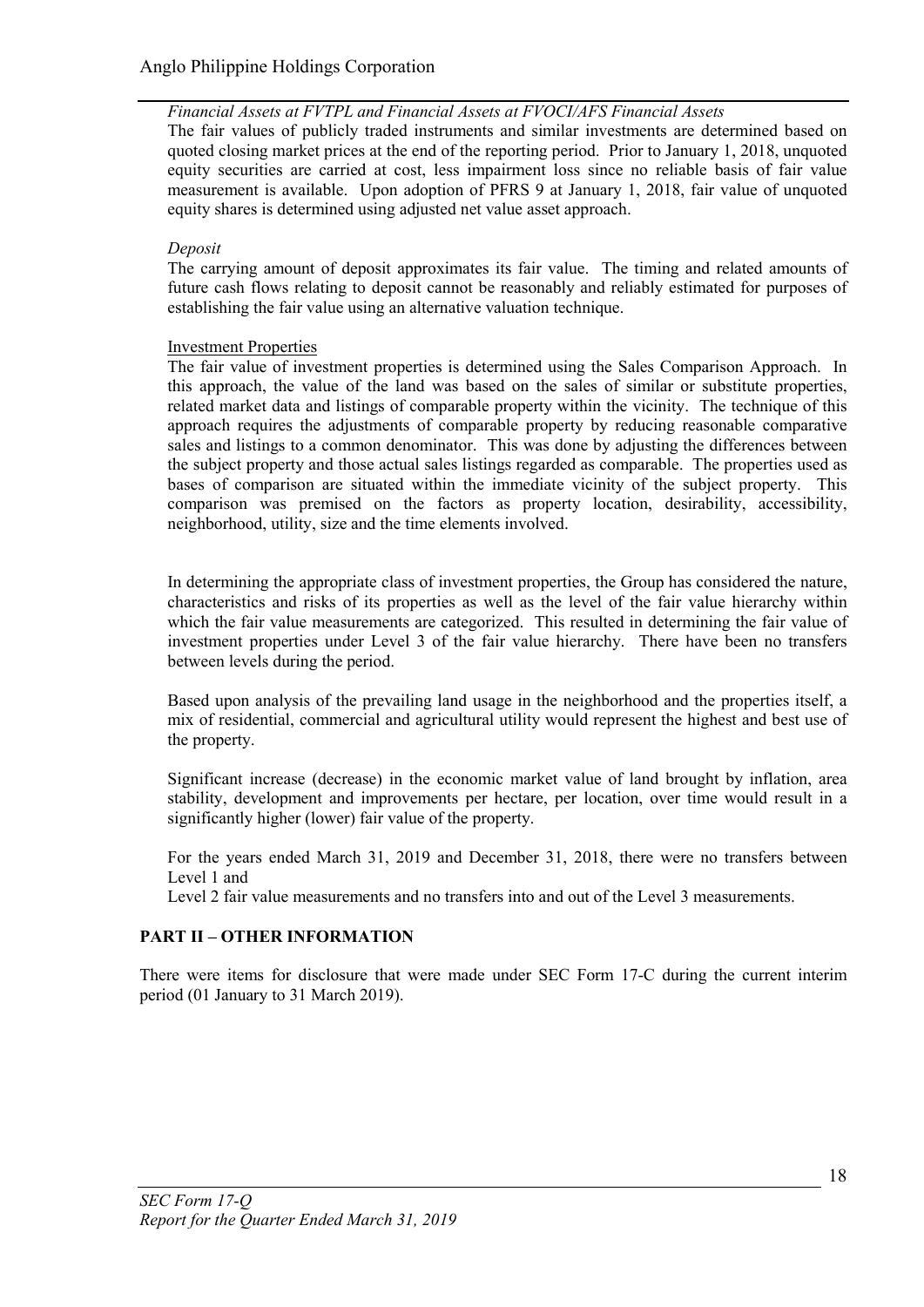# **SIGNATURES**

Pursuant to the requirements of the Securities Regulation Code, the registrant has caused this report to be signed on its behalf by the undersigned thereunto duly authorized.

**Anglo Philippine Holdings Corporation** Registrant (through its duly authorized representatives): Date: Date: Gilbert V. Rabago Adrián Paulino S. Ramos President/Director/COO Treasurer

attigay Date:

Iris Marie U. Carpio-Duque Corporate Secretary/ Compliance Officer and Corporate Information Officer

 $SEC\ Form\ 17-Q$ Report for the Quarter Ended March 31, 2019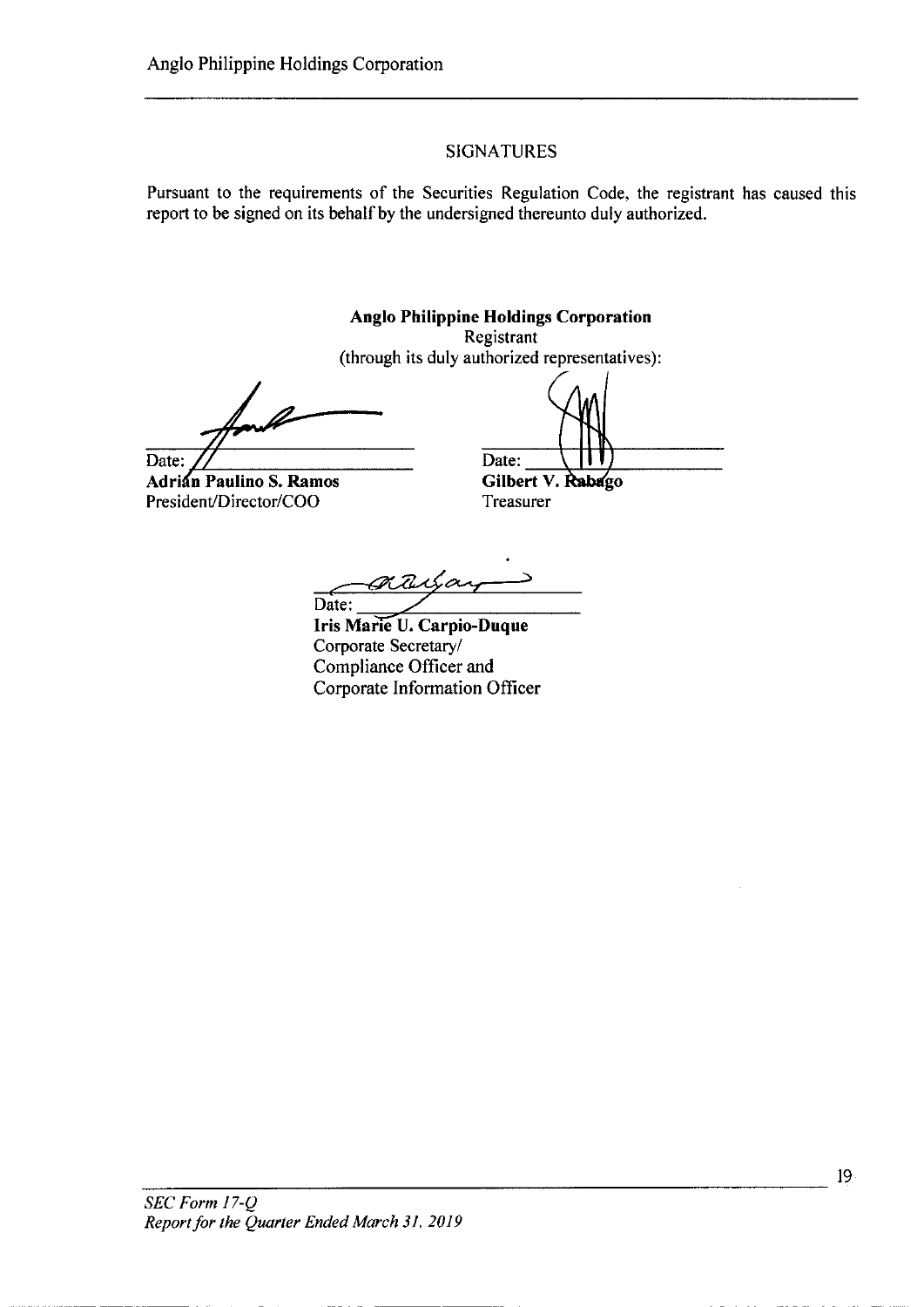# ANGLO PHILIPPINE HOLDINGS CORPORATION AND SUBSIDIARY

# INDEX TO FINANCIAL STATEMENTS AND SUPPLEMENTARY SCHEDULE

# SEC FORM 17-Q

| <b>Financial Statements</b>                                                | Page |
|----------------------------------------------------------------------------|------|
| Balance Sheets as of March 31, 2019 and December 31, 2018                  | 21   |
| Statement of Comprehensive Income as of                                    |      |
| March 31, 2019 and March 31, 2018                                          | 23   |
| Statement of Changes in Stockholders' Equity as of                         |      |
| March 31, 2019 and March 31, 2018                                          | 25   |
| Statement of Cash Flows as of March 31, 2019 and March 31, 2018            | 26   |
| <b>Supplementary Schedules</b>                                             |      |
| A. Financial Assets                                                        | 27   |
| B. Amounts Receivable from Directors, Officers, Employees, Related Parties |      |
| and Stockholders (Other Than Related Parties) (n/a)                        | 28   |
| C. Amounts Receivable from Related Parties which are eliminated during the |      |
| <b>Consolidation of Financial Statements</b>                               | 29   |
| D. Intangible Assets – Other Assets $(n/a)$                                | 30   |
| E. Property, Plant and Equipment                                           | 31   |
| F. Accumulated Depreciation                                                | 31   |
| G. Aging of Account Receivable                                             | 32   |
| H. Financial Ratios                                                        | 33   |
| Summary of Accounting Policies<br>I.                                       | 33   |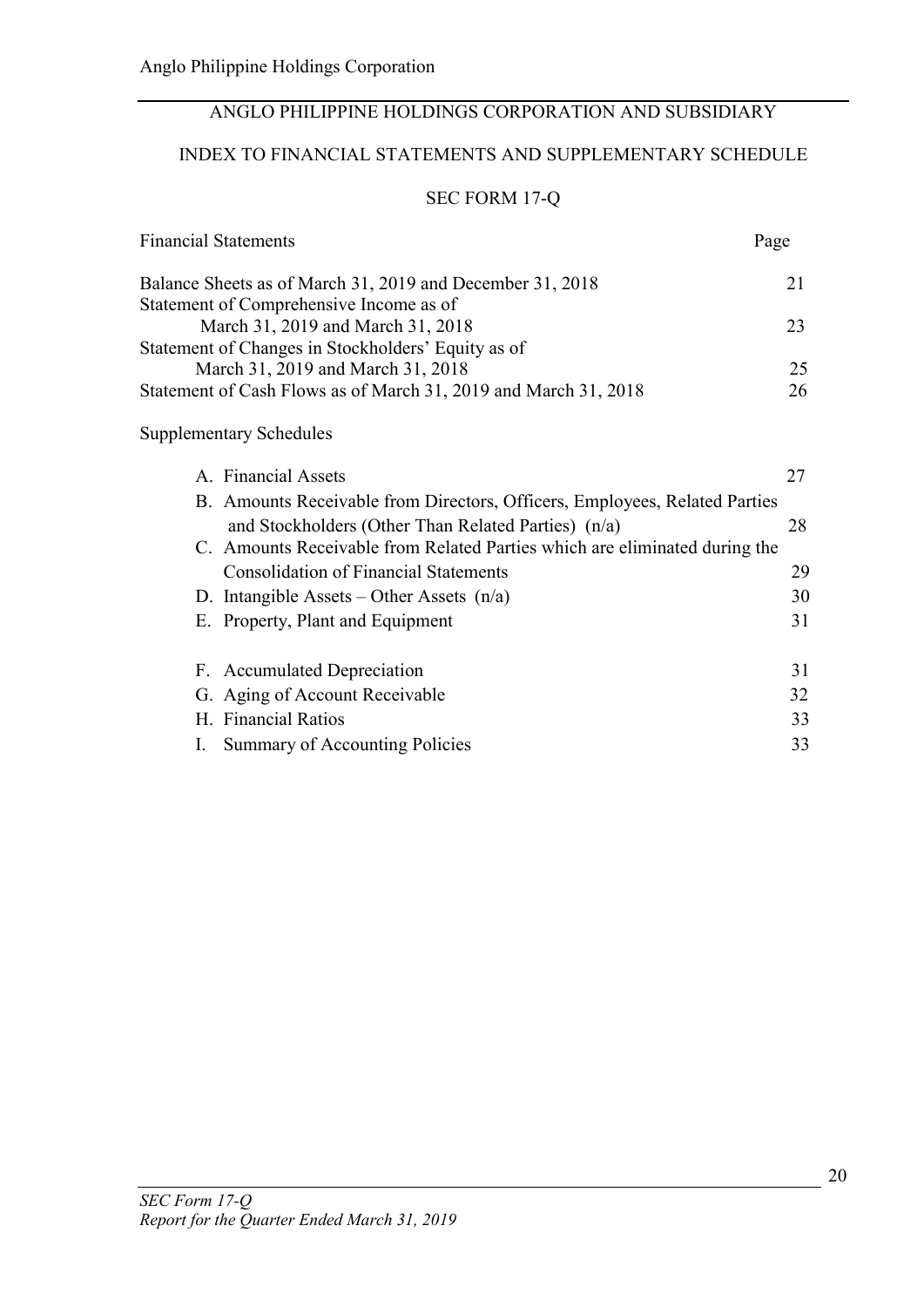# ANGLO PHILIPPINE HOLDINGS CORPORATION and SUBSIDIARIES CONSOLIDATED STATEMENTS OF FINANCIAL POSITION

|                                                               | (Unaudited)    | Audited       |
|---------------------------------------------------------------|----------------|---------------|
|                                                               | March 31, 2019 | 31-Dec-18     |
|                                                               | Consolidated   | Consolidated  |
| <b>ASSETS</b>                                                 |                |               |
| <b>Current Assets</b>                                         |                |               |
| Cash and cash equivalents                                     | 30,805,491     | 43,577,731    |
| Receivables                                                   | 210,158,955    | 203,558,272   |
| Financial Assets at Fair Value through profit and loss (FVPL) | 12,272,330     | 12,272,330    |
| Notes Receivable                                              | 60,000,000     | 60,000,000    |
| Prepaid expenses and other current assets                     | 17,787,794     | 14,846,661    |
| <b>TOTAL CURRENT ASSETS</b>                                   | 331,024,570    | 334,254,994   |
| <b>Noncurrent Assets</b>                                      |                |               |
| Long-term note                                                | 600,651,468    | 600,651,468   |
| Financial asset at fair value through other comprehensive     |                |               |
| income (FVOCI)                                                | 2,175,600      | 2,175,600     |
|                                                               |                |               |
| Investment in associates                                      | 8,377,168,547  | 8,387,203,156 |
| Property and equipment                                        | 57,472,496     | 64,882,106    |
| Investment property                                           | 305,581,329    | 305,581,329   |
| Deferred exploration costs                                    | 175,842,071    | 175,667,965   |
| Pension assets                                                | 7,068,456      | 7,068,456     |
| Deferred tax assets - net                                     |                |               |
| Other noncurrent assets                                       | 64,879,231     | 71,958,634    |
| <b>TOTAL NON CURRENT ASSETS</b>                               | 9,590,839,198  | 9,615,188,714 |
| <b>TOTAL ASSETS</b>                                           | 9,921,863,768  | 9,949,443,708 |
|                                                               |                |               |
| <b>LIABILITIES AND EQUITY</b>                                 |                |               |
| Accounts Payable and Accrued Expenses                         | 290,655,646    | 268,248,533   |
| Due to related Parties                                        | 814,266,318    | 838,928,622   |
|                                                               |                |               |
| <b>Subscription Payable</b>                                   | 2,780,623,880  | 2,780,623,880 |
| Current Portion of Longter loan                               | 18,174,226     | 18,174,226    |
| <b>Current Portionof Finance Liability</b>                    | 3,839,071      | 3,839,071     |
| Income tax payable                                            | 1,400          | 1,400         |
|                                                               |                |               |
| <b>TOTAL CURRENT LIABILITIES</b>                              | 3,907,560,542  | 3,909,815,732 |
| Loans Payable - net of current portion                        | 17,900,000     | 22,407,375    |
| Deposits from customer                                        | 5,432,916      | 5,432,916     |
| Finance lease liability - net of current portion              | 649,308        | 1,649,308     |
| Deferred income tax liabilities- net                          | 4,616,175      | 4,616,175     |
| <b>TOTAL NON CURRENT LIABILITIES</b>                          | 28,598,399     | 34,105,774    |
|                                                               |                |               |
| <b>TOTAL LIABILITIES</b>                                      | 3,936,158,940  | 3,943,921,506 |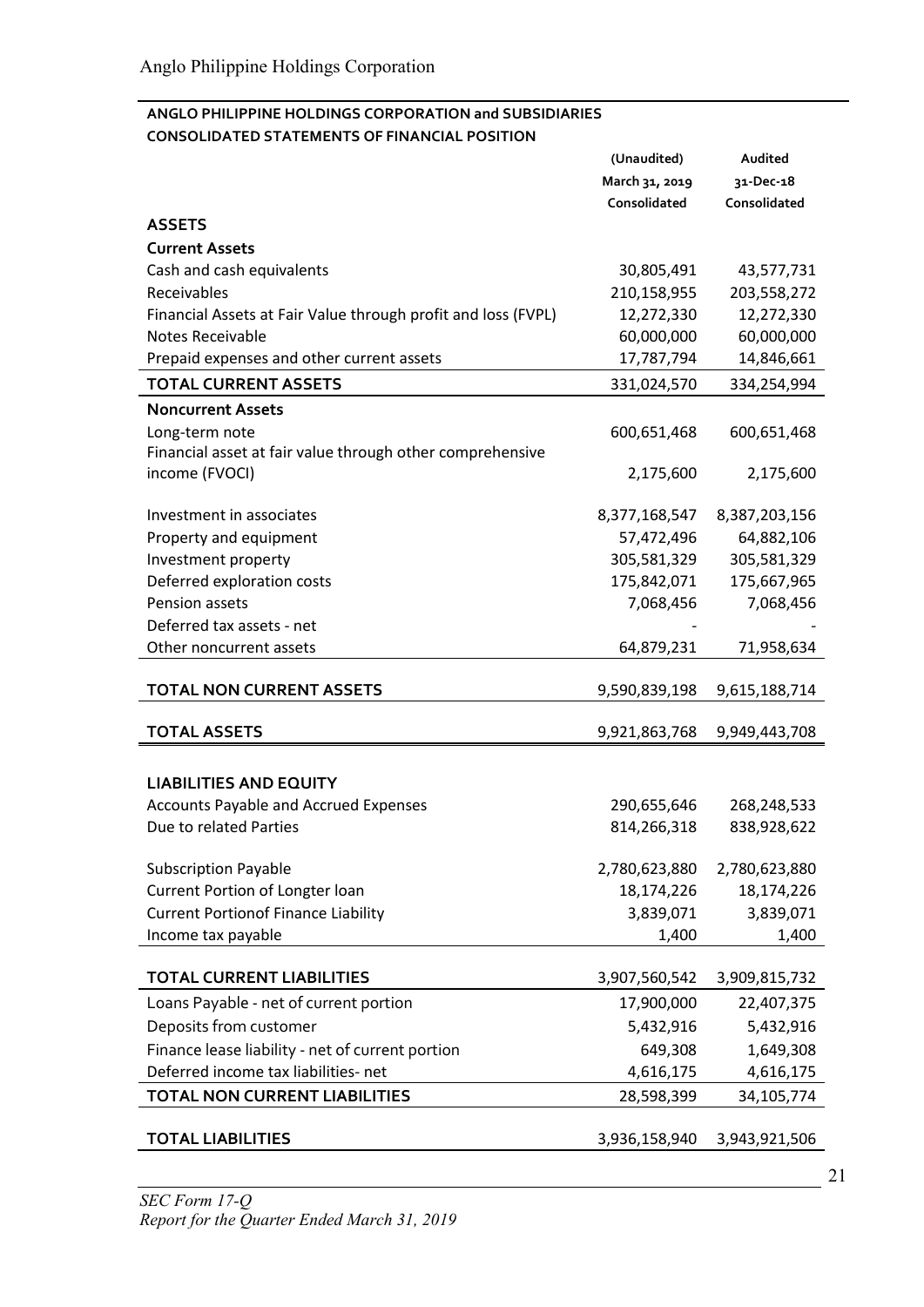| Capital stock                                               |                |               |
|-------------------------------------------------------------|----------------|---------------|
| <b>Issued</b>                                               | 3,008,919,508  | 3,008,919,508 |
| Subscribed                                                  | 6,015,343      | 6,015,343     |
| <b>Additional Paid-In Capital</b>                           | 1,570,157,056  | 1,570,157,056 |
| Net unrealized valuation gain(loss) on financial assets af  |                |               |
| <b>FVOCI/AFS financial assets</b>                           | (2, 157, 353)  | (2, 157, 353) |
| Re-measurement gains on defined benefits                    | 1,355,141      | 1,355,141     |
| Share in other comprehensive income (loss) of an associate  | 482,233,162    | 482,233,162   |
| Retained earnings                                           | 939,662,436    | 959,479,811   |
| <b>Treasury Stock</b>                                       | (27, 566, 075) | (27,566,075)  |
|                                                             |                |               |
| Equity attributable to equity holders of the Parent Company | 5,978,619,218  | 5,998,436,593 |
| Non-controlling interest                                    | 7,085,609      | 7,085,609     |
|                                                             |                |               |
| <b>TOTAL EQUITY</b>                                         | 5,985,704,827  | 6,005,522,202 |
|                                                             |                |               |
| <b>TOTAL LIABILITIES AND EQUITY</b>                         | 9,921,863,768  | 9,949,443,708 |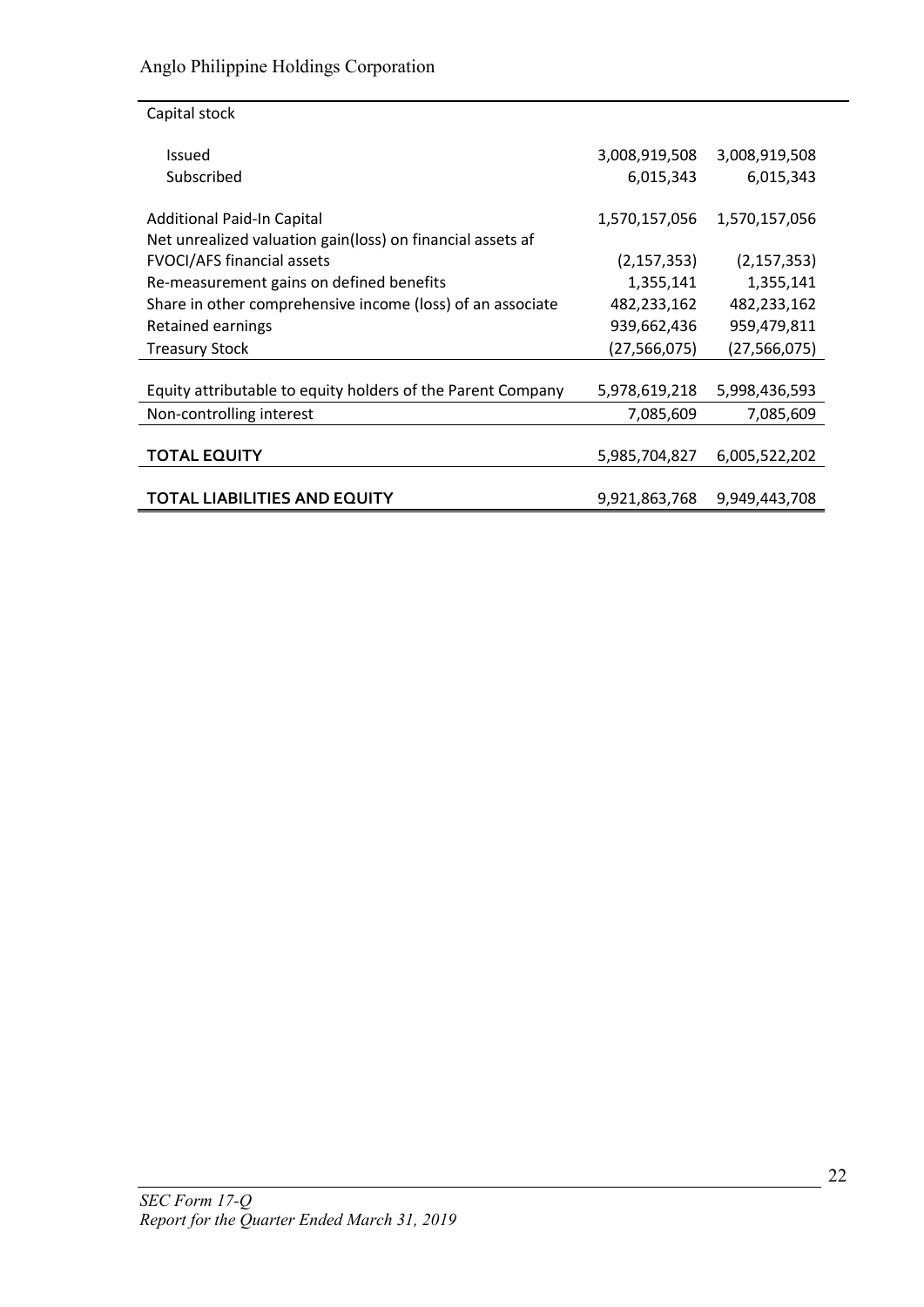# CONSOLIDATED STATEMENTS OF COMPREHENSIVE INCOME FOR THE PERIOD ENDED MARCH 31, 2019 AND 2018

|                                                                            | <b>Unaudited</b><br><b>January 1 to</b><br><b>March 31, 2019</b><br>Consolidated | <b>Unaudited</b><br><b>January 1 to</b><br><b>March 31, 2018</b><br>Consolidated |
|----------------------------------------------------------------------------|----------------------------------------------------------------------------------|----------------------------------------------------------------------------------|
| <b>REVENUES</b>                                                            |                                                                                  |                                                                                  |
| <b>Sales</b>                                                               | 8,573,831                                                                        |                                                                                  |
| <b>Gains on:</b>                                                           |                                                                                  |                                                                                  |
| Sale of investments                                                        |                                                                                  |                                                                                  |
| Fair value changes of financial assets at FVPL                             |                                                                                  |                                                                                  |
| Discount on Long-Term Debt<br>Other income                                 |                                                                                  |                                                                                  |
| Interest income                                                            |                                                                                  |                                                                                  |
| Equity in net income of associates                                         | 8,358,654                                                                        | 8,120,011                                                                        |
| Dividend Income                                                            |                                                                                  | 134,414,609<br>67,232                                                            |
| Other income                                                               | 215,125                                                                          |                                                                                  |
|                                                                            | 17,147,610                                                                       | 142,601,852                                                                      |
|                                                                            |                                                                                  |                                                                                  |
| <b>COST AND EXPENSES</b>                                                   |                                                                                  |                                                                                  |
| Cost of sales                                                              | 3,391,680                                                                        |                                                                                  |
| General and administrative expenses                                        | 22,960,797                                                                       | 13,013,932                                                                       |
| Equity in net losses of associates                                         | 10,612,507                                                                       |                                                                                  |
| Receivable restructuring                                                   |                                                                                  |                                                                                  |
| Provision for impairment losses of investments                             |                                                                                  |                                                                                  |
| Foreign exchange losses - net                                              |                                                                                  |                                                                                  |
|                                                                            | 36,964,985                                                                       | 13,013,932                                                                       |
| <b>INCOME/(LOSS) BEFORE INCOME TAX</b>                                     | (19, 817, 375)                                                                   | 129,587,920                                                                      |
| <b>PROVISION FOR (BENEFIT FROM)</b><br><b>INCOME TAX</b>                   |                                                                                  |                                                                                  |
| Current                                                                    |                                                                                  |                                                                                  |
| Deferred                                                                   |                                                                                  |                                                                                  |
|                                                                            |                                                                                  |                                                                                  |
| <b>NET INCOME/(LOSS)</b>                                                   | (19, 817, 375)                                                                   | 129,587,920                                                                      |
| <b>MINORITY INTEREST</b>                                                   |                                                                                  |                                                                                  |
| <b>TOTAL NET INCOME/(LOSS)</b><br><b>ATTRIBUTABLE TO EQUITY HOLDERS</b>    |                                                                                  |                                                                                  |
| OF THE PARENT COMPANY                                                      | (19,817,375)                                                                     | 129,587,920                                                                      |
| <b>OTHER COMPREHENSIVE INCOME</b>                                          |                                                                                  |                                                                                  |
| (LOSS)                                                                     |                                                                                  |                                                                                  |
| Reversal of unrealized valuation loss of AFS                               |                                                                                  |                                                                                  |
| Unrealized valuation gain (loss) on AFS                                    |                                                                                  |                                                                                  |
| investments                                                                |                                                                                  |                                                                                  |
| Share in other comprehensive income (loss) of an                           |                                                                                  |                                                                                  |
| associate                                                                  |                                                                                  |                                                                                  |
| Re-measurement income (loss) on retirement<br>benefit, net of deferred tax |                                                                                  |                                                                                  |
|                                                                            |                                                                                  |                                                                                  |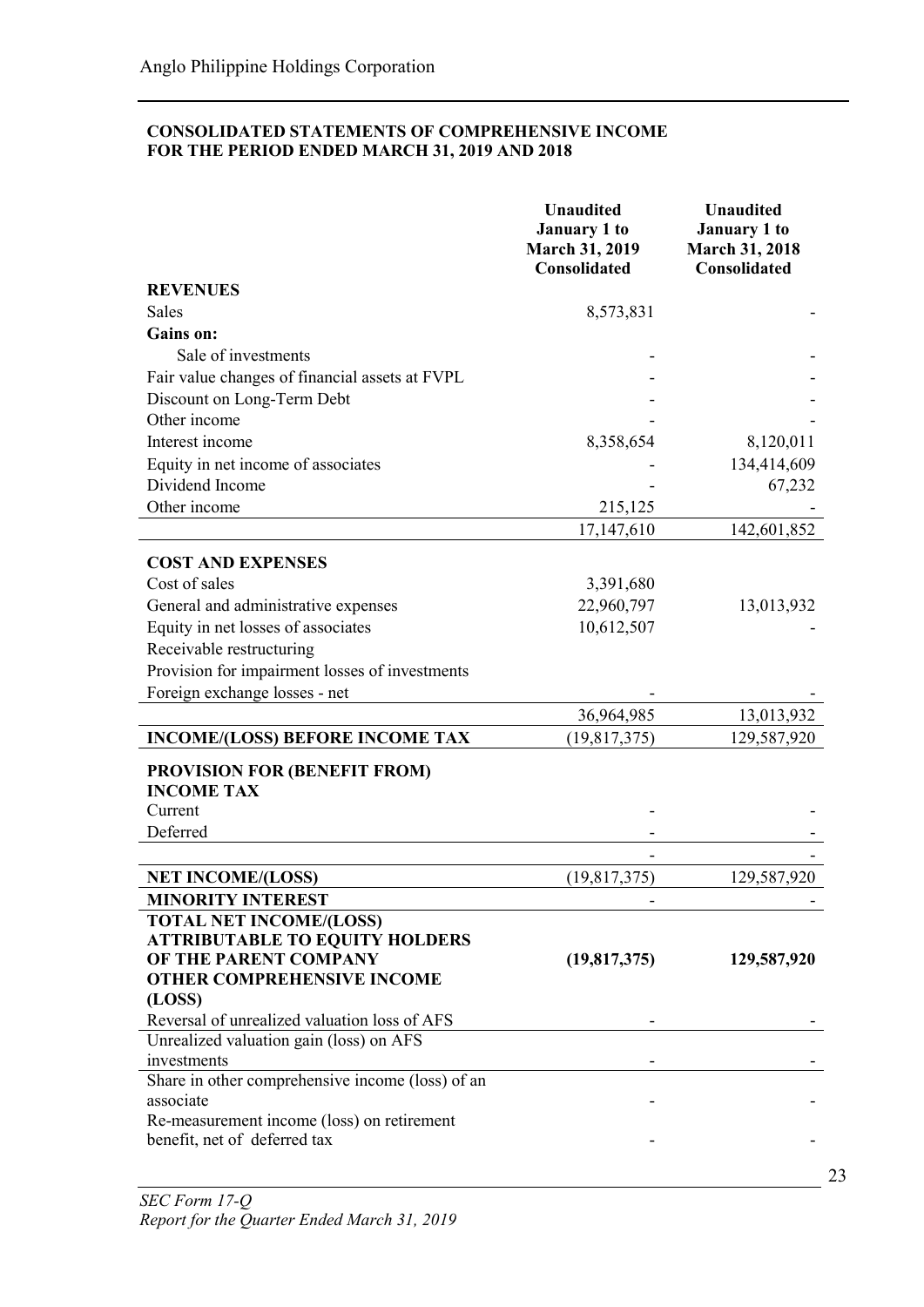| <b>TOTAL COMPREHENSIVE INCOME</b><br>(LOSS) ATTRIBUTABLE TO EQUITY<br><b>HOLDERS OF THE PARENT COMPANY</b> | (19,817,375) | 129,587,920 |
|------------------------------------------------------------------------------------------------------------|--------------|-------------|
| <b>Basic and Diluted Earnings/(Loss) per share</b>                                                         | (0.007)      | 0.043       |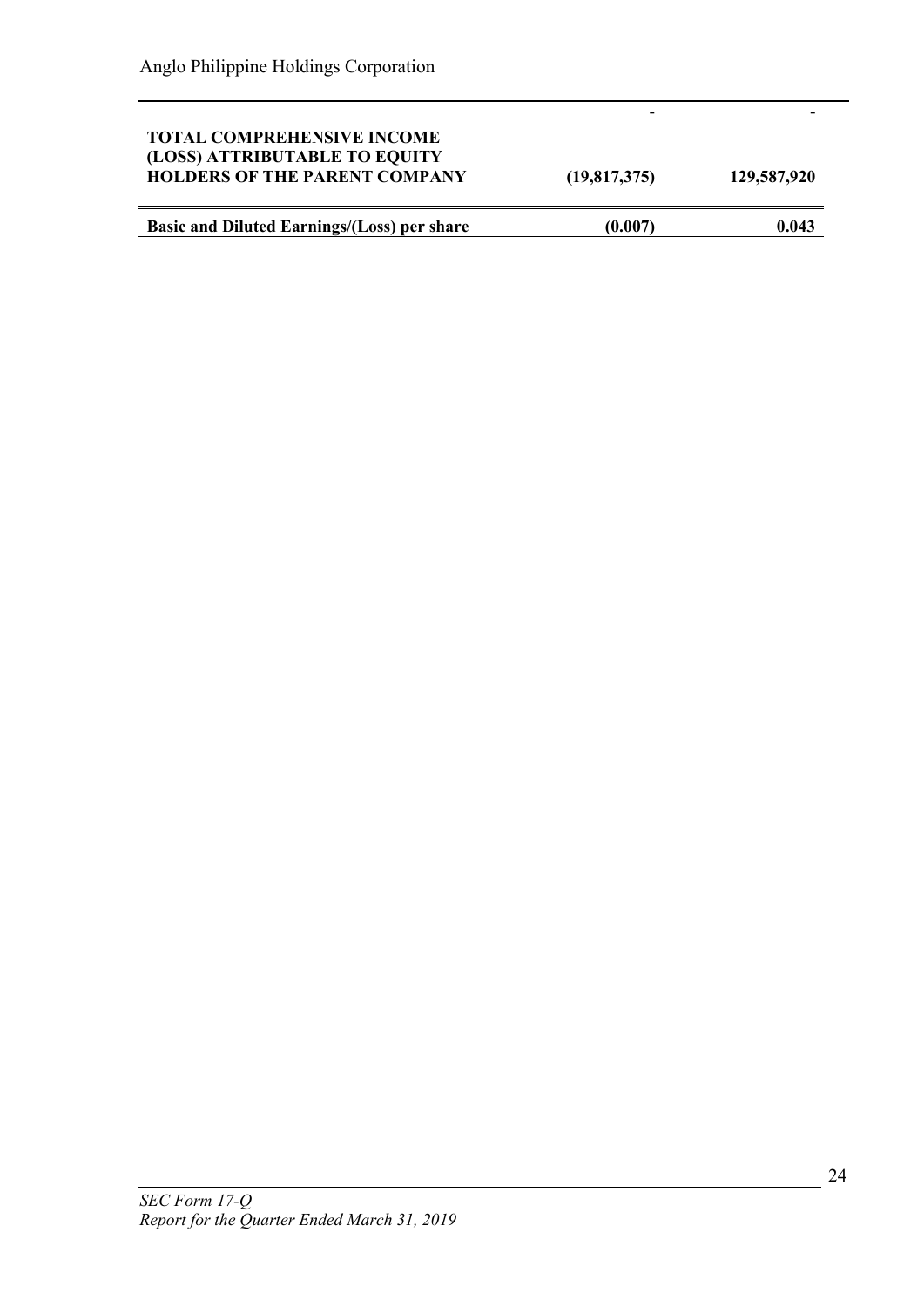#### ANGLO PHILIPPINE HOLDINGS CORPORATION and SUBSIDIARIES

#### UNAUDITED CONSOLIDATED STATEMENTS OF CHANGES IN EQUITY

#### FOR THE PERIOD ENDED MARCH 31, 2019 AND MARCH 31, 2018

|                                                     |               | <b>Capital Stock</b>     |                              |                                          | <b>Net</b>                                                                                                   |                                                                                    |                                                                            |                                    |                                 |                                 |                |
|-----------------------------------------------------|---------------|--------------------------|------------------------------|------------------------------------------|--------------------------------------------------------------------------------------------------------------|------------------------------------------------------------------------------------|----------------------------------------------------------------------------|------------------------------------|---------------------------------|---------------------------------|----------------|
|                                                     | <b>Issued</b> | <b>Subscribed</b>        | Subscription<br>s Receivable | <b>Additional</b><br>Paid- in<br>Capital | <b>Unrealized</b><br>Mark-to-<br><b>Market</b><br>Gain/(Loss)<br>on AFS<br><b>Financial</b><br><b>Assets</b> | Re-<br>measurement<br>Gains/(Losses)<br>on Defined<br><b>Benefit</b><br>Obligation | <b>Share in Other</b><br>Comprehensive<br>Income/(Loss)<br>of an Associate | <b>Retained</b><br><b>Earnings</b> | <b>Treasury</b><br><b>Stock</b> | Non-<br>Controlling<br>Interest | <b>Total</b>   |
| <b>Balances</b> at<br>January 1, 2018               | 3,008,919,508 | 7,383,030                | (1,367,687)                  | 1,570,157,056                            | (2, 157, 353)                                                                                                | 1,355,141                                                                          | 482,233,162                                                                | 959,479,811                        | (27, 566, 075)                  | 7,085,609                       | 6,005,522,202  |
| <b>Net</b><br>income(Loss)<br>Other                 |               |                          |                              |                                          |                                                                                                              |                                                                                    |                                                                            | (19, 817, 375)                     |                                 |                                 | (19, 817, 375) |
| comprehensive<br>income (loss)                      |               |                          |                              |                                          |                                                                                                              |                                                                                    |                                                                            |                                    |                                 |                                 |                |
| Total<br>comprehensive<br>income                    |               | $\overline{\phantom{a}}$ |                              | $\overline{\phantom{a}}$                 | $\overline{\phantom{a}}$                                                                                     | $\overline{\phantom{a}}$                                                           |                                                                            | (19, 817, 375)                     | $\overline{\phantom{a}}$        |                                 | (19, 817, 375) |
| <b>Balances at</b><br><b>MARCH 31,</b><br>2019      | 3,008,919,508 | 7,383,030                | (1, 367, 687)                | 1,570,157,056                            | (2, 157, 353)                                                                                                | 1,355,141                                                                          | 482,233,162                                                                | 939,662,437                        | (27, 566, 075)                  | 7,085,609                       | 5,985,704,827  |
| Balances at<br>January 1, 2018                      | 3,008,919,508 | 7,383,040                | (1,367,687)                  | 1,570,157,056                            | 163,500                                                                                                      | 1,838,027                                                                          | 213,976,700                                                                | 1,605,072,35                       | (27, 566, 075)                  | 7,189,192                       | 6,385,765,617  |
| Net loss<br>Other<br>comprehensive<br>income (loss) |               |                          |                              |                                          |                                                                                                              |                                                                                    |                                                                            | 129,587,920                        |                                 |                                 | 129,587,920    |
| Total<br>comprehensive<br>income                    |               |                          |                              |                                          |                                                                                                              |                                                                                    |                                                                            | 129,587,920                        |                                 |                                 | 129,587,920    |
| <b>Balances at</b><br>March 31, 2018                | 3,008,919,508 | 7,383,040                | (1, 367, 687)                | 1,570,157,056                            | 163,500                                                                                                      | 1,838,027                                                                          | 213,976,700                                                                | 1,734,660,27<br>8                  | (27, 566, 075)                  | 7,189,192                       | 6,515,353,538  |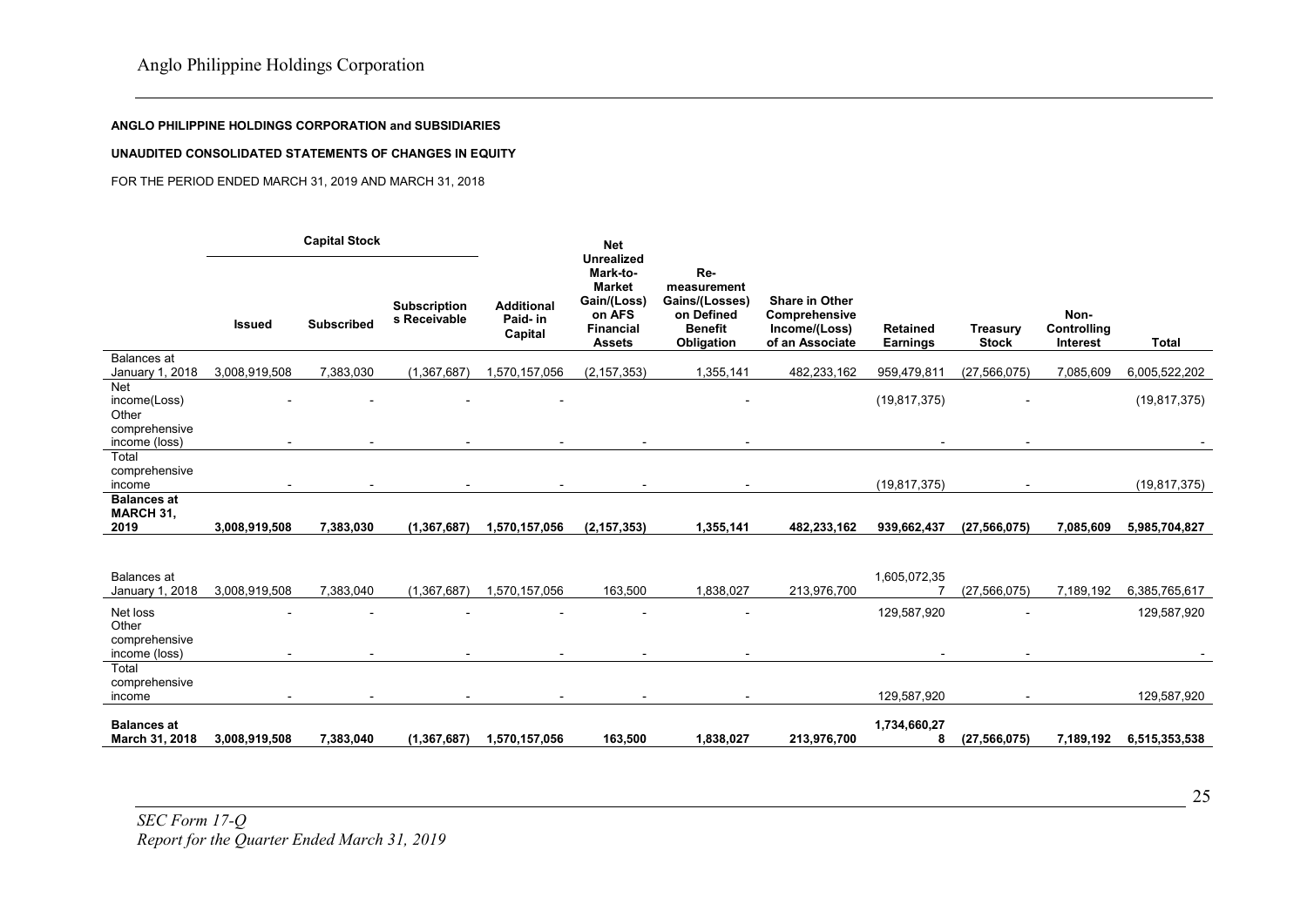# ANGLO PHILIPPINE HOLDINGS CORPORATION and SUBSIDIARIES UNAUDITED CONSOLIDATED STATEMENTS OF CASH FLOWS FOR THE PERIOD ENDED MARCH 3, 2019 AND 2018

|                                                             | <b>For the Period</b>          |                                |  |
|-------------------------------------------------------------|--------------------------------|--------------------------------|--|
|                                                             | January 1 to March<br>31, 2019 | January 1 to<br>March 31, 2018 |  |
| <b>CASH FLOWS FROM OPERATING ACTIVITIES</b>                 |                                |                                |  |
| Income/(Loss) before income tax                             | (19, 817, 375)                 | 129,587,920                    |  |
| Income before income tax from discontinued operations       |                                |                                |  |
| Total income before income tax                              |                                |                                |  |
| Adjustment to reconcile net loss to net cash used in        |                                |                                |  |
| operating activities:                                       |                                |                                |  |
| Depreciation and amortization                               | 7,409,610                      | 511,116                        |  |
| Decrease (increase) in:                                     |                                |                                |  |
| Receivables                                                 | (6,600,683)                    | (941, 556)                     |  |
| Prepayments and other current assets                        | (2,941,133)                    | (160, 244)                     |  |
| Other non-current assets                                    | 7,079,403                      | 511,305                        |  |
| Increase (decrease) in:                                     |                                |                                |  |
| Accounts payable and accrued expenses                       | 22,407,113                     | (708, 878)                     |  |
| Due to related parties                                      | (24, 662, 304)                 | (5,048,583)                    |  |
| Income tax payable<br>Net cash used in operating activities |                                |                                |  |
| <b>CASH FLOWS FROM INVESTING ACTIVITIES</b>                 | (17, 125, 369)                 | 123,751,080                    |  |
| Decrease (increase) in:                                     |                                |                                |  |
| Loans payable                                               |                                |                                |  |
| Asset Held for SaleFinancial assets at FVPL                 |                                |                                |  |
|                                                             |                                |                                |  |
| Investment in associates                                    | 10,034,609                     | (134, 414, 609)                |  |
| Advances to other project                                   |                                |                                |  |
| Addition to property and equipment                          |                                |                                |  |
| Deferred exploration                                        | (174, 106)                     |                                |  |
| Net cash used in investing activities                       | 9,860,503                      | (134, 414, 609)                |  |
| <b>CASH FLOWS FROM FINANCING ACTIVITIES</b>                 |                                |                                |  |
| Proceeds from borrowings                                    |                                | 40,000,000                     |  |
| Payment of borrowings                                       | (5,507,375)                    |                                |  |
| Cash dividends paid to stockholders                         |                                |                                |  |
| Others - (Fractional Shares)                                |                                |                                |  |
| Net cash provided by financing activities                   | (5,507,375)                    | 40,000,000                     |  |
| NET INCREASE (DECREASE) IN CASH                             |                                |                                |  |
| <b>AND CASH EQUIVALENTS</b>                                 | (12, 772, 241)                 | 29,336,471                     |  |
| CASH AND CASH EQUIVALENTS,                                  |                                |                                |  |
| <b>BEGINNING</b>                                            | 43,577,731                     | 19,051,021                     |  |
| <b>CASH AND CASH EQUIVALENTS, END</b>                       | 30,805,491                     | 48,387,493                     |  |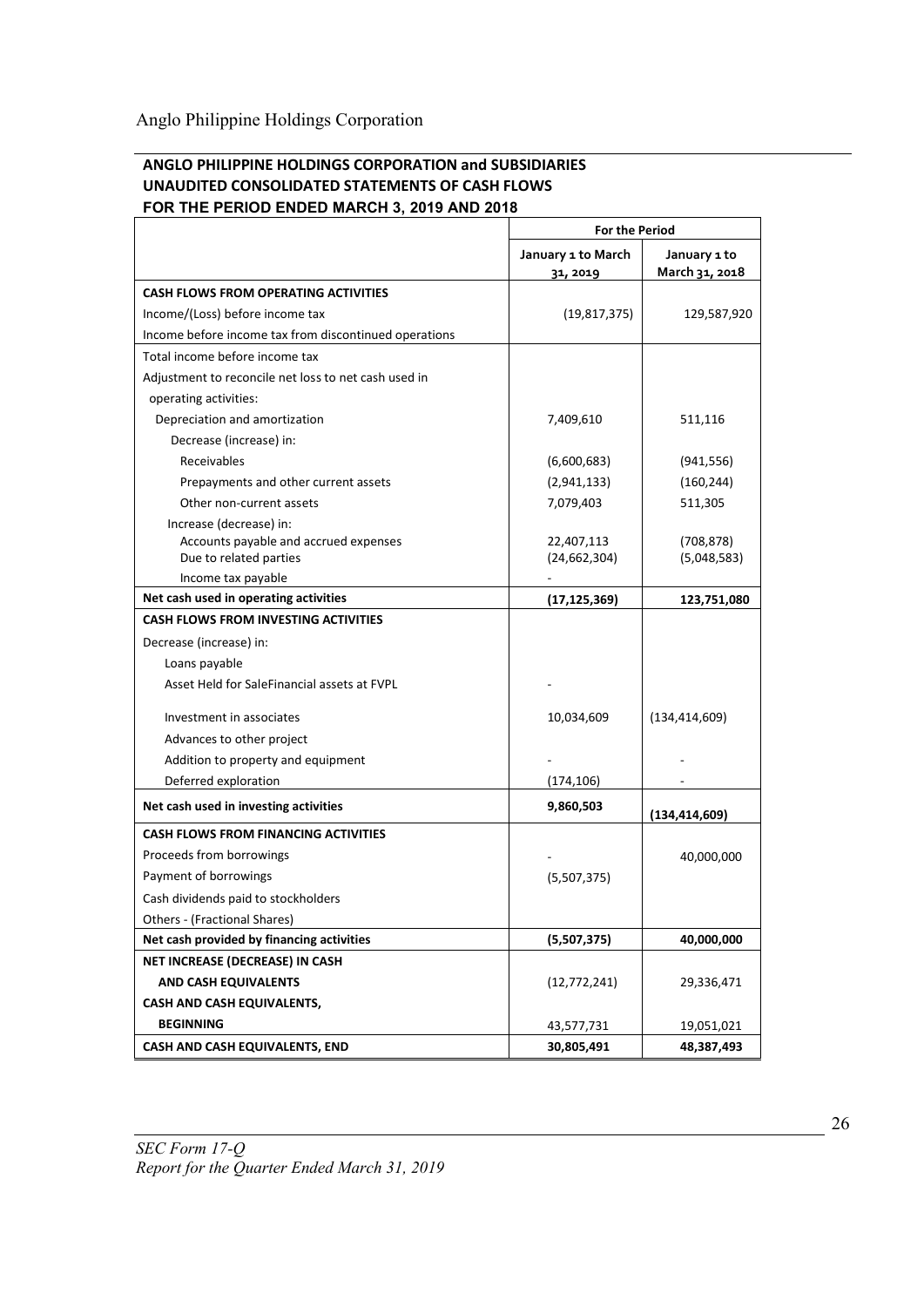# ANGLO PHILIPPINE HOLDINGS CORPORATION AND SUBSIDIARIES SCHEDULE A - FINANCIAL ASSETS PURSUANT TO SRC RULE 68, AS AMENDED March 31, 2019

| <b>Name of Issuing</b><br>entity and<br>association of<br>each issue | Number of shares<br>or principal<br>amount of bonds<br>and notes | Amount<br>shown in the<br>balance sheet<br>(in Peso) | Valued based on<br>market quotation end<br>of reporting period<br>(in Peso) | <b>Income received</b><br>and accrued<br>(in Peso) |
|----------------------------------------------------------------------|------------------------------------------------------------------|------------------------------------------------------|-----------------------------------------------------------------------------|----------------------------------------------------|
| Shang Properties Inc                                                 | 1,074,000                                                        | 3,350,880                                            | 3,222,000                                                                   |                                                    |
| Chelsea Logistics Holdings Corp                                      | 40,000                                                           | 258,400                                              | 227,200                                                                     |                                                    |
| Aboitiz Equity Ventures, Inc.                                        | 36,000                                                           | 1,755,228                                            | 2,122,200                                                                   |                                                    |
| <b>Aboitiz Power Corp</b>                                            | 107,000                                                          | 3,980,477                                            | 3,787,800                                                                   |                                                    |
| Semirara Mining and Power Corp                                       | 127,000                                                          | 2,927,350                                            | 2,787,650                                                                   |                                                    |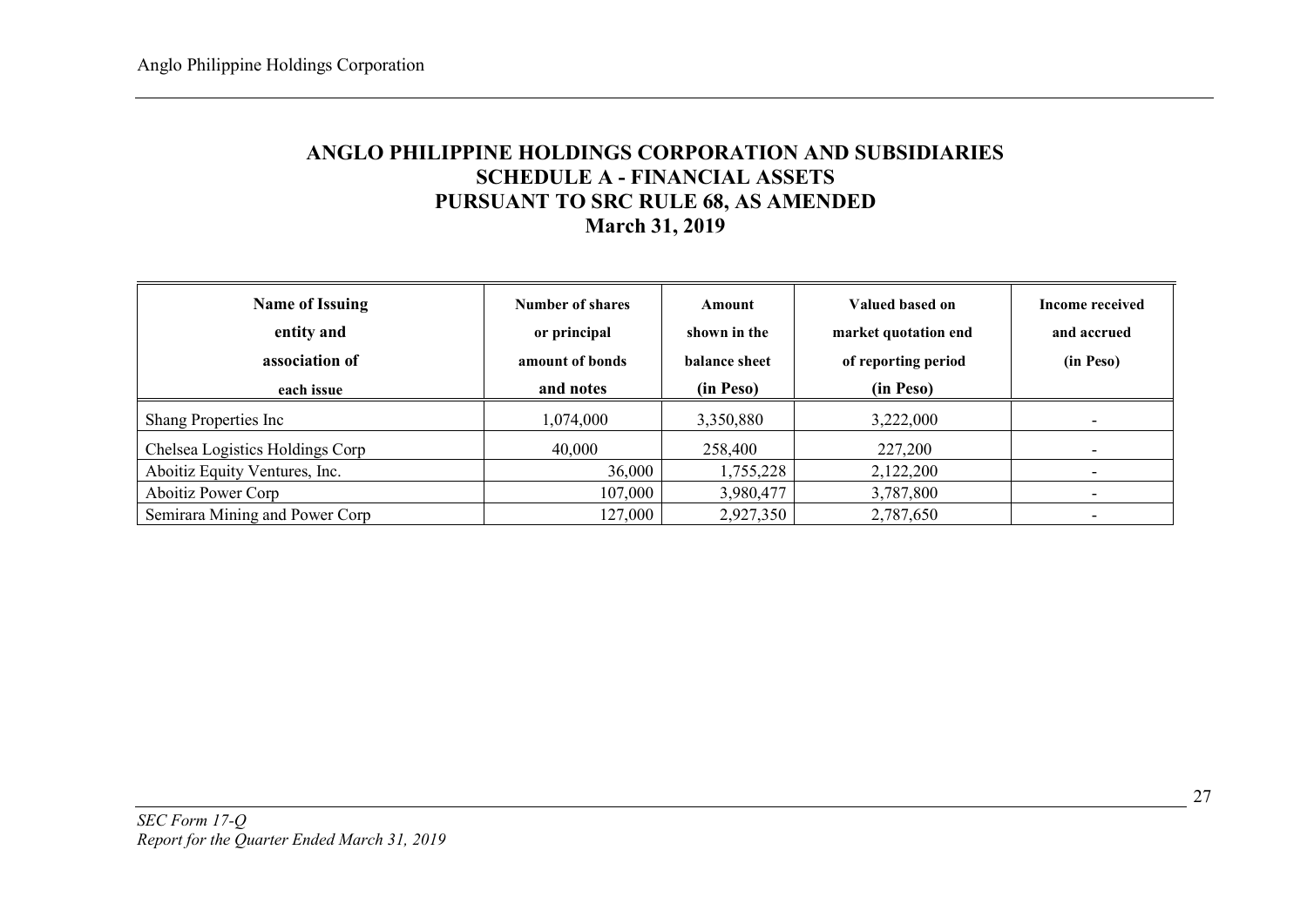# SCHEDULE B ANGLO PHILIPPINE HOLDINGS CORPORATION AND SUBSIDIARIES

# AMOUNTS RECEIVABLE FROM DIRECTORS, OFFICERS, RELATED PARTIES AND PRINCIPAL STOCKHOLDERS (OTHER THAN RELATED PARTIES) PURSUANT TO SRC RULE 68, AS AMENDED March 31, 2019

| <b>Name and</b> | <b>Balance at</b> |                  |                 |                    |                |                    |                   |
|-----------------|-------------------|------------------|-----------------|--------------------|----------------|--------------------|-------------------|
| Designation of  | <b>Beginning</b>  |                  | Amounts         | Amounts            |                |                    | <b>Balance at</b> |
| <b>Debtor</b>   | period            | <b>Additions</b> | $\cap$ ollected | <b>Written Off</b> | <b>Current</b> | <b>Non-Current</b> | end of period     |

*(None)*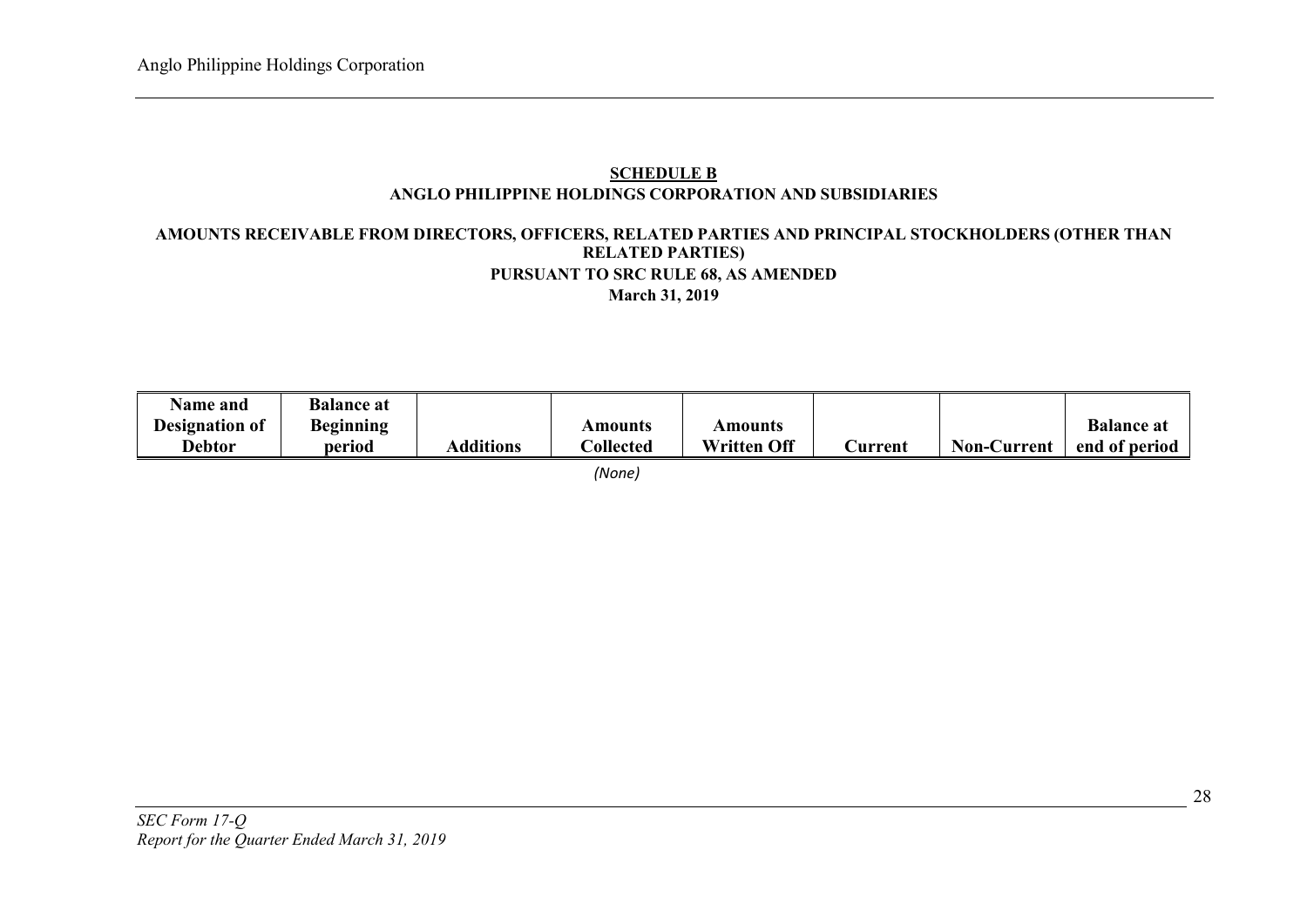# **SCHEDULE C** ANGLO PHILIPPINE HOLDINGS CORPORATION AND SUBSIDIARIES AMOUNTS RECEIVABLE FROM RELATED PARTIES WHICH ARE ELIMINATED DURING CONSOLIDATION OF FINANCIAL STATEMENTS PURSUANT TO SRC RULE 68, AS AMENDED

# March 31, 2019

| <b>Name and Designation of</b><br><b>Debtor</b> | <b>Balance at</b><br><b>Beginning</b><br>period | <b>Additions/</b><br><b>Deductions</b> | <b>Amounts</b><br>Collected/<br><b>Settlements</b> | Amounts<br><b>Written Off</b> | Current | Non-<br>Current | <b>Balance at</b><br>end of period |
|-------------------------------------------------|-------------------------------------------------|----------------------------------------|----------------------------------------------------|-------------------------------|---------|-----------------|------------------------------------|
| <b>Vulcan Materials Corporation</b>             | 24,048,353                                      | 64,010                                 |                                                    |                               |         |                 | 24,112,363                         |
| (wholly owned subsidiary)                       |                                                 |                                        |                                                    |                               |         |                 |                                    |
| Tipo Valley Realty Inc.                         |                                                 |                                        |                                                    |                               |         |                 |                                    |
| $(97.59\%$ owned)                               | 49,456,675                                      | 1,615,965                              |                                                    |                               |         |                 | 51,072,640                         |
| Anglo Phil. Power Corp.                         |                                                 |                                        |                                                    |                               |         |                 |                                    |
| $(100\%$ owned)                                 | 50,194,597                                      | 3,166,667                              | -                                                  |                               |         |                 | 53, 361, 264                       |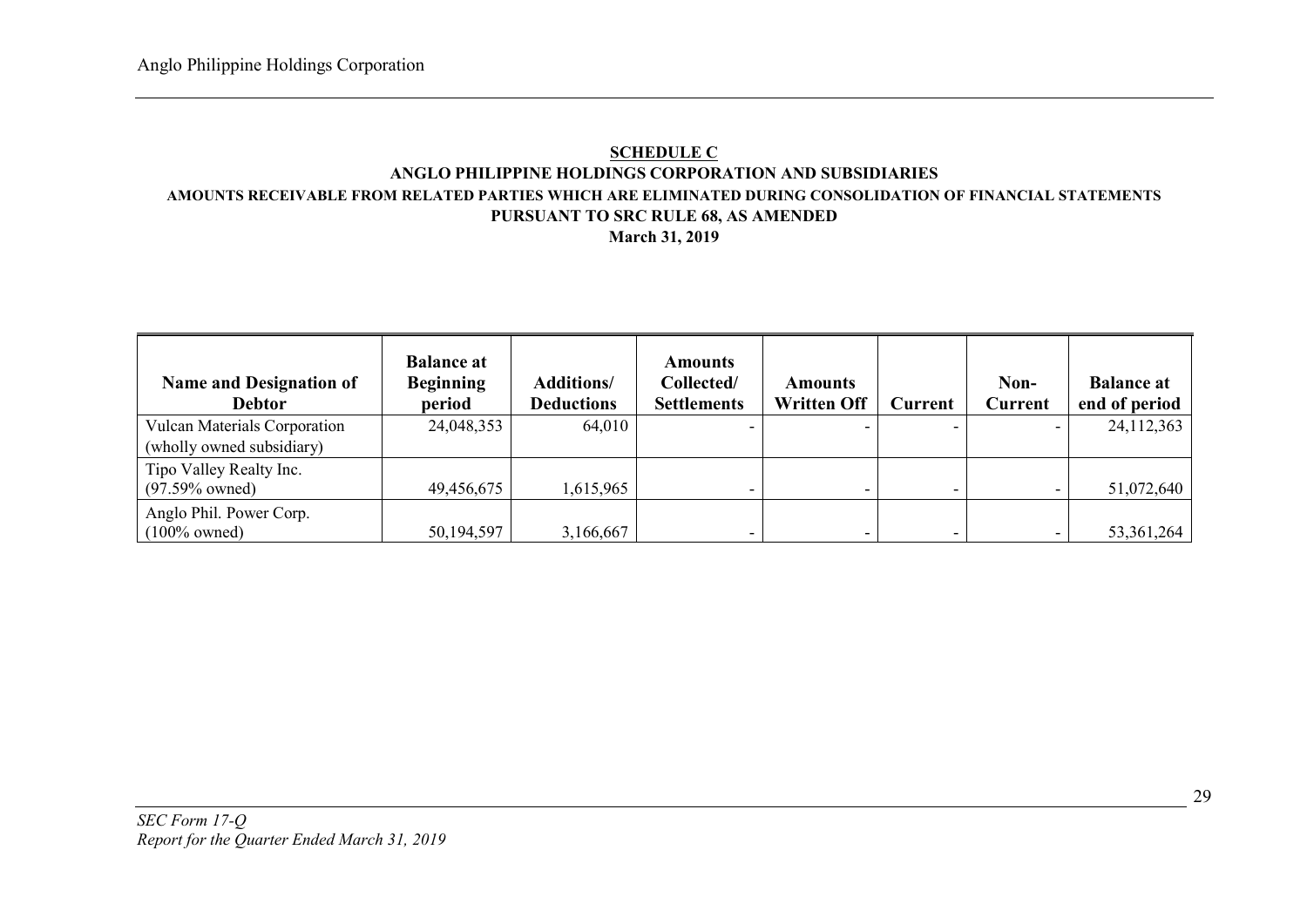# SCHEDULE D ANGLO PHILIPPINE HOLDINGS CORPORATION AND SUBSIDIARIES INTANGIBLE ASSETS - OTHER ASSETS (OTHER THAN RELATED PARTIES) PURSUANT TO SRC RULE 68, AS AMENDED March 31, 2019

| Description | <b>Beginning balance</b> | <b>Additions at cost</b> | Charged to cost<br>and expenses | Charged to<br>other accounts | Other changes<br>additions<br>(deductions) | Ending<br>balance |
|-------------|--------------------------|--------------------------|---------------------------------|------------------------------|--------------------------------------------|-------------------|
|             |                          |                          |                                 |                              |                                            |                   |

*(None)*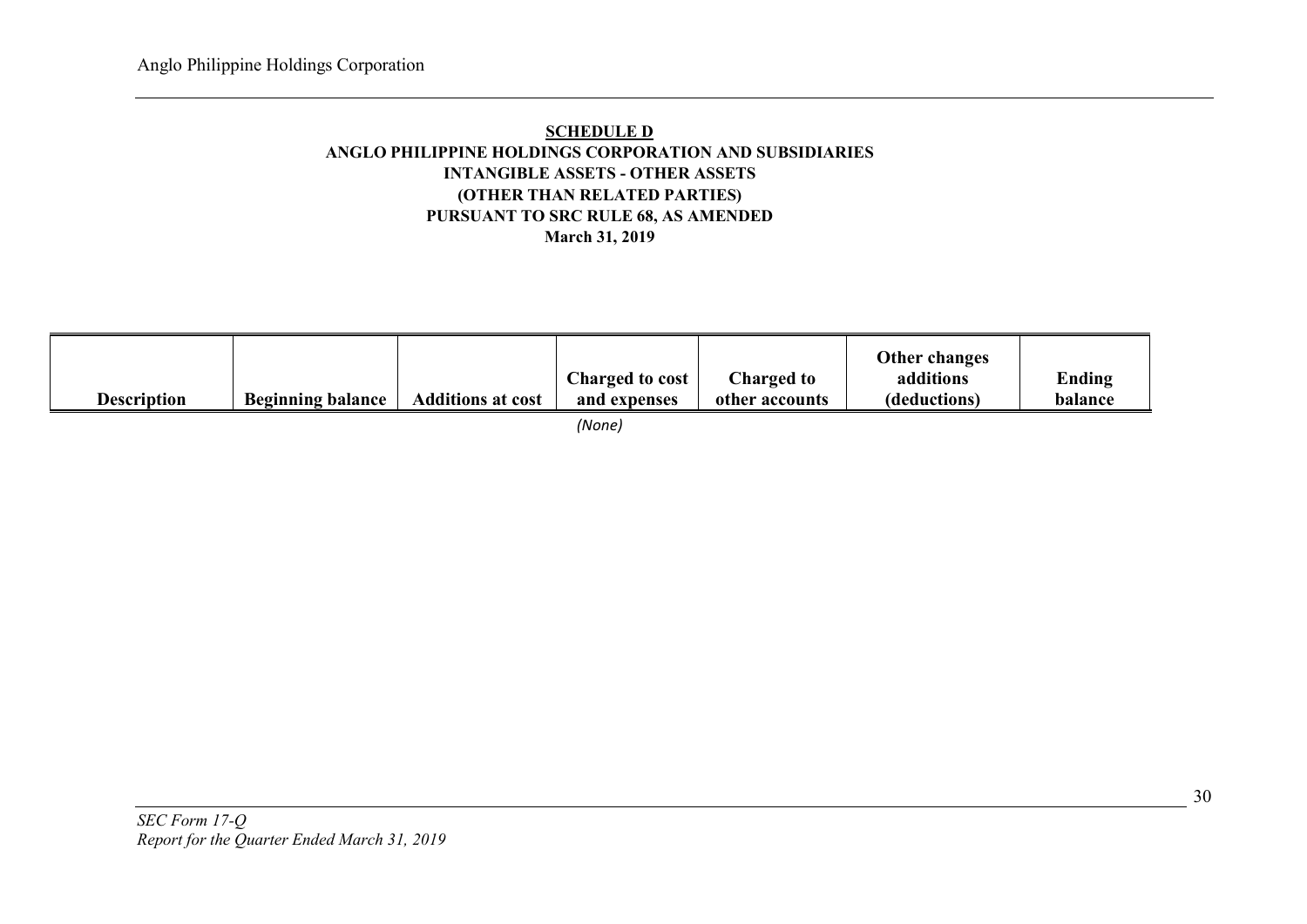# ANGLO PHILIPPINE HOLDINGS CORPORATION AND SUBSIDIARIES

## SCHEDULE E - PROPERTY AND EQUIPMENT

## FOR THE PERIOD ENDED MARCH 31, 2019

|                          | <b>Beginning</b> |                  |                          | <b>Other Charges</b><br><b>Additions</b> | Ending         |
|--------------------------|------------------|------------------|--------------------------|------------------------------------------|----------------|
| <b>Classification</b>    | <b>Balance</b>   | <b>Additions</b> | <b>Retirements</b>       | <b>Deductions</b>                        | <b>Balance</b> |
|                          |                  |                  |                          |                                          |                |
| <b>Condominium Units</b> |                  |                  |                          |                                          |                |
| and Improvements         | 22,091,617       |                  | $\overline{\phantom{a}}$ |                                          | 22,091,617     |
| <b>Transportation</b>    |                  |                  |                          |                                          |                |
| Equipment                | 6,323,722        |                  |                          |                                          | 6,323,722      |
| Furnitures, Fixtures &   |                  |                  |                          |                                          |                |
| <b>Office Equipment</b>  | 1,086,094        |                  | $\overline{\phantom{a}}$ |                                          | 1,086,094      |
| <b>Machinery</b> and     |                  |                  |                          |                                          |                |
| Equipment                | 134,636,255      | -                |                          |                                          | 134,636,255    |
|                          | 164, 137, 688    |                  |                          |                                          | 164, 137, 688  |

# ANGLO PHILIPPINE HOLDINGS CORPORATION AND SUBSIDIARIES

# SCHEDULE F - ACCUMULATED DEPRECIATION

## FOR THE PERIOD ENDED MARCH 31, 2019

|                                   |                  |                  |                    | <b>Other Charges</b> |                |
|-----------------------------------|------------------|------------------|--------------------|----------------------|----------------|
|                                   | <b>Beginning</b> |                  |                    | <b>Additions/</b>    | Ending         |
| <b>Classification</b>             | <b>Balance</b>   | <b>Additions</b> | <b>Retirements</b> | (Deductions)         | <b>Balance</b> |
|                                   |                  |                  |                    |                      |                |
| <b>Condominium Units</b>          |                  |                  |                    |                      |                |
| and Improvements                  | 13,476,581       | 295,357          |                    |                      | 13,771,938     |
| <b>Transportation</b>             |                  |                  |                    |                      |                |
| Equipment                         | 3,076,844        | 210,791          |                    |                      | 3,287,635      |
| <b>Furnitures, Fixtures &amp;</b> |                  |                  |                    |                      |                |
| <b>Office Equipment</b>           | 972,226          | 54,305           |                    |                      | 1,026,531      |
| <b>Machinery</b> and              |                  |                  |                    |                      |                |
| Equipment                         | 81,729,931       | 6,849,157        |                    |                      | 88,579,088     |
|                                   | 99,255,582       | 7,409,610        |                    |                      | 106,665,192    |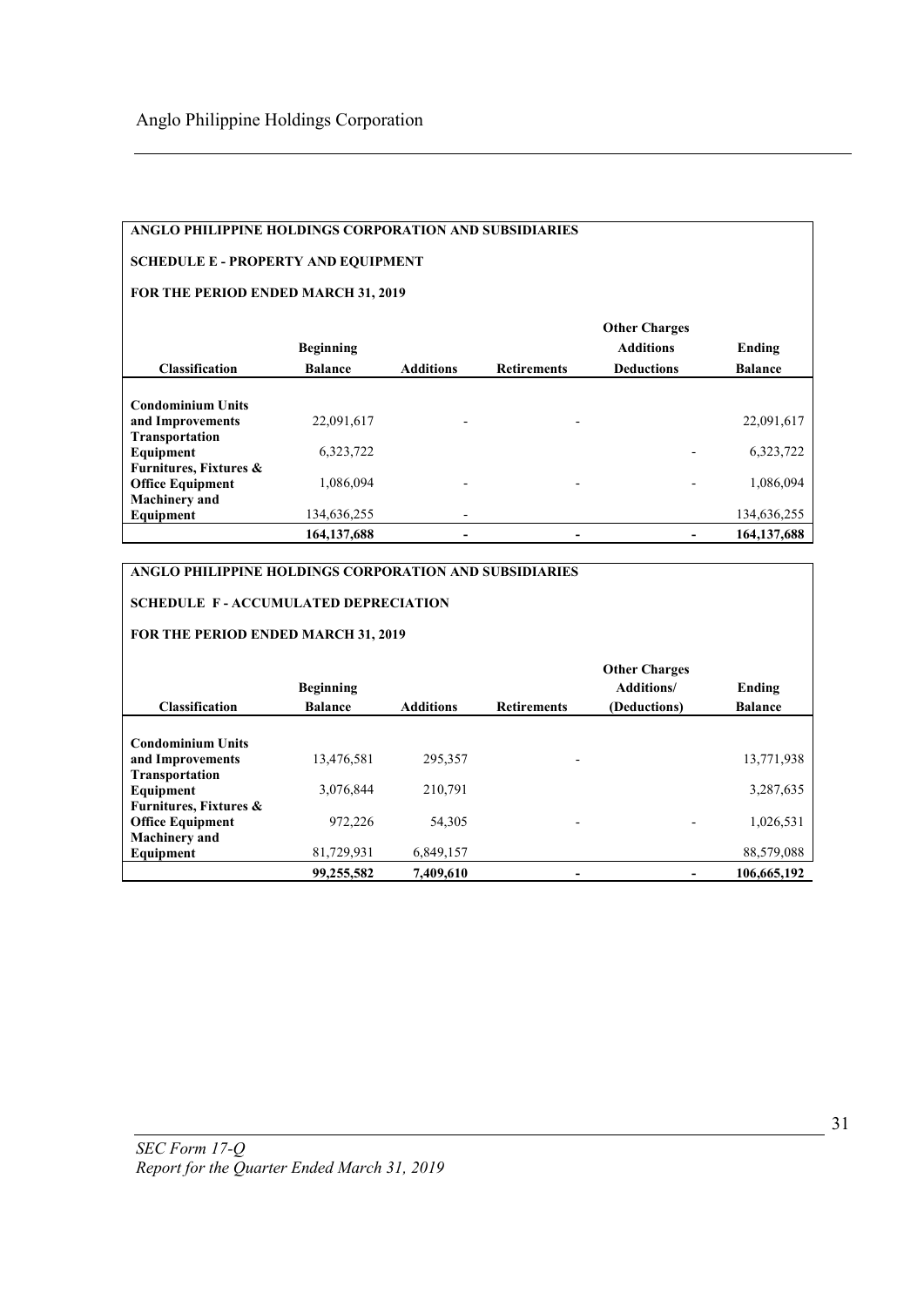# ANGLO PHILIPPINE HOLDINGS CORPORATION AND SUBSIDIARIES AGING OF ACCOUNTS RECEIVABLE FOR THE PERIOD ENDED MARCH 31, 2019

|                                          | <b>TOTAL</b>   | 1 month   | $2 - 3$<br>months | 4-6 months  | 7 mos. To 1<br>year      | 1-2 years      | 3-5 years                | 5 yrs. &<br>above |
|------------------------------------------|----------------|-----------|-------------------|-------------|--------------------------|----------------|--------------------------|-------------------|
| <b>Types of Accounts Receivable</b>      |                |           |                   |             |                          |                |                          |                   |
| a. Trade receivable                      | 8,677,349      | $\sim$    | 8,677,349         | ٠           | $\overline{\phantom{a}}$ |                |                          |                   |
| b. Non Trade Receivable                  |                |           |                   |             |                          |                |                          |                   |
| 1. Receivable from Affiliated Co.        | 33,452,528     | 1,503,320 | 4,700,000         | 5,130,000   | $\overline{\phantom{a}}$ | 16,101,120     |                          | 3,347,744         |
| 2. Others                                | 147,937,865    |           | ٠                 | 147,937,865 |                          |                |                          |                   |
| Sub-total                                | 181,390,393    | 1,503,320 | 4,700,000         | 153,067,865 |                          | 16,101,120     |                          | 3,347,744         |
|                                          | 190,067,743    | 1,503,320 | 13,377,349        | 153,067,865 |                          | 16,101,120     |                          | 3,347,744         |
| Less: Allowance for Doubtful<br>Accounts | (20, 436, 224) |           |                   | (987, 360)  | $\overline{\phantom{a}}$ | (16, 101, 120) | $\overline{\phantom{a}}$ | (3,347,744)       |
| <b>Net Receivable</b>                    | 169,631,519    | 1,503,320 | 13,377,349        | 152,080,505 |                          |                |                          | (0)               |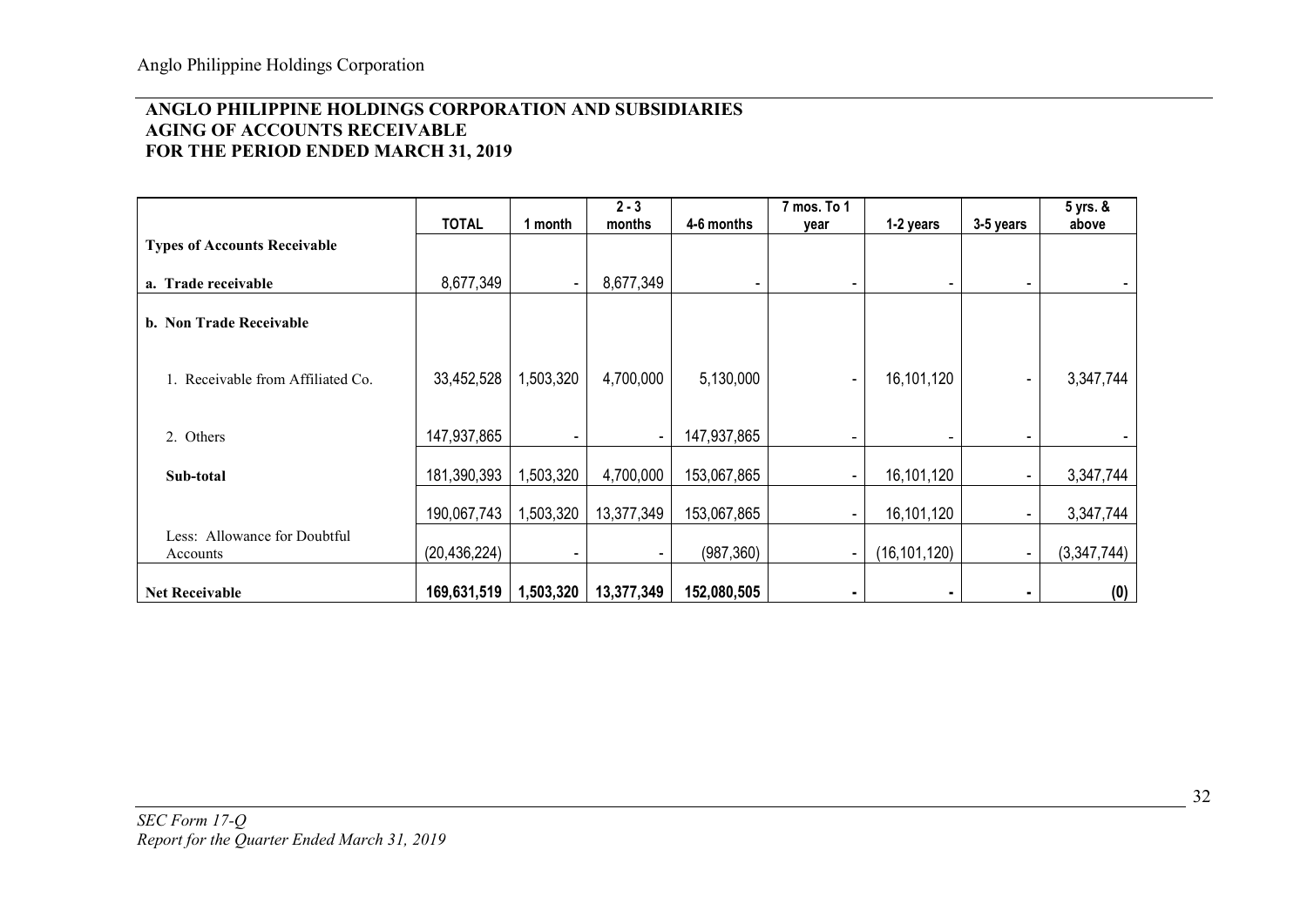|                                       | 3/31/19    | 3/31/18 |
|---------------------------------------|------------|---------|
| <b>Profitability Ratios:</b>          |            |         |
| Return on assets                      | $-0.20%$   | 1.24%   |
| Return on equity                      | $-0.33%$   | 1.99%   |
| Gross profit margin                   | -%         | -%      |
| Net profit margin                     | $-115.57%$ | 90.87%  |
| <b>Liquidity and Solvency Ratios:</b> |            |         |
| Current ratio                         | 0.08:1     | 0.07:1  |
| Quick ratio                           | 0.07:1     | 0.06:1  |
| Solvency ratio                        | $-0.003:1$ | 0.03:1  |
| <b>Financial Leverage Ratios:</b>     |            |         |
| Asset to equity ratio                 | 1.65:1     | 1.06:1  |
| Debt ratio                            | 0.397:1    | 0.06:1  |
| Debt to equity ratio                  | 0.66:1     | 0.06:1  |
| Interest coverage ratio               |            |         |

## FINANCIAL RATIOS PURSUANT TO SRC RULE 68, AS AMENDED March 31, 2019

#### Summary of Significant Accounting Policies

#### Basis of Preparation

The consolidated financial statements have been prepared under the historical cost basis except for financial assets at FVPL and AFS financial assets, which are carried at fair value. The consolidated financial statements are presented in Philippine peso, which is the Company's functional and presentation currency under the Philippine Financial Reporting Standards (PFRS).All values are rounded off to the nearest peso, except when otherwise indicated.

#### Statement of Compliance

The accompanying consolidated financial statements of the Group have been prepared in compliance with PFRS.

#### Basis for Consolidation

The consolidated financial statements comprise the financial statements of the Parent Company and its subsidiary after eliminating significant intercompany balances and transactions. Control is achieved when the Parent Company is exposed, or has rights, to variable returns from its involvement with the investee and has the ability to affect those returns through its power over the investee. Specifically, the Parent Company controls an investee if and only if the Parent Company has all of the following:

- Power over the investee (i.e. existing rights that give it the current ability to direct the relevant activities of the investee);
- Exposure, or rights, to variable returns from its involvement with the investee, and
- The ability to use its power over the investee to affect its returns.

When the Parent Company has less than a majority of the voting or similar rights of an investee, the Parent Company considers all relevant facts and circumstances in assessing whether it has power over an investee, including: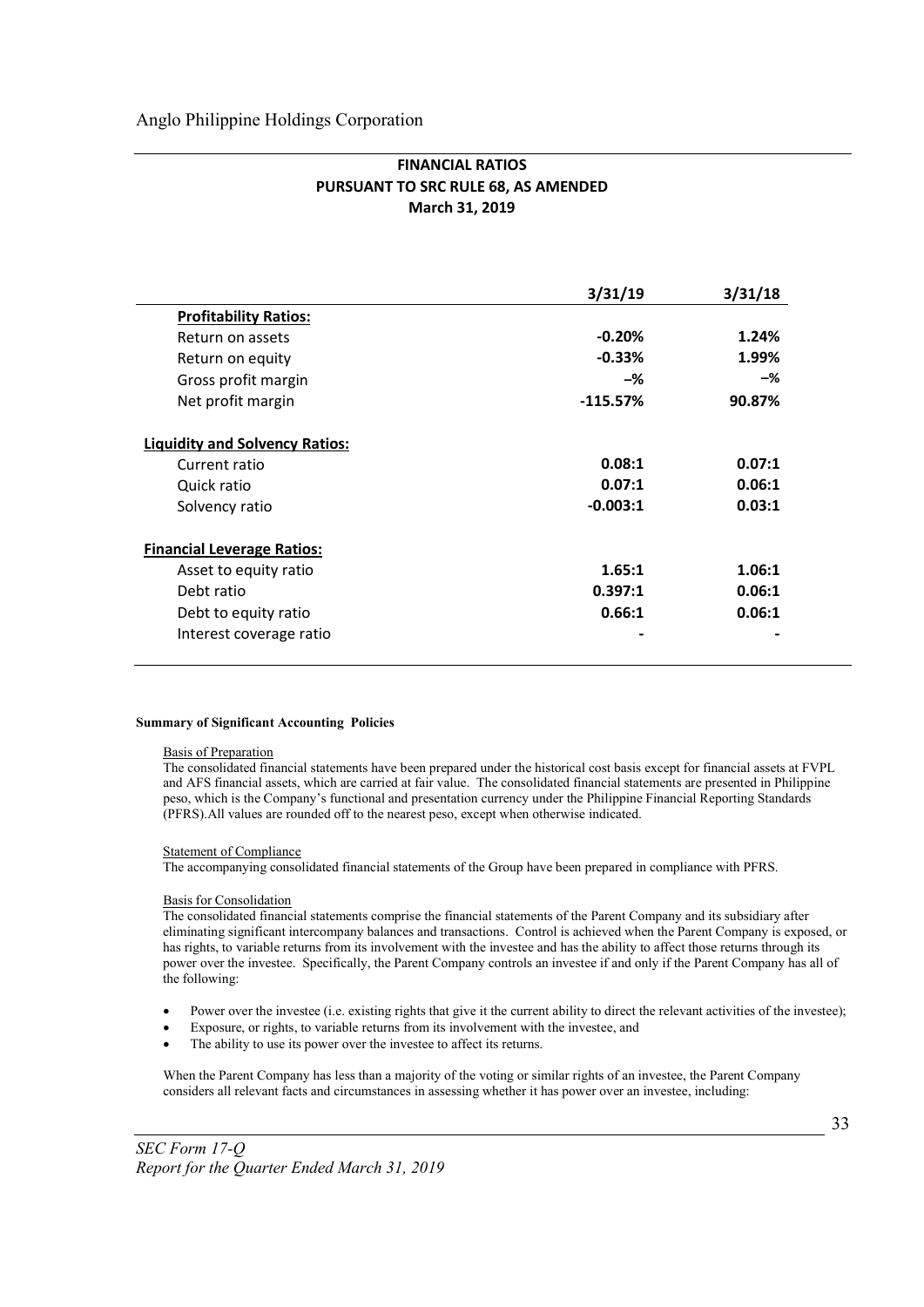- The contractual arrangement with the other vote holders of the investee
- Rights arising from other contractual arrangements
- The Parent Company's voting rights and potential voting rights

The Parent Company re-assesses whether or not it controls an investee if facts and circumstances indicate that there are changes to one or more of the three elements of control.

Consolidation of the subsidiary begins when the Parent Company obtains control, and continues to be consolidated until the date that such control ceases. Specifically, income and expenses of a subsidiary acquired or disposed of during the year are included in the consolidated statement of comprehensive income from the date the Company gains control until the date the Company ceases to control the subsidiary.

#### *Subsidiary*

A subsidiary is an entity over which the Parent Company has control.

All intra-company balances and transactions, including income, expenses, unrealized gains and losses and dividends, are eliminated in full. Profits and losses resulting from intra-company transactions that are recognized in assets and liabilities are eliminated in full.

A change in the ownership interest of a subsidiary, without a change of control, is accounted for as an equity transaction. If the Group loses control over a subsidiary, it:

- Derecognizes the assets (including goodwill) and liabilities of the subsidiary;
- Derecognizes the carrying amount of any NCI;
- Recognizes the fair value of the consideration received;
- Recognizes the fair value of any investment retained;
- Recognizes any surplus or deficit in profit or loss; and
- Reclassifies the Parent Company's share of components previously recognized in other comprehensive income or OCI to profit or loss or retained earnings, as appropriate.

The consolidated financial statements include the accounts of the Parent Company, VMC, and TVRI, Anglo Phil. Power . Corp.

A subsidiary is fully consolidated from the date of acquisition, being the date on which the Parent Company obtains control, and continues to be consolidated until the date when such control ceases. The financial statements of the subsidiaries are prepared for the same reporting period as the Parent Company, using consistent accounting policies. All intra-group balances, transactions, unrealized gains and losses resulting from intra-group transactions and dividends are eliminated in full.

#### Changes in Accounting Policies

The accounting policies adopted are consistent with those of the previous financial year except for the following new and amended PFRS, Philippine Accounting Standards (PAS), Philippine Interpretations based on International Financial Reporting Interpretations Committee (IFRIC) and improvements to PFRS which were effective beginning January 1, 2016. Adoption of these pronouncements did not have a significant impact on the Group's financial position or performance unless otherwise stated.

- Amendments to PFRS 10, PFRS 12 and PAS 28, *Investment Entities: Applying the Consolidation Exception*
- Amendments to PFRS 11, *Accounting for Acquisitions of Interests in Joint Operations*
- PFRS 14, *Regulatory Deferral Accounts*
- Amendments to PAS 1, *Disclosure Initiative*
- Amendments to PAS 16 and PAS 38, *Clarification of Acceptable Methods of Depreciation and Amortization*
- Amendments to PAS 16 and PAS 41, *Agriculture: Bearer Plants*
- Amendments to PAS 27, *Equity Method in Separate Financial Statements*
- Annual Improvements to PFRSs 2012 2014 Cycle
	- Amendment to PFRS 5, *Changes in Methods of Disposal*
		- Amendment to PFRS 7, *Servicing Contracts*
		- Amendment to PFRS 7, *Applicability of the Amendments to PFRS 7 to Condensed Interim Financial Statements*
	- Amendment to PAS 19, *Discount Rate: Regional Market Issue*
	- Amendment to PAS 34, *Disclosure of Information 'Elsewhere in the Interim Financial Report'*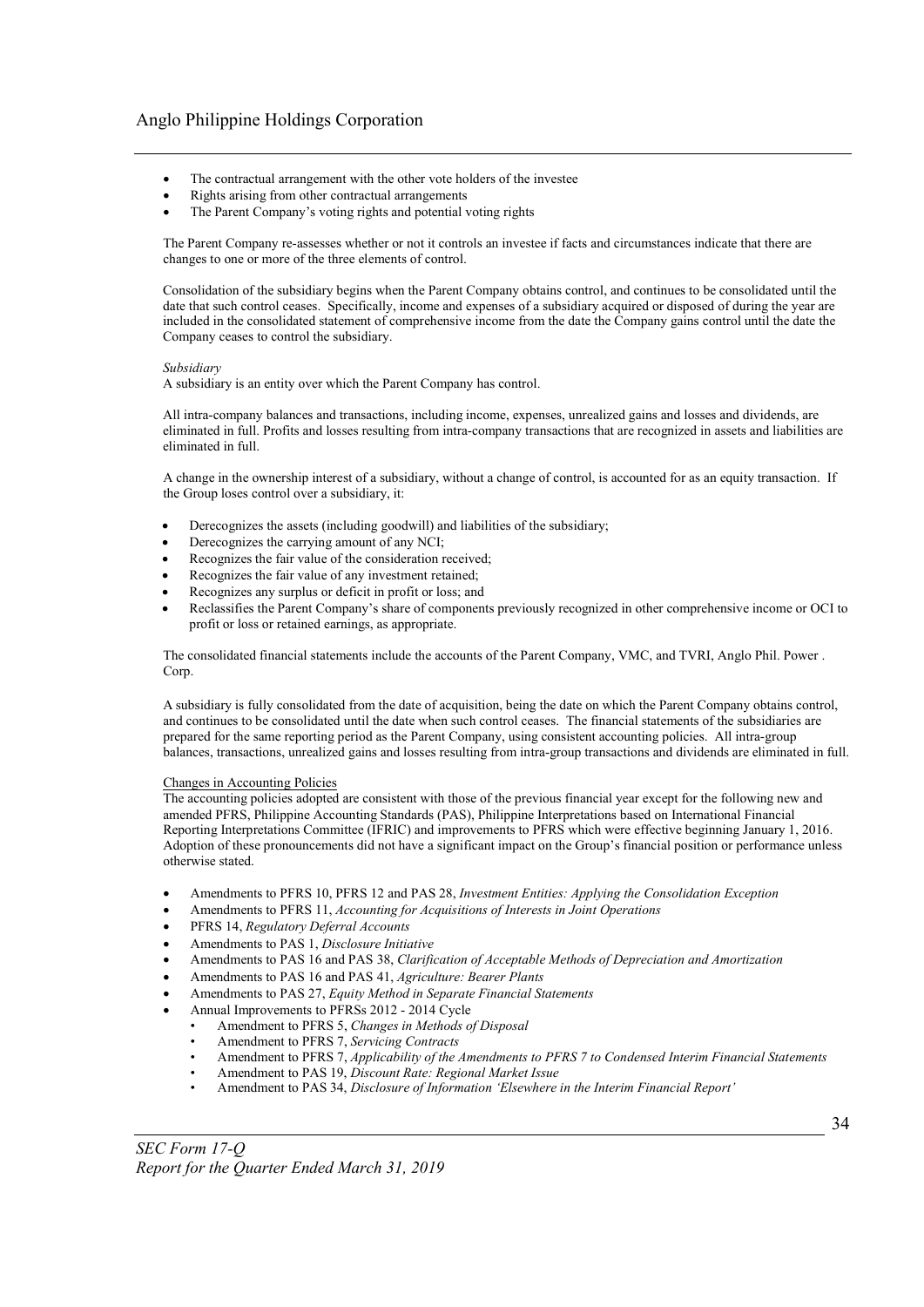#### Future Changes in Accounting Policies

Pronouncements issued but not yet effective are listed below. Unless otherwise indicated, the Group does not expect that the future adoption of the said pronouncements to have a significant impact on its consolidated financial statements. The Group intends to adopt the applicable standards, interpretations, amendments and improvements when these become effective.

#### *Effective beginning on or after January 1, 2017*

 Amendment to PFRS 12, *Clarification of the Scope of the Standard* (Part of *Annual Improvements to PFRSs* 2014 - 2016 Cycle)

These amendments clarify that the disclosure requirements in PFRS 12, other than those relating to summarized financial information, apply to an entity's interest in a subsidiary, a joint venture or an associate (or a portion of its interest in a joint venture or an associate) that is classified (or included in a disposal group that is classified) as held for sale.

Amendments to PAS 7, *Statement of Cash Flows*, *Disclosure Initiative*

The amendments to PAS 7 require an entity to provide disclosures that enable users of financial statements to evaluate changes in liabilities arising from financing activities, including both changes arising from cash flows and non-cash changes (such as foreign exchange gains or losses). On initial application of the amendments, entities are not required to provide comparative information for preceding periods. Early application of the amendments is permitted.

Application of amendments will result in additional disclosures in the 2018 consolidated financial statements of the Group.

Amendments to PAS 12, *Income Taxes*, *Recognition of Deferred Tax Assets for Unrealized Losses*

The amendments clarify that an entity needs to consider whether tax law restricts the sources of taxable profits against which it may make deductions on the reversal of that deductible temporary difference. Furthermore, the amendments provide guidance on how an entity should determine future taxable profits and explain the circumstances in which taxable profit may include the recovery of some assets for more than their carrying amount.

Entities are required to apply the amendments retrospectively. However, on initial application of theamendments, the change in the opening equity of the earliest comparative period may be recognized in opening retained earnings (or in another component of equity, as appropriate), without allocating the change between opening retained earnings and other components of equity. Entities applying this relief must disclose that fact. Early application of the amendments is permitted.

The Group is currently assessing the impact of adopting the amendments to the standard.

#### *Effective beginning on or after January 1, 2018*

 Amendments to PFRS 2, *Share-based Payment*, *Classification and Measurement of Share-based Payment Transactions* The amendments to PFRS 2 address three main areas: the effects of vesting conditions on the measurement of a cashsettled share-based payment transaction; the classification of a share-based payment transaction with net settlement features for withholding tax obligations; and the accounting where a modification to the terms and conditions of a sharebased payment transaction changes its classification from cash settled to equity settled.

On adoption, entities are required to apply the amendments without restating prior periods, but retrospective application is permitted if elected for all three amendments and if other criteria are met. Early application of the amendments is permitted.

The Group is assessing the potential effect of the amendments on its consolidated financial state ments.

 Amendments to PFRS 4, *Insurance Contracts*, *Applying PFRS 9, Financial Instruments, with PFRS 4* The amendments address concerns arising from implementing PFRS 9, the new financial instruments standard before implementing the forthcoming insurance contracts standard.

They allow entities to choose between the overlay approach and the deferral approach to deal with the transitional challenges. The overlay approach gives all entities that issue insurance contracts the option to recognize in other comprehensive income, rather than profit or loss, the volatility that could arise when PFRS 9 is applied before the new insurance contracts standard is issued. On the other hand, the deferral approach gives entities whose activities are predominantly connected with insurance an optional temporary exemption from applying PFRS 9 until the earlier of application of the forthcoming insurance contracts standard or January 1, 2021.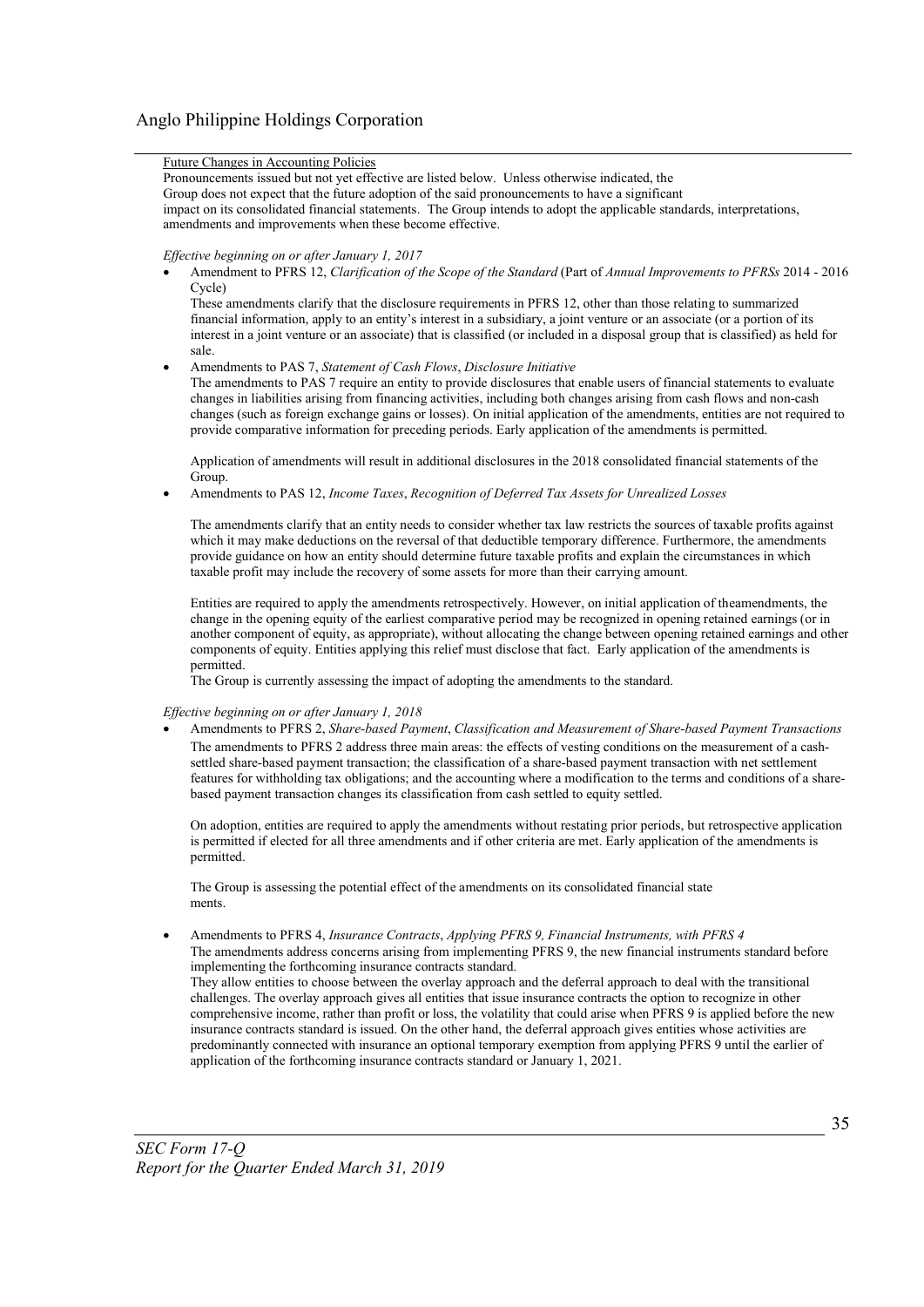The overlay approach and the deferral approach will only be available to an entity if it has not previously applied PFRS 9.

The amendments are not applicable to the Group since none of the entities within the Group have activities that are predominantly connected with insurance or issue insurance contracts.

PFRS 15, *Revenue from Contracts with Customers*

PFRS 15 establishes a new five-step model that will apply to revenue arising from contracts with customers. Under PFRS 15, revenue is recognized at an amount that reflects the consideration to which an entity expects to be entitled in exchange for transferring goods or services to a customer. The principles in PFRS 15 provide a more structured approach to measuring and recognizing revenue.

The new revenue standard is applicable to all entities and will supersede all current revenue recognition requirements under PFRSs. Either a full or modified retrospective application is required for annual periods beginning on or after January 1, 2018. The Group is currently assessing the impact of PFRS 15 and plans to adopt the new standard on the required effective date.

PFRS 9, *Financial Instruments*

PFRS 9 reflects all phases of the financial instruments project and replaces PAS 39, *Financial Instruments: Recognition and Measurement*, and all previous versions of PFRS 9.

The standard introduces new requirements for classification and measurement, impairment, and hedge accounting. PFRS 9 is effective for annual periods beginning on or after

January 1, 2018, with early application permitted. Retrospective application is required, but providing comparative information is not compulsory. For hedge accounting, the requirements are generally applied prospectively, with some limited exceptions.

The adoption of PFRS 9 will have an effect on the classification and measurement of the Group's financial assets and impairment methodology for financial assets, but will have no impact on the classification and measurement of the Group's financial liabilities. The adoption will also have an effect on the Group's application of hedge accounting and on the amount of its credit losses. The Group is currently assessing the impact of adopting this standard.

 Amendments to PAS 28, *Measuring an Associate or Joint Venture at Fair Value*(Part of *Annual Improvements to PFRSs*  2014 - 2016 Cycle)

The amendments clarify that an entity that is a venture capital organization, or other qualifying entity, may elect, at initial recognition on an investment-by-investment basis, to measure its investments in associates and joint ventures at fair value through profit or loss. They also clarify that if an entity that is not itself an investment entity has an interest in an associate or joint venture that is an investment entity, the entity may, when applying the equity method, elect to retain the fair value measurement applied by that investment entity associate or joint venture to the investment entity associate's or joint venture's interests in subsidiaries.

This election is made separately for each investment entity associate or joint venture, at the later of the date on which (a) the investment entity associate or joint venture is initially recognized; (b) the associate or joint venture becomes an investment entity; and (c) the investment entity associate or joint venture first becomes a parent. The amendments should be applied retrospectively, with earlier application permitted.

Amendments to PAS 40,*Investment Property*, *Transfers of Investment Property*

The amendments clarify when an entity should transfer property, including property under construction or development into, or out of investment property. The amendments state that a change in use occurs when the property meets, or ceases to meet, the definition of investment property and there is evidence of the change in use. A mere change in management's intentions for the use of a property does not provide evidence of a change in use. The amendments should be applied prospectively to changes in use that occur on or after the beginning of the annual reporting period in which the entity first applies the amendments. Retrospective application is only permitted if this is possible without the use of hindsight.

Philippine Interpretation IFRIC-22, *Foreign Currency Transactions and Advance Consideration*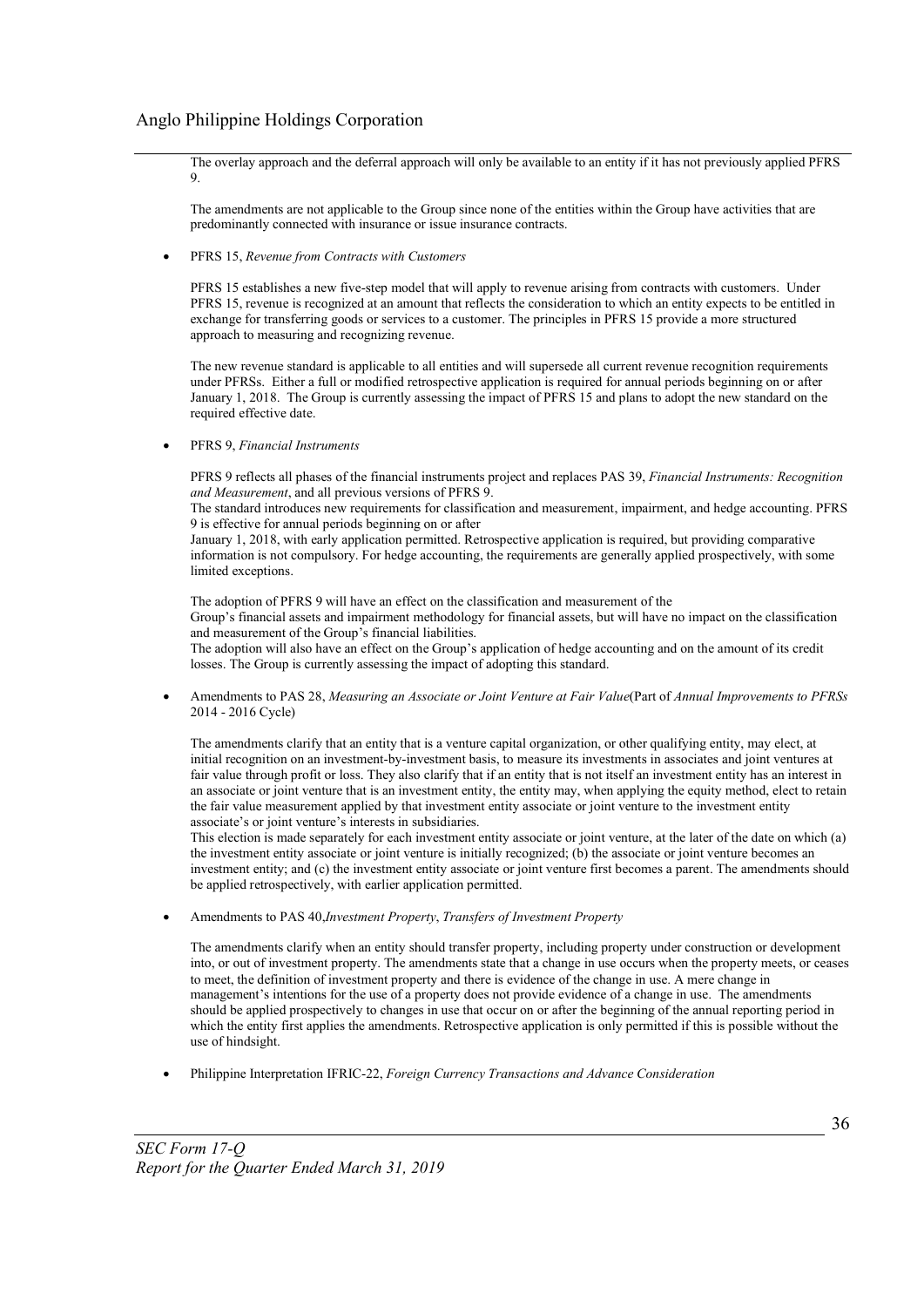This interpretation clarifies that in determining the spot exchange rate to use on initial recognition of the related asset, expense or income (or part of it) on the derecognition of a non-monetary asset or non-monetary liability relating to advance consideration, the date of the transaction is the date on which an entity initially recognizes the nonmonetary asset or non-monetary liability arising from the advance consideration. If there are multiple payments or receipts in advance, then the entity must determine a date of the transactions for each payment or receipt of advance consideration. The interpretation may be applied on a fully retrospective basis. Entities may apply the interpretation prospectively to all assets, expenses and income in its scope that are initially recognized on or after the beginning of the reporting period in which the entity first applies the interpretation or the beginning of a prior reporting period presented as comparative information in the consolidated financial statements of the reporting period in which the entity first applies the interpretation.

*Effective beginning on or after January 1, 2019*

PFRS 16, *Leases*

Under the new standard, lessees will no longer classify their leases as either operating or finance leases in accordance with PAS 17, Leases. Rather, lessees will apply the single-asset model. Under this model, lessees will recognize the assets and related liabilities for most leases on their balance sheets, and subsequently, will depreciate the lease assets and recognize interest on the lease liabilities in their profit or loss. Leases with a term of 12 months or less or for which the underlying asset is of low value are exempted from these requirements.

The accounting by lessors is substantially unchanged as the new standard carries forward the principles of lessor accounting under PAS 17. Lessors, however, will be required to disclose more information in their consolidated financial statements, particularly on the risk exposure to residual value.

Entities may early adopt PFRS 16 but only if they have also adopted PFRS 15. When adopting PFRS 16, an entity is permitted to use either a full retrospective or a modified retrospective approach, with options to use certain transition reliefs.

The Group is currently assessing the impact of adopting PFRS 16.

#### *Deferred effectivity*

 Amendments to PFRS 10 and PAS 28, *Sale or Contribution of Assets between an Investor and its Associate or Joint Venture*

These amendments address the conflict between PFRS 10 and PAS 28 in dealing with the loss of control of a subsidiary that is sold or contributed to an associate or joint venture. The amendments clarify that a full gain or loss is recognized when a transfer to an associate or joint venture involves a business as defined in PFRS 3, *Business Combinations*. Any gain or loss resulting from the sale or contribution of assets that does not constitute a business, however, is recognized only to the extent of unrelated investors' interests in the associate or joint venture.

On January 13, 2016, the Financial Reporting Standards Council postponed the original effective date of January 1, 2016 of the said amendments until the International Accounting Standards Board has completed its broader review of the research project on equity accounting that may result in the simplification of accounting for such transactions and of other aspects of accounting for associates and joint ventures.

#### Summary of Significant Accounting Policies

#### Presentation of Financial Statements

The Group has elected to present all items of recognized income and expense in single consolidated statement of comprehensive income.

#### **Asset Acquisition**

When the Group acquires an entity that does not constitute a business, the Group shall identify and recognize the individual identifiable assets acquired (including those assets that meet the definition of, and recognition criteria for, intangible assets in PAS 38, *Intangible Assets*) and liabilities assumed. The cost of the asset shall be allocated to the individual identifiable assets and liabilities on the basis of their relative fair values at the date of purchase. Such a transaction or event does not give rise to goodwill.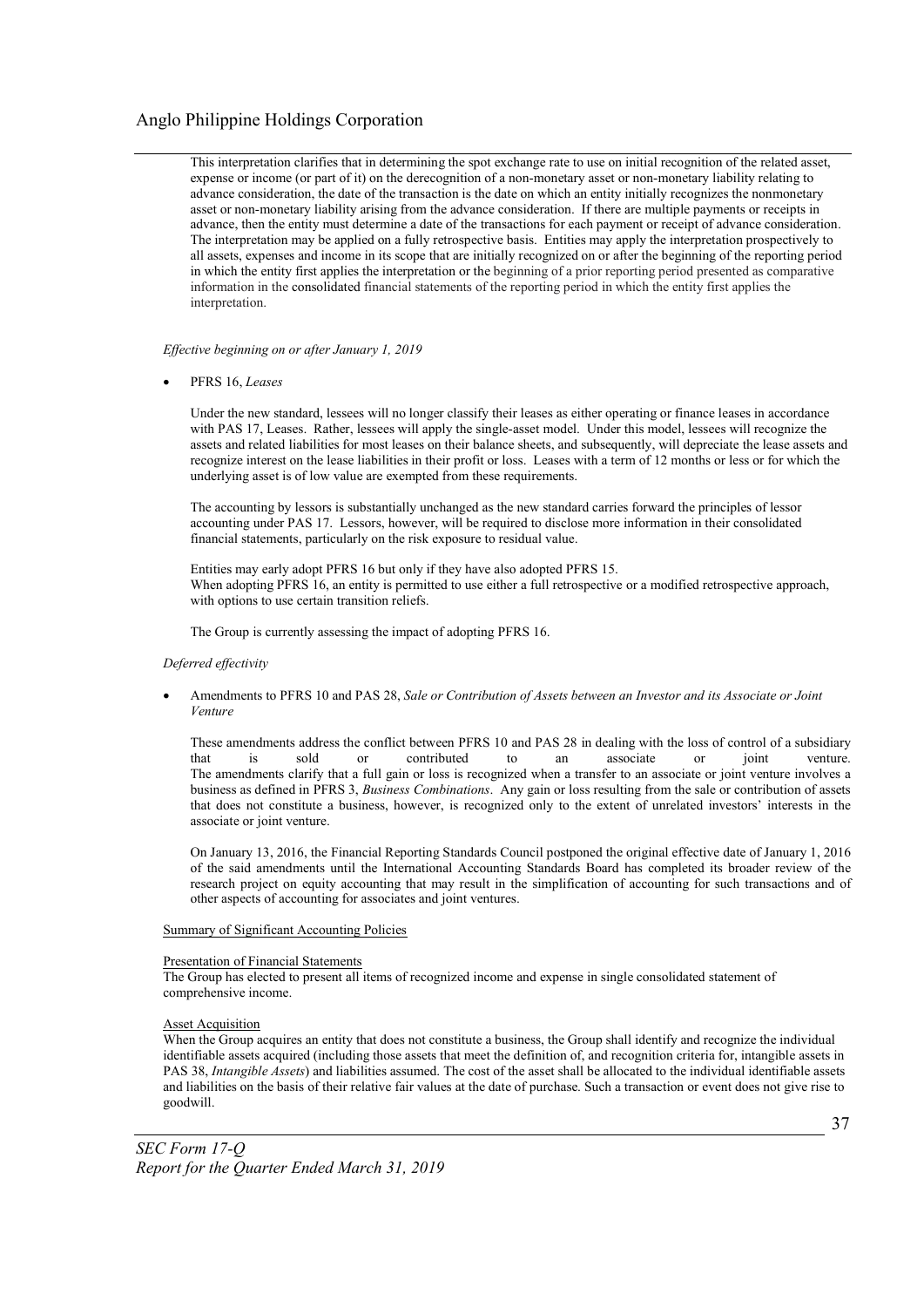#### Cash and Cash Equivalents

Cash includes cash on hand and with banks. Cash equivalents are short-term, highly liquid deposits that are readily convertible to known amounts of cash with original maturities of three months or less and that are subject to an insignificant risk of change in value.

#### Financial Instruments

#### *Date of Recognition*

Financial instruments are recognized in the consolidated statement of financial position when the Group becomes a party to the contractual provisions of the instrument. Purchases or sales of financial assets that require delivery of assets within the time frame established by regulation or convention in the marketplace (regular way trades) are recognized on the trade date (i.e., the date that the Group commits to purchase or sell the asset).

#### *Initial Recognition and Measurement of Financial Instruments*

The Group determines the classification of financial instruments at initial recognition and, where allowed and appropriate, reevaluates this designation at every end of the reporting period.

Financial instruments are recognized initially at fair value. Directly attributable transaction costs are included in the initial measurement of all financial instruments, except for financial instruments measured at FVPL.

#### *Financial Assets*

Financial assets are classified in the following categories: financial assets at FVPL, loans and receivables, AFS financial assets, held-to-maturity (HTM) investment, or as derivatives designated as hedging instruments in an effective hedge, as appropriate. The classification depends on the purpose for which the financial assets were acquired and whether they are quoted in an active market.

The Group's financial assets are in the nature of loans and receivables, financial assets at FVPL and AFS financial assets. As at March 31, 2018 and December 31, 201, the Group has no financial assets classified as HTM investments or as derivatives designated as hedging instruments in an effective hedge.

#### *Financial Liabilities*

Financial liabilities are classified into financial liabilities at FVPL and other financial liabilities, as appropriate.

Financial instruments are classified as liabilities or equity in accordance with the substance of the contractual arrangement. Interest, dividends, gains and losses relating to a financial instrument or a component that is a financial liability are reported as expense or income. Distributions to holders of financial instruments classified as equity are charged directly to equity, net of any related income tax benefits.

The Group's financial liabilities are in the nature of other financial liabilities. As at March 31, 2019 and December 31,2018, the Group has no financial liabilities at FVPL.

#### *Fair Value Measurement*

Fair value is the price that would be received to sell an asset or paid to transfer a liability in an orderly transaction between market participants at the measurement date. The fair value measurement is based on the presumption that the transaction to sell the asset or transfer the liability takes place either:

- In the principal market for the asset or liability, or
- In the absence of a principal market, in the most advantageous market for the asset or liability
- The principal or the most advantageous market must be accessible to the Group. The fair value of an asset or a liability is measured using the assumptions that market participants would use when pricing the asset or liability, assuming that market participants act in their economic best interest.

A fair value measurement of a non-financial asset takes into account a market participant's ability to generate economic benefits by using the asset in its highest and best use or by selling it to another market participant that would use the asset in its highest and best use.

The Group uses valuation techniques that are appropriate in the circumstances and for which sufficient data are available to measure fair value, maximizing the use of relevant observable inputs and minimizing the use of unobservable inputs.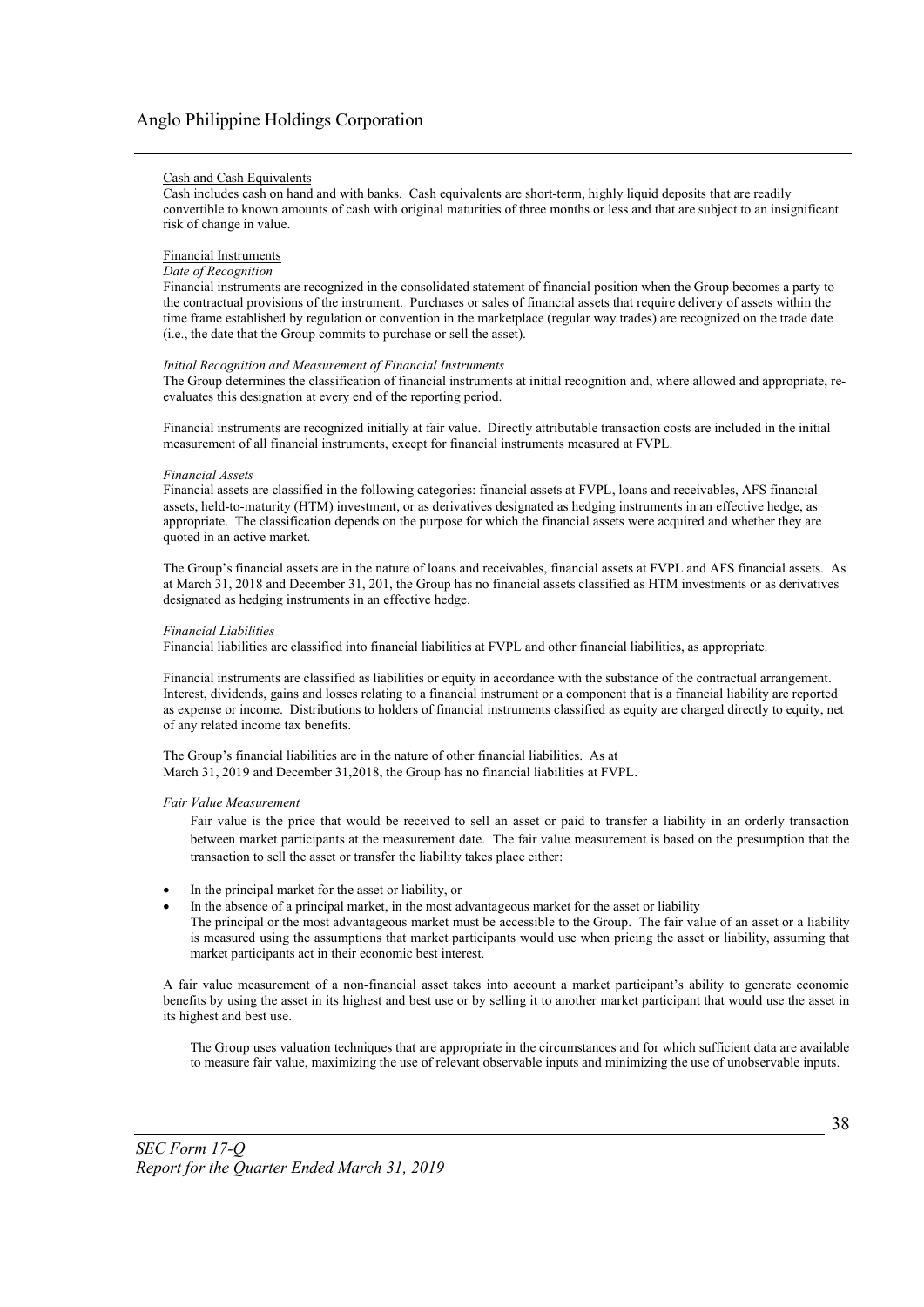All assets and liabilities for which fair value is measured or disclosed in the consolidated financial statements are categorized within the fair value hierarchy, described as follows, based on the lowest level input that is significant to the fair value measurement as a whole:

- Level 1 Quoted (unadjusted) market prices in active markets for identical assets or liabilities
- Level 2 Valuation techniques for which the lowest level input that is significant to the fair value measurement is directly or indirectly observable
- Level 3 Valuation techniques for which the lowest level input that is significant to the fair value measurement is unobservable

For assets and liabilities that are recognized in the consolidated financial statements on a recurring basis, the Group determines whether transfers have occurred between Levels in the hierarchy by re-assessing categorization (based on the lowest level input that is significant to the fair value measurement as a whole) at each end of the reporting period.

For the purpose of fair value disclosures, the Group has determined classes of assets and liabilities on the basis of the nature, characteristics and risks of the asset or liability and the level of the fair value hierarchy as explained above.

An analysis of fair values of financial instruments and further details as to how they are measured are provided in Note 31.

#### *"Day 1" Difference*

Where the transaction price in a non-active market is different to the fair value from other observable current market transactions in the same instrument or based on a valuation technique whose variables include only data from observable market, the Group recognizes the difference between the transaction price and fair value (Day 1 difference) in the consolidated statement of comprehensive income unless it qualifies for recognition as some other type of asset. In cases where use is made of data which is not observable, the difference between the transaction price and model value is recognized in the consolidated statement of comprehensive income only when the inputs become observable or when the instrument is derecognized. For each transaction, the Group determines the appropriate method of recognizing the "Day 1" difference amount.

#### *Subsequent Measurement*

The subsequent measurement of financial instruments depends on their classification as follows:

#### *Loans and Receivables*

Loans and receivables are non-derivative financial assets with fixed or determinable payments that are not quoted in an active market. They are not entered into with the intention of immediate or short-term resale and are not classified as financial assets at FVPL or designated as AFS financial asset. After initial recognition, loans and receivables are measured at amortized cost using the effective interest rate (EIR) method, less allowance for impairment losses. Amortized cost is calculated by taking into account any discount or premium on acquisition and fee or costs that are an integral part of the EIR. The EIR amortization is included in the "Interest income" account in the consolidated statement of comprehensive income. Any losses arising from impairment are recognized in "General and administrative expenses" in the consolidated statement of comprehensive income.

Loans and receivables are classified as current assets when they are expected to be realized within twelve (12) months after the end of the reporting period or within the normal operating cycle, whichever is longer. Otherwise, they are classified as noncurrent assets.

As at March 31, 2019 and December 31, 2018, the Group's loans and receivables include cash and cash equivalents, receivables, long-term note, and mine rehabilitation fund (MRF) under "Other noncurrent assets"(see Notes 4, 5, 8 and 16).

#### *Financial Assets at FVPL*

Financial assets at FVPL include financial assets held for trading purposes and financial assets designated upon initial recognition as at FVPL.

Financial assets are classified as held for trading if they are acquired for the purpose of selling in the near term. Derivatives, including separated embedded derivatives, are also classified as held for trading unless they are designated as effective hedging instruments or a financial guarantee contract. Fair value gains or losses are recognized in consolidated statement of comprehensive income. Interest and dividend income or expense is recognized in the consolidated statement of comprehensive income, according to the terms of the contract, or when the right to the payment has been established. Interest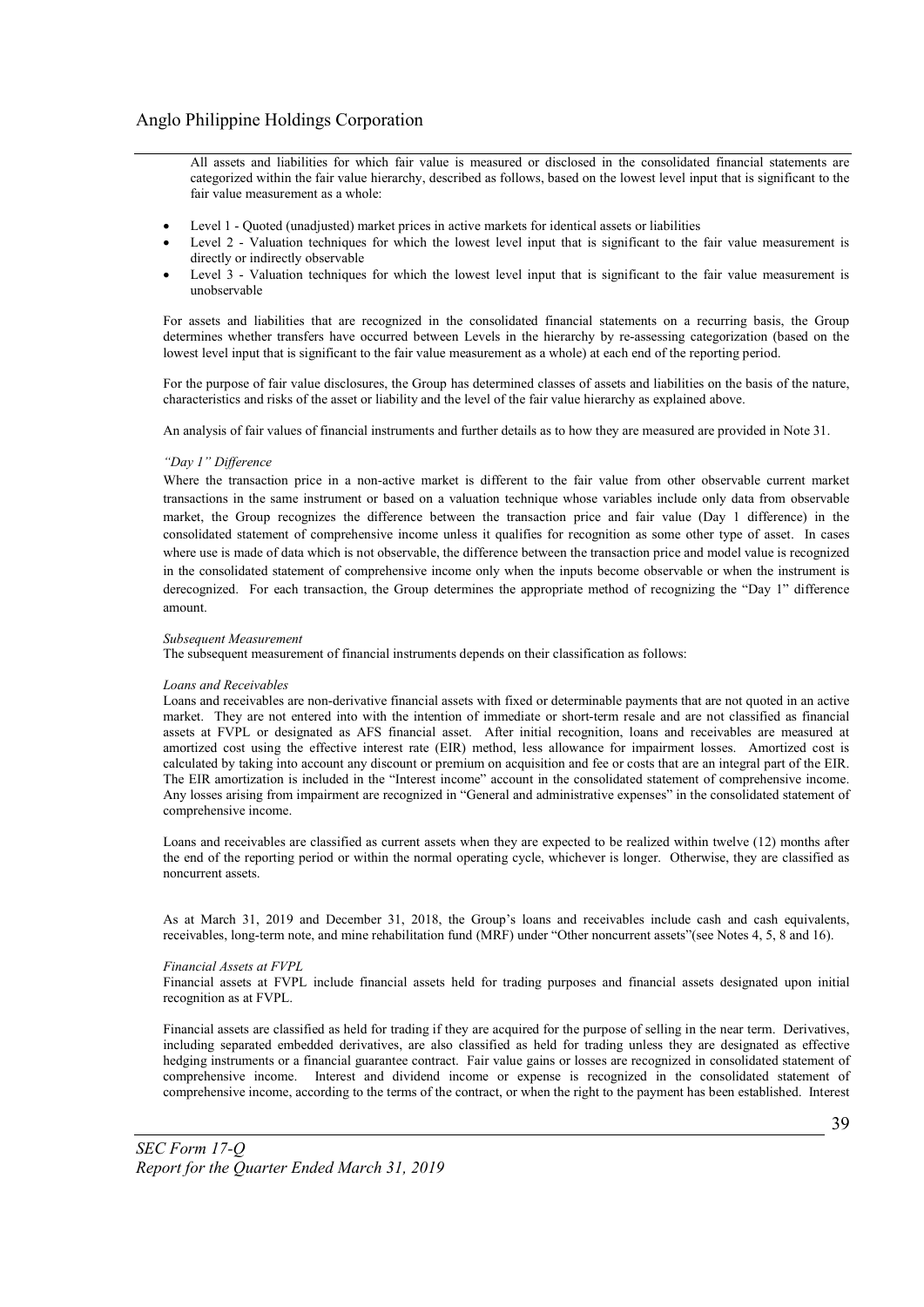earned on holding financial assets at FVPL is reported as interest income using the EIR. Dividends earned on holding financial assets at FVPL are recognized in the consolidated statement of comprehensive income when the right of payment has been established.

Financial assets may be designated as at FVPL by management on initial recognition when any of the following criteria are met:

- The designation eliminates or significantly reduces the inconsistent treatment that would otherwise arise from measuring the assets or recognizing gains or losses on them on a different basis; or
- The assets are part of a group of financial assets which are managed and their performance evaluated on a fair value basis, in accordance with a documented risk management or investment strategy; or
- The financial instrument contains an embedded derivative that would need to be separately recorded.

The Group has investments in financial assets at FVPL as at March 31, 2019 and December 31, 2018.

#### *AFS Financial Assets*

AFS financial assets are those non derivative financial assets designated as such or are not classified as at FVPL, HTM investments or loans and receivables. These are purchased and held indefinitely and may be sold in response to liquidity requirements or changes in market conditions.

After initial measurement, AFS financial assets are subsequently measured at fair value, with unrealized gains or losses arising from the changes in fair values of AFS financial assets are reported as "Net unrealized valuation gain (loss) on AFS financial assets" in the OCI. When the investment is disposed of or determined to be impaired, the cumulative gains or losses previously recognized in OCI is recognized as income or loss in the consolidated statement of comprehensive income. Dividends earned on holding AFS financial assets are recognized when the right of payment has been established. The losses arising from impairment of such financial assets are recognized as provision for impairment losses in the consolidated statement of comprehensive income.

The fair value of AFS financial assets that are actively traded in organized financial markets is determined by reference to quoted market close prices at the close of business on the reporting period. AFS financial assets whose fair value cannot be reliably because of lack of reliable estimates of future cash flows and discount rates necessary to calculate the fair value of unquoted equity instruments, are carried at cost.

The Group's AFS financial assets are presented as noncurrent assets in the consolidated statements of financial position. As at March 31, 2019 and December 31, 2018, the Group's AFS financial assets include unquoted equity shares

#### *Other Financial Liabilities*

This category pertains to financial liabilities that are not held for trading or not designated as at FVPL upon the inception of the liability. These include liabilities arising from operations and borrowings. Issued financial instruments or their components, which are not classified as at FVPL are classified as other financial liabilities, where the substance of the contractual arrangement results in the Group having an obligation either to deliver cash or another financial asset to the holder, or to satisfy the obligation other than by the exchange of a fixed amount of cash or another financial asset for a fixed number of own equity shares. The components of issued financial instruments that contain both liability and equity elements are accounted for separately, with the equity component being assigned the residual amount after deducting from the instrument as a whole the amount separately determined as the fair value of the liability component on the date of issue.

After initial measurement, other financial liabilities are measured at amortized cost using the EIR method. The EIR amortization is included in the "Interest and other finance charges" in the consolidated statement of comprehensive income. Other financial liabilities are classified as current liabilities when they are expected to be settled within twelve (12) months from the end of the reporting period or the Group does not have an unconditional right to defer settlement for at least twelve (12) months from the end of the reporting period. Otherwise, they are classified as noncurrent liabilities.

As at March 31, 2019 and December 31, 2018, the Group's other financial liabilities include accounts payable and accrued expenses (excluding statutory payables) and long-term debt..

Impairment of Financial Assets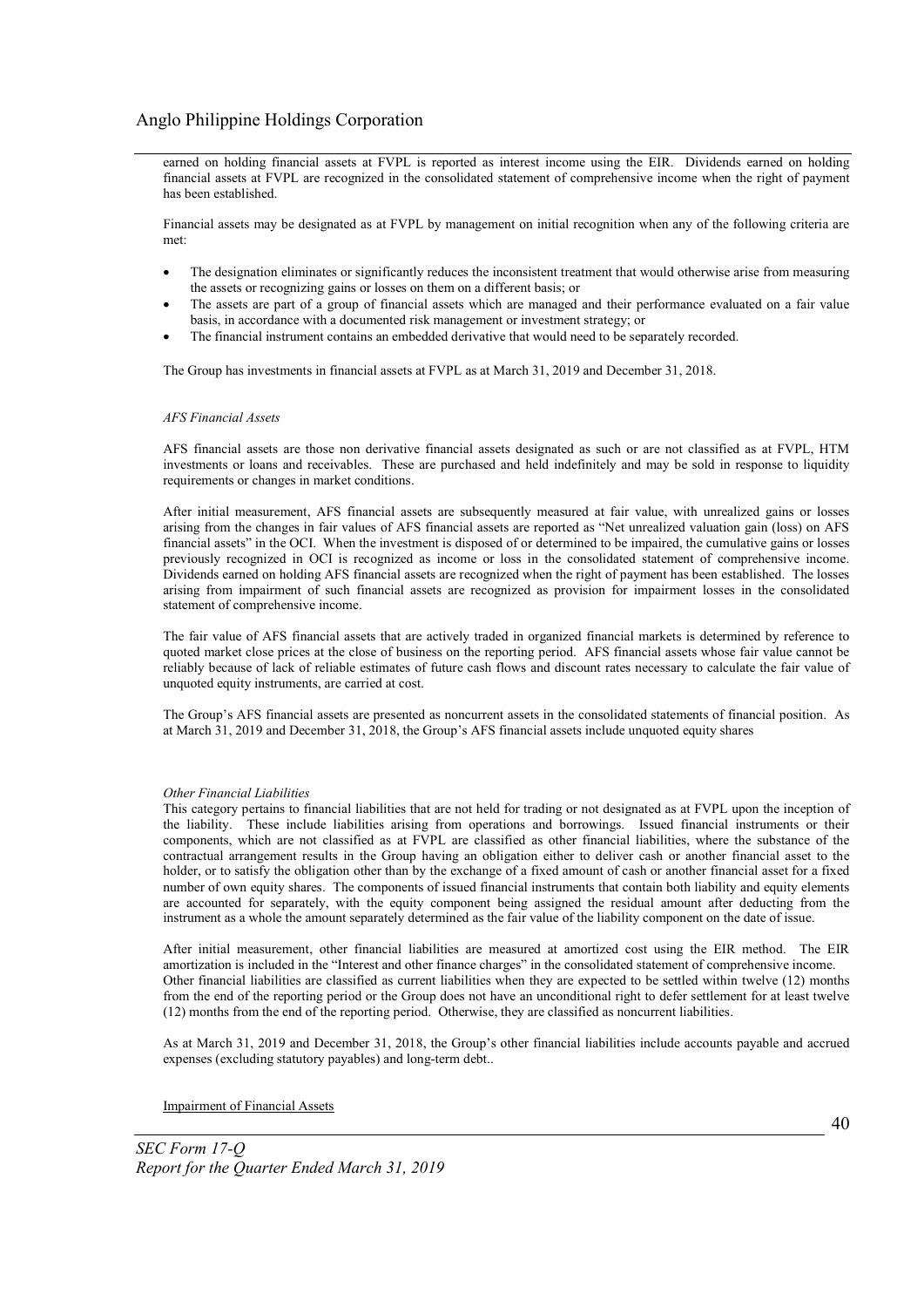The Group assesses at each end of the reporting period whether there is any objective evidence that a financial asset or group of financial assets is impaired. A financial asset or group of financial asset is deemed impaired if, and only if, there is objective evidence of impairment as a result of one or more events that has or have occurred after initial recognition of the asset (an incurred "loss event") and that loss has an impact on the estimated future cash flows of the financial asset or the group of financial asset that can be reliably estimated.

Objective evidence includes observable data that comes to the attention of the Group about loss events such as but not limited to significant financial difficulty of the counterparty, a breach of contract, such as a default or delinquency in interest or principal payments, probability that borrower will enter bankruptcy or other financial reorganization.

#### *Loans and Receivables*

For loans and receivables, the Group first assesses whether objective evidence of impairment exists individually for financial assets that are individually significant, and individually or collectively for financial assets that are not individually significant. If it is determined that no objective evidence of impairment exists for an individually assessed financial asset, whether significant or not, the asset is included in a group of financial assets with similar credit risk characteristics and that group of financial assets is collectively assessed for impairment. Assets that are individually assessed for impairment and for which an impairment loss is or continues to be recognized are not included in a collective assessment of impairment.

For the purpose of a collective assessment of impairment, financial assets are grouped on the basis of such credit risk characteristics such as customer type, payment history, past-due status and term. Future cash flows in a group of financial assets that are collectively evaluated for impairment are estimated on the basis of historical loss experience for assets with credit risk characteristics similar to those in the group. Historical loss experience is adjusted on the basis of current observable data to reflect the effects of current conditions that did not affect the period on which the historical loss experience is based and to remove the effects of conditions in the historical period that do not exist currently. The methodology and assumptions used for estimating future cash flows are reviewed regularly by the Group to reduce any difference between loss estimates and actual loss experience.

If there is objective evidence that an impairment loss on loans and receivables has been incurred, the amount of the loss is measured as the difference between the asset's carrying amount and the present value of estimated future cash flows (excluding future credit losses that have not been incurred) discounted at the financial asset's original EIR (i.e., the EIR computed at initial recognition). The carrying amount of the asset is reduced through use of an allowance account and the amount of loss is recognized in the consolidated statement of comprehensive income. Interest income continues to be recognized based on the reduced amount and is accrued using the rate of interest used to discount the future cash flows for the purpose of measuring the impairment loss. Receivables, together with the associated allowance accounts, are written-off when there is no realistic prospect of future recovery and all collateral has been realized or has been transferred to the Group.

If, in a subsequent period, the amount of the impairment loss decreases and the decrease can be related objectively to an event occurring after the impairment was recognized, the previously recognized impairment loss is reversed. Any subsequent reversal of an impairment loss is recognized in the consolidated statement of comprehensive income by adjusting the allowance account.

#### *AFS Financial Assets Carried at Cost*

If there is objective evidence that an impairment loss in unquoted equity instrument for AFS financial assets carried at cost, such as unquoted equity instruments that is not carried at fair value because its fair value cannot be reliably measured, the amount of the loss is measured as the difference between the asset's carrying amount and the present value of estimated future cash flows discounted at the current market rate of return for a similar financial asset.

Objective evidence of impairment includes, but is not limited to, significant financial difficulty of the issuer or obligor and it becoming probable that the borrower will enter bankruptcy or other financial reorganization.

#### *AFS Financial Assets Carried at Fair Value*

For AFS financial assets, the Group assesses at each end of reporting period whether there is objective evidence that an AFS financial asset is impaired.

In the case of equity investments classified as AFS financial assets, this would include a significant or prolonged decline in the fair value of the investment below its cost. "Significant" is to be evaluated against cost of the investment and "prolonged" against the period in which the fair value has been below its original cost. Where there is evidence of impairment, the cumulative loss (measured as the difference between the acquisition cost and the current fair value, less any impairment loss on that investment previously recognized in OCI) is removed from OCI and recognized in the consolidated statement of comprehensive income. Impairment losses on equity investments are not reversed through the consolidated statement of comprehensive income. While increases in fair value after impairment are recognized directly in OCI under equity.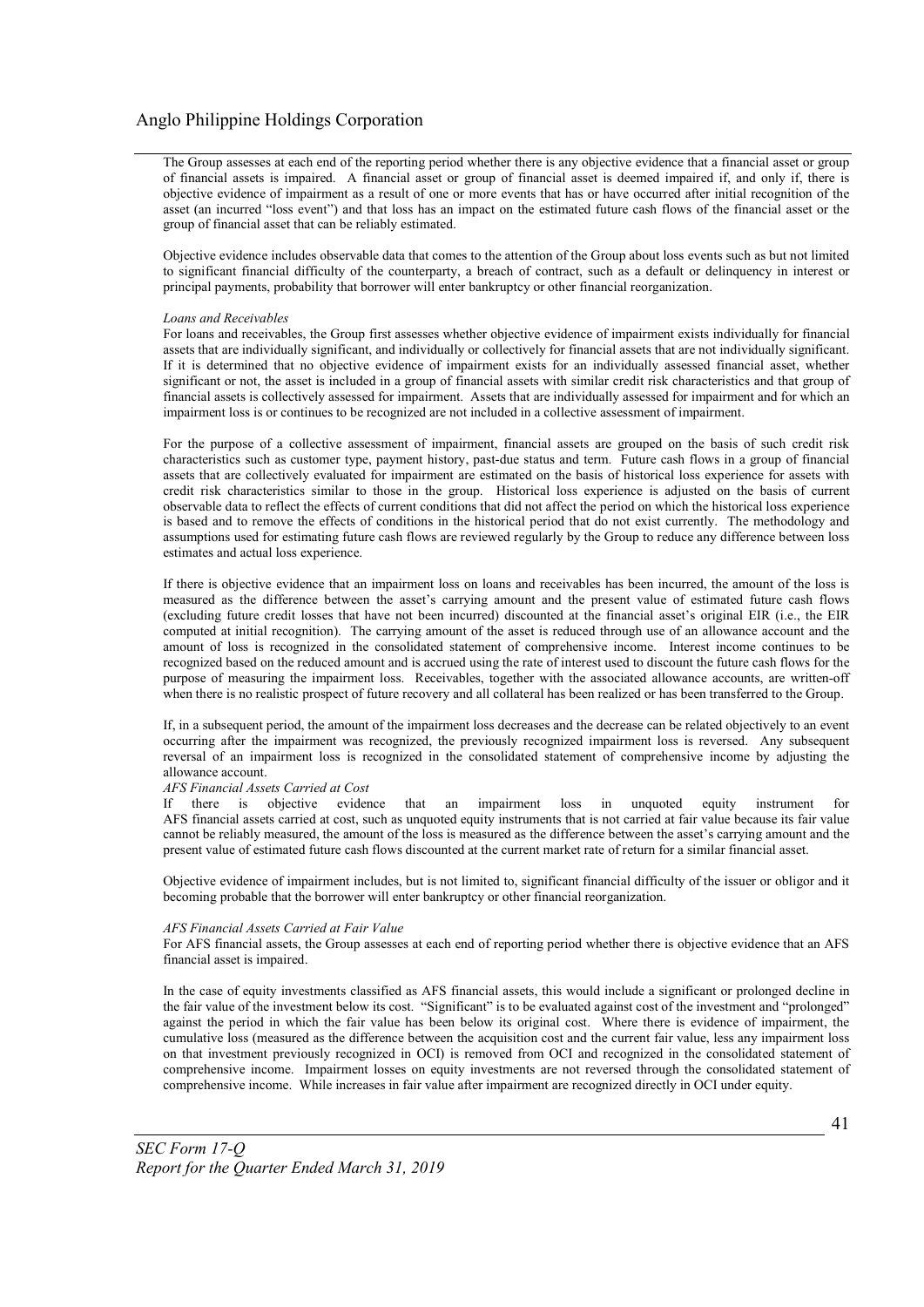## Derecognition of Financial Instruments

*Financial Assets*

A financial asset (or, where applicable, a part of a financial asset or part of a group of similar financial assets) is derecognized when:

- the rights to receive cash flows from the asset have expired; or
- the Group retains the right to receive cash flows from the asset, but has assumed an obligation to pay them in full without material delay to a third party under a "pass-through" arrangement; or
- theGroup has transferred its rights to receive cash flows from the asset and either (a) has transferred substantially all the risks and rewards of the asset, or (b) has neither transferred nor retained substantially all the risks and rewards of the asset, but has transferred control of the asset.

Where the Group has transferred its rights to receive cash flows from an asset or has entered into a pass-through arrangement and has neither transferred nor retained substantially all the risks and rewards of the asset nor transferred control of the asset, the asset is recognized to the extent of the Group's continuing involvement in the asset. Continuing involvement that takes the form of a guarantee over the transferred asset is measured at the lower of the original carrying amount of the asset and the maximum amount of consideration that the Group could be required to repay. In such case, the Group also recognizes an associated liability. The transferred asset and the associated liability are measured on a basis that reflects the rights and obligations that the Group has retained.

#### *Financial Liabilities*

A financial liability is derecognized when the obligation under the liability is discharged or cancelled or has expired.

When an existing financial liability is replaced by another from the same lender on substantially different terms, or the terms of an existing liability are substantially modified, such an exchange or modification is treated as a derecognition of the original liability and the recognition of a new liability, and the difference in the respective carrying amounts is recognized in the Group's consolidated statement of comprehensive income.

#### Offsetting Financial Instruments

Financial assets and financial liabilities are offset and the net amount is reported in the statement of financial position if there is a currently enforceable legal right to set off the recognized amounts and there is intention to settle on a net basis, or to realize the asset and settle the liability simultaneously. The Group assesses that it has a currently enforceable right of offset if the right is not contingent on a future event, and is legally enforceable in the normal course of business, event of default, and event of insolvency or bankruptcy of the Group and all of the counterparties.

#### **Inventories**

Inventories are valued at the lower of cost or net realizable value (NRV). Cost is determined by the monthly moving average production cost during the year for finished goods and raw materials and supplies. The NRV of finished goods is the estimated selling price in the ordinary course of business, less estimated costs of completion and the estimated costs necessary to make the sale. For raw materials and supplies, the Company expects to realize or consume the assets within twelve (12) months after the end of the reporting period. NRV of raw materials and supplies is the current replacement cost.

#### Prepaid Expenses and Other Current Assets

Prepaid expenses and other current assets include prepaid insurance, deposit and tax credit from overpayment of income tax which can be utilized as payment for income taxes in the next taxable year. These are considered as current assets since the Group expects to realize or consume these assets within twelve (12) months after the end of the reporting period.

#### Assets Held for Sale

The Group classifies assets as held for sale (disposal group) when the carrying amount will be recovered principally through a sale transaction rather than through continuing use. For this to be the case, the asset must be available for immediate sale in its present condition subject only to terms that are usual and customary for sales of such assets and its sale must be highly probable. For the sale to be highly probable, the appropriate level of management must be committed to a plan to sell the asset and an active program to locate a buyer and complete the plan must have been initiated. Furthermore, the asset must be actively marketed for sale at a price that is reasonable in relation to its current fair value. In addition, the sale should be expected to qualify for recognition as a completed sale within one year from the date of classification.

The related results of operations and cash flows of the disposal group that qualify as discontinued operations are separated from the results of those that would be recovered principally through continuing use, and the prior year's profit or loss in the consolidated statement of comprehensive income and statement of cash flows are re-presented. The results of operations and cash flows of the disposal group that qualify as discontinued operations are presented in profit or loss in the consolidated statement of comprehensive income and consolidated statement of cash flows as items associated with discontinued operations.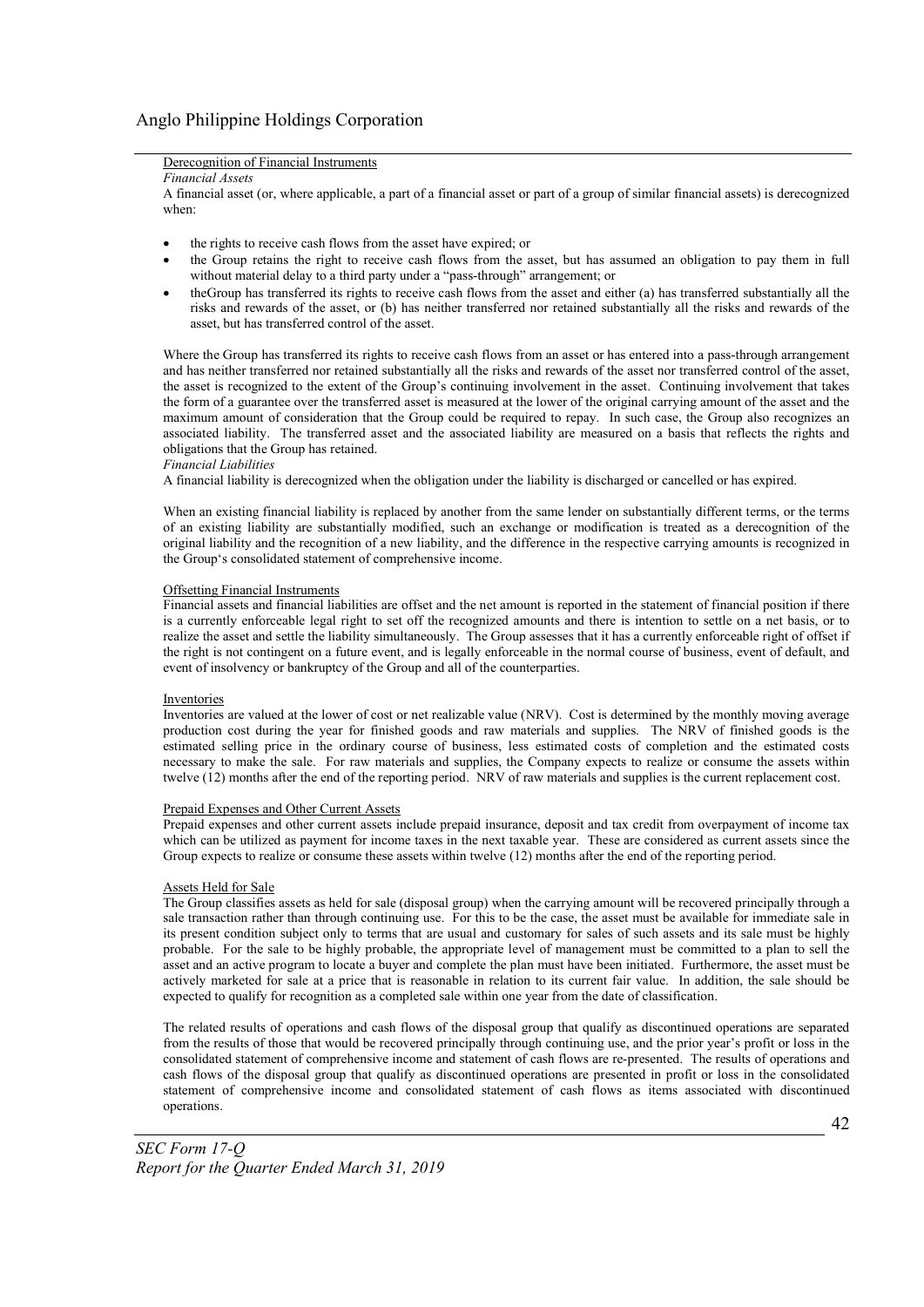#### Investments in Associates

The Group's investments in associates are accounted for using the equity method. An associate is an entity in which the Group has significant influence. Significant influence is the power to participate in the financial and operating policy decisions of the investee, but is not control or joint control over those policies. Under the equity method, the investments in associates are carried in the consolidated statement of financial position at cost plus post acquisition changes in the Group's share of net assets of the associate.

The consolidated statement of comprehensive income reflects the share of the results of operations of the associate. Where there has been a change recognized directly in the equity of the associate, the Group recognizes its share of any changes and discloses this, when applicable, in the consolidated statement of changes in equity. Unrealized gains and losses resulting from transactions between the Group and the associate are eliminated to the extent of the interest in the associate.

The share of profit of associates is shown on the face of the consolidated statement of comprehensive income. This is the profit attributable to equity holders of the associate and therefore is profit after tax and non-controlling interests in the subsidiaries of the associates.

The financial statements of the associate are prepared for the same reporting period as the Group. Where necessary, adjustments are made to bring the accounting policies in line with those of the Group.

After application of the equity method, the Group determines whether it is necessary to recognize an impairment loss on the Group's investment in associates. The Group determines at each end of the reporting period whether there is any objective evidence that the investment in the associate is impaired. If this is the case, the Group calculates the amount of impairment as the difference between the recoverable amount of the associate and its carrying value and recognizes the amount in the consolidated statement of comprehensive income.

Upon loss of significant influence over the associate, the Group measures and recognizes any retaining investment at its fair value. Any difference between the carrying amount of the associate upon loss of significant influence and the fair value of the retaining investment and proceeds from disposal is recognized in profit or loss.

#### Property and Equipment

Property and equipment are carried at cost less accumulated depreciation and any impairment in value.

The initial cost of property and equipment comprises its purchase price, including import duties, non-refundable purchase taxes and any directly attributable costs of bringing the asset to its working condition and location for its intended use. Expenditures incurred after the property and equipment have been put into operations, such as repairs and maintenance, are normally charged to the consolidated statement of comprehensive income in the period when the costs are incurred. In situations where it can be clearly demonstrated that the expenditures have resulted in an increase in the future economic benefits expected to be obtained from the use of an item of property and equipment beyond its originally assessed standard of performance, the expenditures are capitalized as additional costs of property and equipment.

Each part of an item of property and equipment with a cost that is significant in relation to the total cost of the item is depreciated separately.

Quarry development costs are amortized on a units-of-production (UOP) basis over the economically recoverable reserves of the quarry concerned. The unit of account for aggregates is cubic meter in loose volume (LCM).

The estimated fair value attributable to the mineral reserves and the portion of mineral resources considered to be probable of economic extraction at the time of the acquisition is amortized on a UOP basis whereby the denominator is the proven and probable reserves and the portion of resources expected to be extracted economically. The estimated fair value of the mineral resources that are not considered to be probable of economic extraction at the time of the acquisition is not subject to amortization, until the resource becomes probable of economic extraction in the future and is recognized in "Deferred exploration costs" account in the consolidated statement of financial position

Depreciation and amortization of other items of property and equipment is computed using the straight-line method over the estimated useful lives of the asset as follows:

| Category                           | Number of Years |
|------------------------------------|-----------------|
| Condominium units and improvements | 20              |
| Machinery and equipment            | $10 - 15$       |
| Transportation equipment           | $3 - 5$         |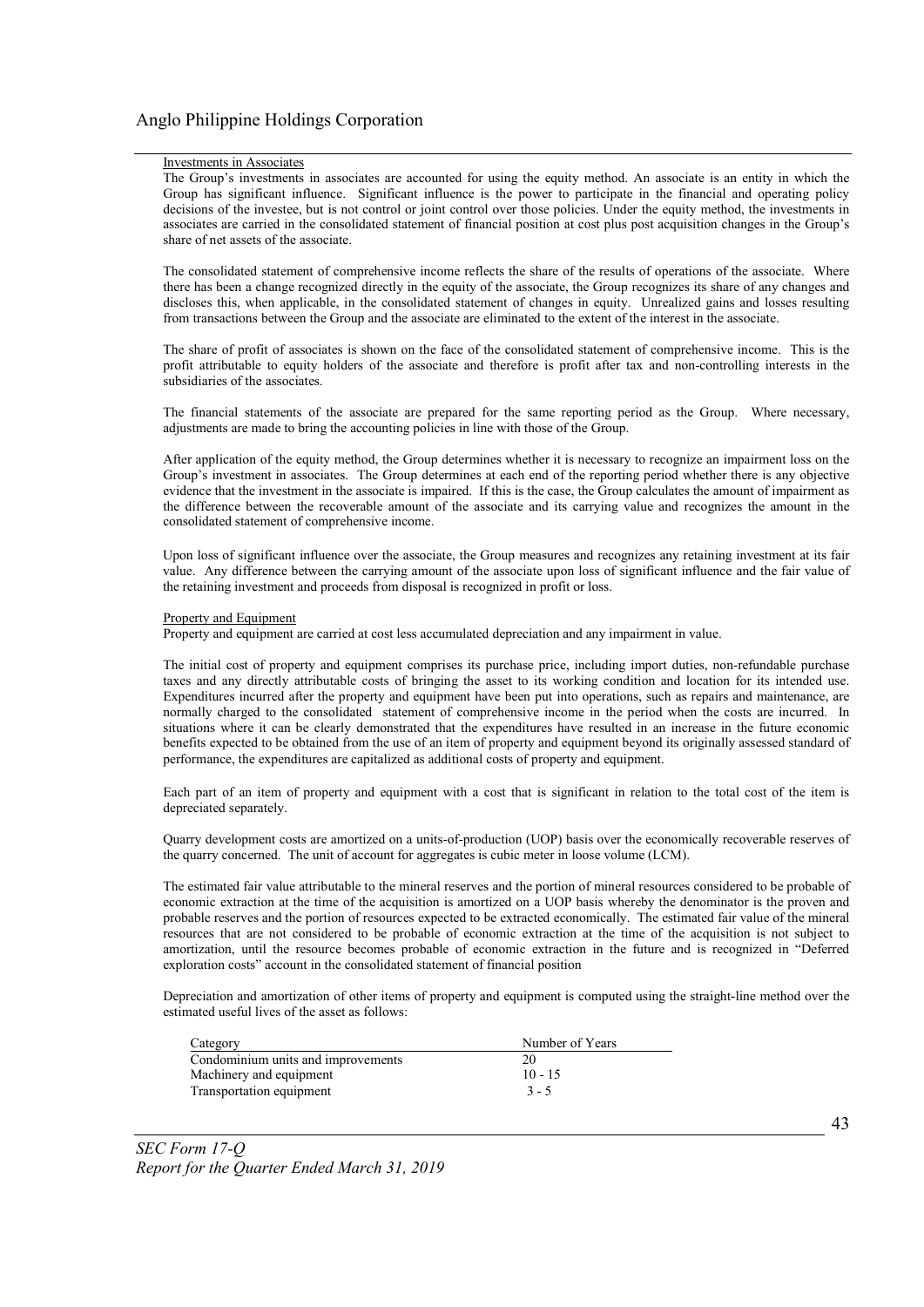| Furniture, fixtures and office equipment |  |  |
|------------------------------------------|--|--|
|------------------------------------------|--|--|

The estimated recoverable reserves, assets residual values, useful lives and depreciation and amortization method are reviewed periodically to ensure that the periods and method of depreciation are consistent with the expected pattern of economic benefits from items of property and equipment.

Property and equipment also include the estimated costs of rehabilitating the Group's Montalban Aggregates Project, for which the Group is liable. These costs are amortized using the UOP method based on the estimated recoverable mine reserves until the Group actually incurs these costs in the future.

When property and equipment are retired or otherwise disposed of, both the cost and related accumulated depletion, depreciation, amortization and any impairment in value are removed from the accounts, and any resulting gain or loss is credited to or charged against current operations.

Fully depreciated property and equipment are retained in the accounts until they are no longer in use and no further depreciation is charged to current operations.

#### Investment Properties

Investment properties pertain to the Group's investment in parcels of land and related improvements that are measured initially at cost, including transaction costs. Expenditures for the development and improvement of land are capitalized as part of the cost of the land. The carrying amounts include the costs of replacing part of an existing investment property at the time those costs are incurred if the recognition criteria are met, and excludes the costs of day to day servicing of an investment property. Subsequent to initial recognition, these are carried at cost in the books of the Group.

Investment properties are derecognized when either they have been disposed of or when the investment property is permanently withdrawn from use and no future economic benefit is expected from its disposal. The difference between the net disposal proceeds and the carrying amount of the asset is recognized in the statement of comprehensive income in the period of derecognition.

Transfers are made to or from investment property when, and only when, there is a change in use, evidenced by ending of owner-occupation or commencement of an operating lease to another party. Transfers are made from investment properties when, and only when, there is a change in use, evidence by commencement of an owner-occupation or commencement of development with a view to sale.

Under the cost model, transfers between investment property, owner-occupied property and inventories do not change the carrying amount of the property transferred and they do not change the cost of that property for measurement or disclosure purposes.

#### Deferred Exploration Costs

Oil and gas exploration and evaluation activity involves the search for hydrocarbon resources, the determination of technical feasibility and the assessment of commercial viability of an identified resource. Once the legal right to explore has been acquired, costs directly associated with exploration are capitalized under "Deferred exploration costs" account. The Group's deferred exploration costs are specifically identified of each Service Contract (SC)/Geophysical Survey, Exploration Contract (GSEC) area and quarrying area. All oil exploration costs relating to each SC/GSEC are deferred pending the determination of whether the contract area contains oil and gas reserves in commercial quantities. Capitalized expenditures include costs of license acquisition, technical services and studies, exploration drilling and testing, and appropriate technical and administrative expenses. General overhead or costs incurred prior to having obtained the legal rights to explore an area are recognized as expense in the consolidated statement of comprehensive income when incurred.

If no potentially commercial hydrocarbons are discovered or mineral reserve, the deferred exploration costs are written off through the consolidated statement of comprehensive income. If extractable hydrocarbons are found and, subject to further appraisal activity (e.g., the drilling of additional wells), it is probable that they can be commercially developed, the costs continue to be carried under deferred exploration costs account while sufficient/continued progress is made in assessing the commerciality of the hydrocarbons. Costs directly associated with appraisal activity undertaken to determine the size, characteristics and commercial potential of a reservoir following the initial discovery of hydrocarbons, including the costs of appraisal wells where hydrocarbons were not found, are initially capitalized as deferred exploration costs.

At the completion of the exploration phase, if technical feasibility is demonstrated and commercial reserves are discovered, then, following the decision to continue into the development phase, the deferred exploration costs relating to the SC/GSEC, where oil and gas in commercial quantities are discovered, is first assessed for impairment and (if required) any impairment loss is recognized, then the remaining balance is transferred to property and equipment in the consolidated statement of financial position.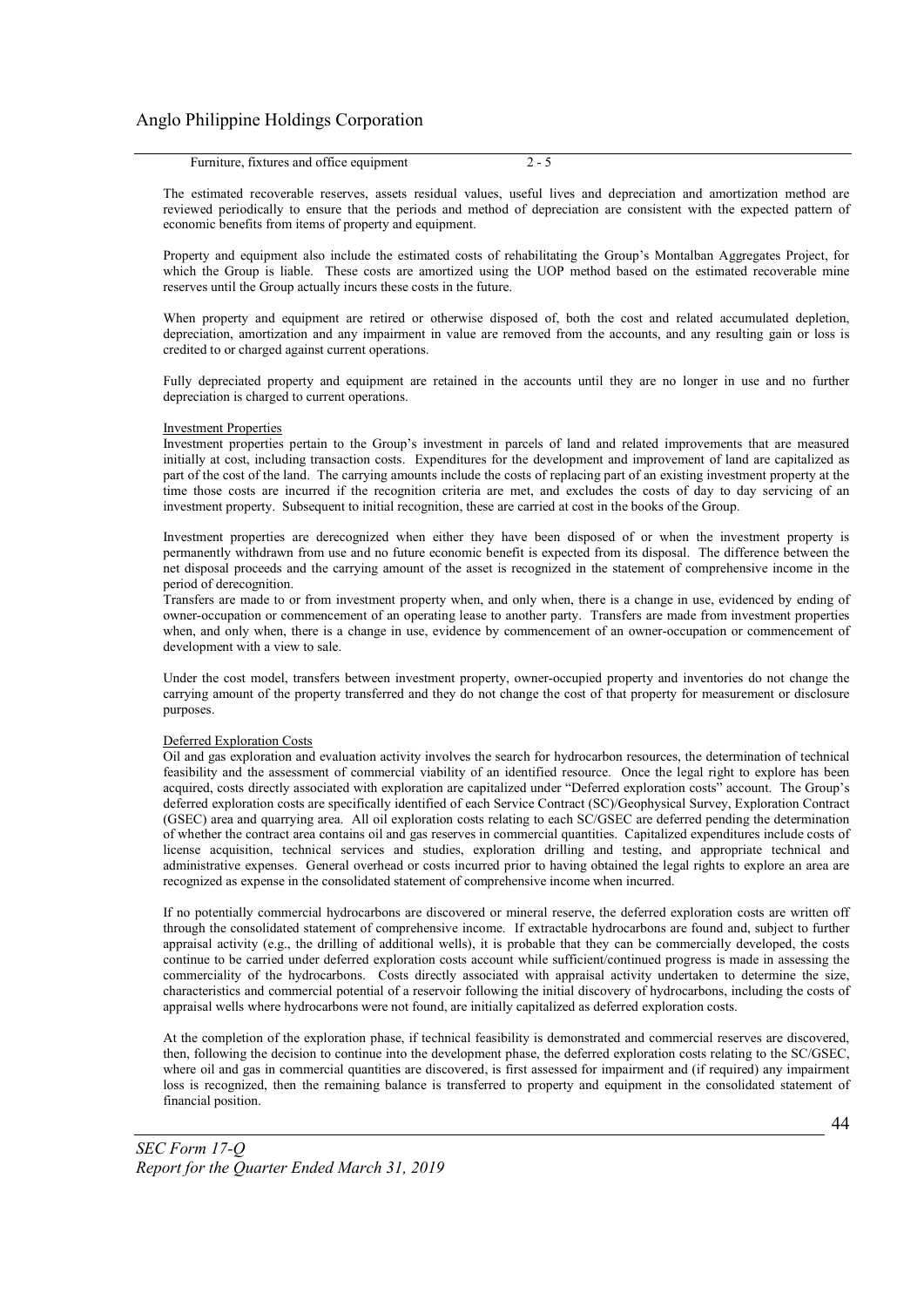Deferred exploration costs are assessed at each reporting period for possible indications of impairment. This is to confirm the continued intent to develop or otherwise extract value from the discovery. When this is no longer the case or is considered as areas permanently abandoned, the costs are written off through the consolidated statement of comprehensive income. Exploration areas are considered permanently abandoned if the related permits of the exploration have expired and/or there are no definite plans for further exploration and/or development.

The recoverability of deferred exploration costs is dependent upon the discovery of economically recoverable reserves, the ability of the Group to obtain necessary financing to complete the development of reserves and future profitable production or proceeds from the disposition of recoverable reserves.

#### Other Noncurrent Assets

#### *Input Value-Added Tax (VAT)*

Input VAT represents VAT imposed on the Group by its suppliers and contractors for the acquisition of goods and services required under Philippine taxation laws and regulations.

Input VAT on capitalized assets subject to amortization and any excess which (1) may be utilized against output VAT, if any, beyond twelve (12) months from the end of the reporting period or beyond twelve (12) months from the end of the reporting period or (2) are being claimed for refund or as tax credits with the Court of Tax Appeals which are presented as noncurrent assets in the consolidated statement of financial position. Input VAT is stated at its estimated NRV.

The amount of VAT recoverable from the taxation authority is included as part of "Other noncurrent assets" in the consolidated statement of financial position.

#### *Advances for Future Land Acquisitions*

Advances for future land acquisitions represent the advances to the land owners plus transaction costs. These are carried at undiscounted amounts.

#### *Leasehold Rights*

Leasehold rights pertains to an interest in real property held under rental agreement by which the owner gives the Group the right to occupy or use the property for a period of time. This is amortized over the life of the contract.

#### Impairment of Nonfinancial Assets

#### *Investments in Associates*

The Group determines at each end of the reporting period whether there is any objective evidence that the investment in associates is impaired. If this is the case, the Group calculates the amount of impairment being the difference between the recoverable amount of the investment and the carrying value and recognizes the amount in the consolidated statement of comprehensive income.

An assessment is made at the end of the reporting period as to whether there is any indication that previously recognized impairment losses may no longer exist or may have decreased. If such indications exist, the recoverable amount is estimated. A previously recognized impairment loss is reverse only if there has been a change in the estimates used to determine the investment's recoverable amount since the last impairment loss was recognized. If that is the case, the carrying amount of the investments is increased to its recoverable amount. The increased amount cannot exceed the carrying amount that would have been determined had no impairment loss been recognized for the assets in prior years. Such reversal is recognized in the consolidated statement of comprehensive income.

#### *Deferred Exploration Costs*

An impairment review is performed, either individually or at the CGU level, when there are indicators that the carrying amount of the deferred exploration costs may exceed their recoverable amounts. To the extent that this occurs, the excess is fully provided against, in the reporting period in which this is determined. Deferred exploration costs are reassessed on a regular basis and these costs are carried forward provided that at least one of the following conditions is met:

- the period for which the entity has the right to explore in the specific area has expired during the period or will expire in the near future, and is not expected to be renewed;
- such costs are expected to be recouped in full through successful development and exploration of the area of interest or alternatively, by its sale; or
- exploration and evaluation activities in the area of interest have not yet reached a stage which permits a reasonable assessment of the existence or otherwise of economically recoverable reserves, and active and significant operations in relation to the area are continuing, or planned for the future.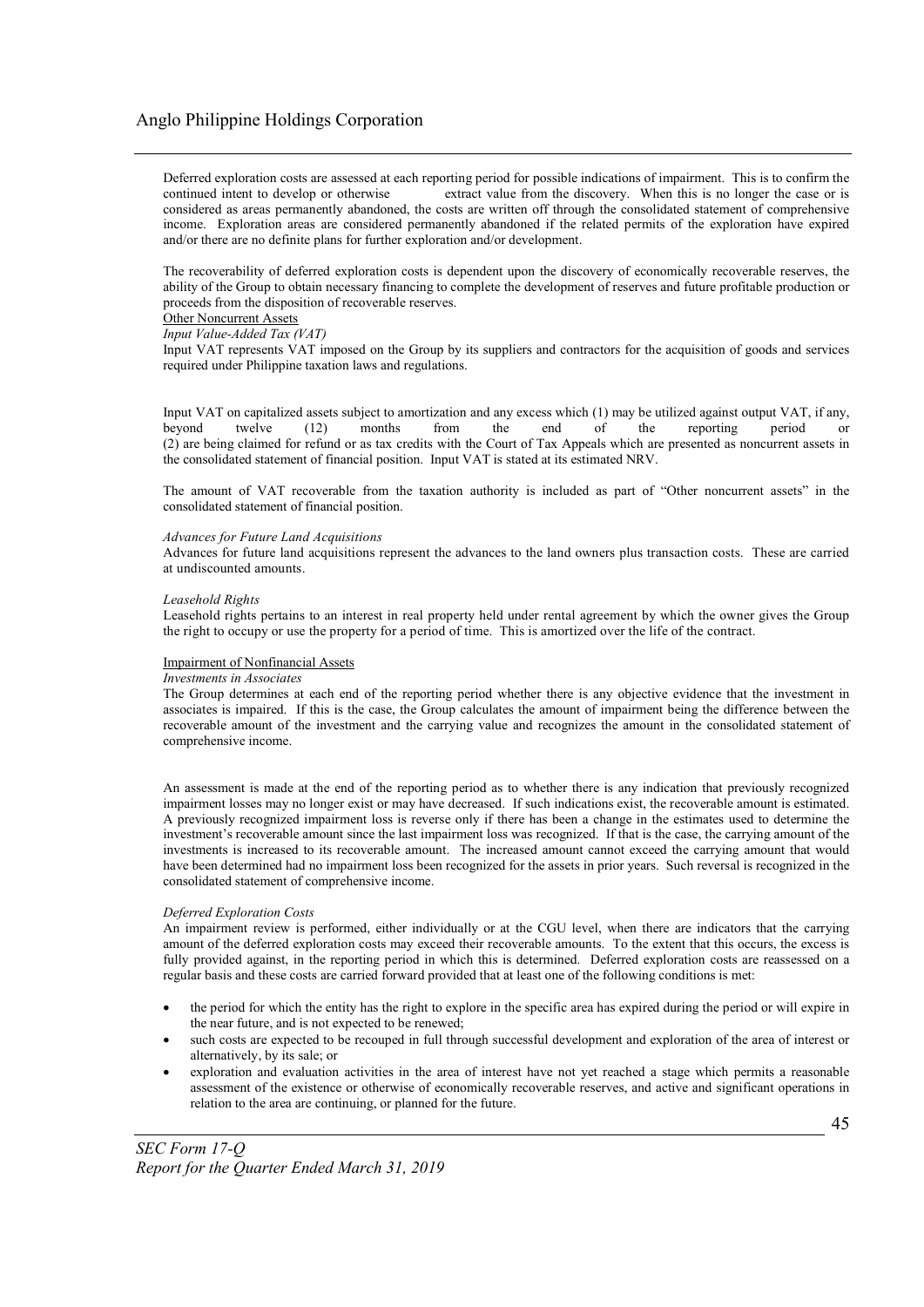*Property and Equipment, Investment Properties, Prepaid Expenses and Other Current and Noncurrent Assets*

The Group assesses at each reporting period whether there is an indication that a nonfinancial asset may be impaired when events or changes in circumstances indicate that the carrying value of an asset may be impaired. If any such indication exists, or when annual impairment testing for an asset is required, the Group makes an estimate of the asset's recoverable amount. As asset's recoverable amount is the higher of an asset's or CGU's fair value less costs to sell and its value in use and is determined for an individual asset, unless the asset does not generate cash inflows that are largely independent of those from other assets or groups of assets. When the carrying amount of an asset exceeds its recoverable amount, the asset is considered impaired and is written down to its recoverable amount. In assessing value in use, the estimated future cash flows are discounted to their present value using a pre-tax discount rate that reflects current market assessment of the time value of money and the risks specific to the asset. Impairment losses of continuing operations are recognized in the parent company statements of comprehensive income in those expense categories consistent with the function of the impaired asset.

As assessment is made at each end of the reporting period as to whether there is any indication that previously recognized impairment losses may no longer exist or may have decreased. If such indication exists, the recoverable amount is estimated. A previously recognized impairment loss is reversed only if there has been a change in the estimates used to determine the asset's recoverable amount since the last impairment loss was recognized. If that is the case, the carrying amount of the asset is increased to its recoverable amount. However, the increased amount cannot exceed the carrying amount that would have been determined, net of depreciation, had no impairment loss been recognized for the asset in prior years. Such reversal is recognized in the consolidated statements of comprehensive income. After such a reversal, the deprecation charge is adjusted in future periods to allocate the asset's revised carrying amount, less any residual value, on a systematic basis over its remaining useful life.

#### Provisions

#### *General*

Provisions are recognized when the Group has a present obligation (legal or constructive) as a result of a past event, it is probable that an outflow of resources embodying economic benefits will be required to settle the obligation and a reliable estimate can be made of the amount of the obligation. Provisions are reviewed at each end of the reporting period and adjusted to reflect the current best estimate. If the effect of the time value of money is material, provisions are determined by discounting the expected future cash flows at a pre-tax amount that reflects current market assessments of the time value of money and, when appropriate, the risks specific to the liability. Where discounting is used, the increase in the provision due to the passage of time is recognized as "Interest and other finance charges" in the consolidated statement of comprehensive income.

#### *Decommissioning Liability*

The Group records the present value of estimated costs of legal and constructive obligations required to restore quarry site in the period in which the obligation is incurred. The nature of these restoration activities includes dismantling and removing structures, rehabilitating mines and tailings dams, dismantling operating facilities, closure of plant and waste sites and restoration, reclamation and re-vegetation of affected areas.

The obligation generally arises when the asset is installed or the ground/environment is disturbed at the quarry site. When the liability is initially recognized, the present value of the estimated costs is capitalized by increasing the carrying amount of the related assets to the extent that it was incurred as a result of the development/construction of the quarry. Over time, the discounted liability is increased for the change in present value based on the discount rates that reflect current market assessments and the risks specific to the liability.

The periodic unwinding of the discount is recognized in the statement of comprehensive income. Additional disturbances or changes in rehabilitation costs are recognized as additions or charges to the corresponding assets and decommissioning liability when they occur. Costs related to restoration of site damage (subsequent to start of commercial production) that is created on an ongoing basis during production are provided for at their net present values and recognized in the consolidated statement of comprehensive income as extraction progresses.

Any reduction in the decommissioning liability and, therefore, any deduction from the asset to which it relates, may not exceed the carrying amount of that asset. If it does, any excess over the carrying value is taken immediately to the consolidated statement of comprehensive income.

For closed sites, changes to estimated costs are recognized immediately in the consolidated statement of comprehensive income.

Where the Group expects a provision to be reimbursed, the reimbursement is recognized as a separate asset, but only when receipt of reimbursement is virtually certain. The expense relating to any provision is presented in the consolidated statement of comprehensive income, net of any reimbursement.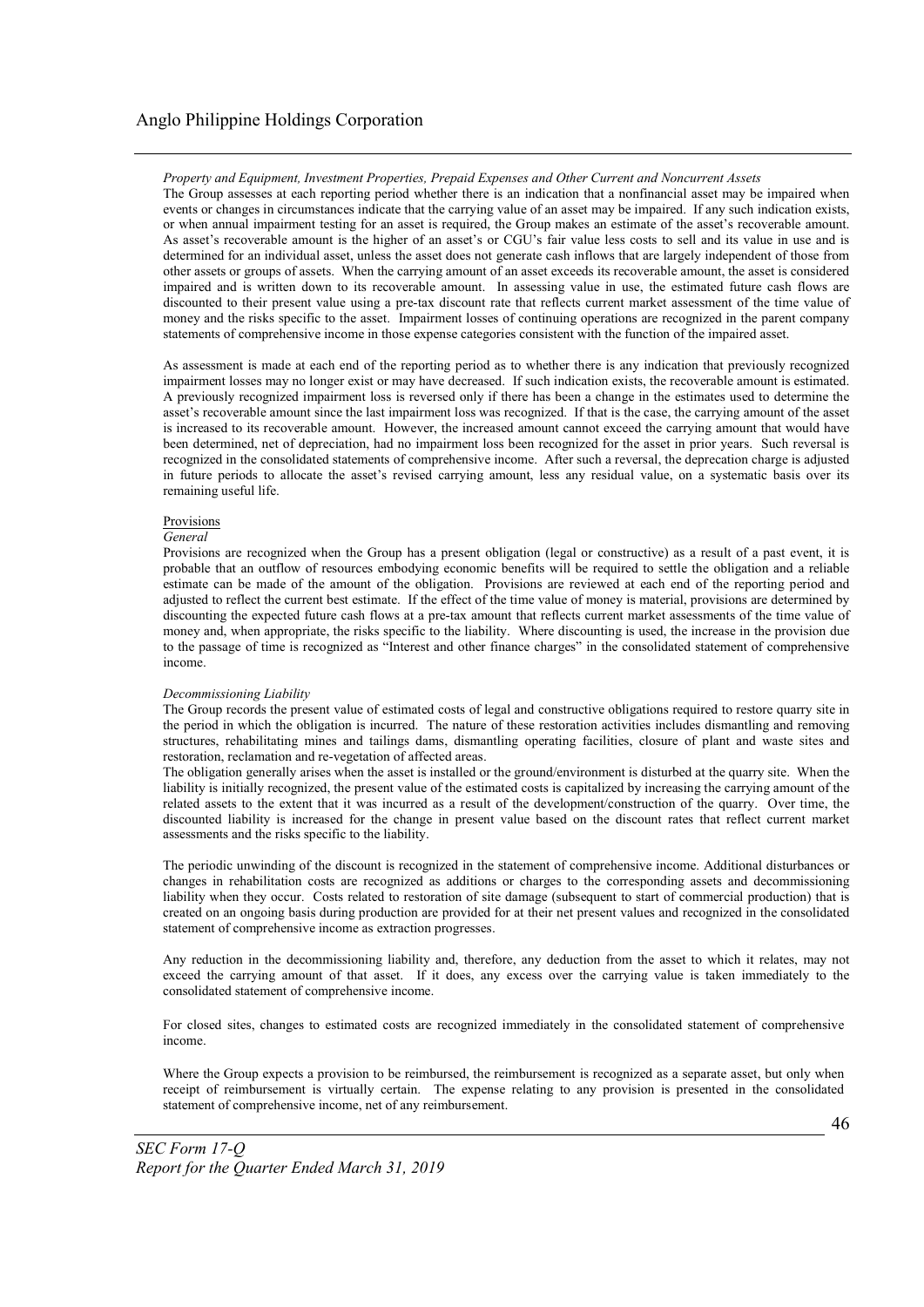#### Other Comprehensive Income

OCI comprises items of income and expense (including items previously presented under the statements of changes in equity) that are not recognized in profit or loss for the year in accordance with PFRS.

#### Capital Stock and Additional Paid-in Capital

The Parent Company has issued capital stock that is classified as equity. Incremental costs directly attributable to the issue of new capital stock or options are shown in equity as a deduction, net of tax, from the proceeds. Amount of contribution in excess of par value is accounted for as an additional paid-in capital.

#### Treasury Stock

Treasury stock is recorded at cost and is presented as a deduction from equity. Any consideration paid or received in connection with treasury stock is recognized directly in equity.

When the shares are retired, the capital stock account is reduced by its par value. The excess of cost over par value upon retirement is debited to the following accounts in the order given: retirement is debited to the following accounts in the order given: (1) additional paid-in capital to the extent of the specific or average additional paid-in capital when the shares are issued, and (2) retained earnings. When shares are sold, the treasury stock account is credited and reduced by the weighted average cost of the shares sold. The excess of any consideration over the cost is credited to additional paid-in capital.

Transaction costs incurred such as registration and other regulatory fees, amounts paid to legal, accounting and other professional advisers, printing costs and stamp duties (net of any related income tax benefit) in relation to the issuing or acquiring the treasury shares are accounted for as reduction from equity, which is disclosed separately. Retained Earnings

Retained earnings represent the cumulative balance of periodic net income or loss, dividend declarations, prior period adjustments, effect of changes in accounting policy and other capital adjustments.

Dividend distribution to the Parent Company's stockholders is recognized as a liability and deducted from retained earnings when they are approved by the Parent Company's BOD. Dividends for the year that are approved after the end of the reporting period are dealt with as an event after the end of the reporting period.

#### Revenue Recognition

Revenue is recognized to the extent that it is probable that the economic benefits will flow to the Group and the revenue can be reliably measured. The following specific recognition criteria must be met before revenue is recognized.

#### *Sale of Aggregates*

Sale of aggregates is recognized when the goods are delivered to and accepted by the customer.

#### *Management Fees*

Management fees are recognized when services are rendered based on the contractual agreement between the parties.

#### *Dividend Income*

Dividend income is recognized when the shareholder's right to receive payment is established.

#### *Interest Income*

Income is recognized as the interest accrues (using the EIR that is the rate that exactly discounts estimated future cash receipts through the expected life of the financial instrument to the net carrying amount of the financial asset).

#### *Other Income*

Income is recognized in the consolidated statement of comprehensive income as they are earned.

#### Costs and Expenses Recognition

Costs and expenses are decreases in economic benefits during the accounting period in the form of outflows or depletions of assets or incurrences of liabilities that result in decreases in equity, other than those relating to distributions to equity participants. General and administrative expenses are generally recognized when the services are used or the expenses arise while interest and other finance charges are accrued in the appropriate period.

Earnings Per Share (EPS)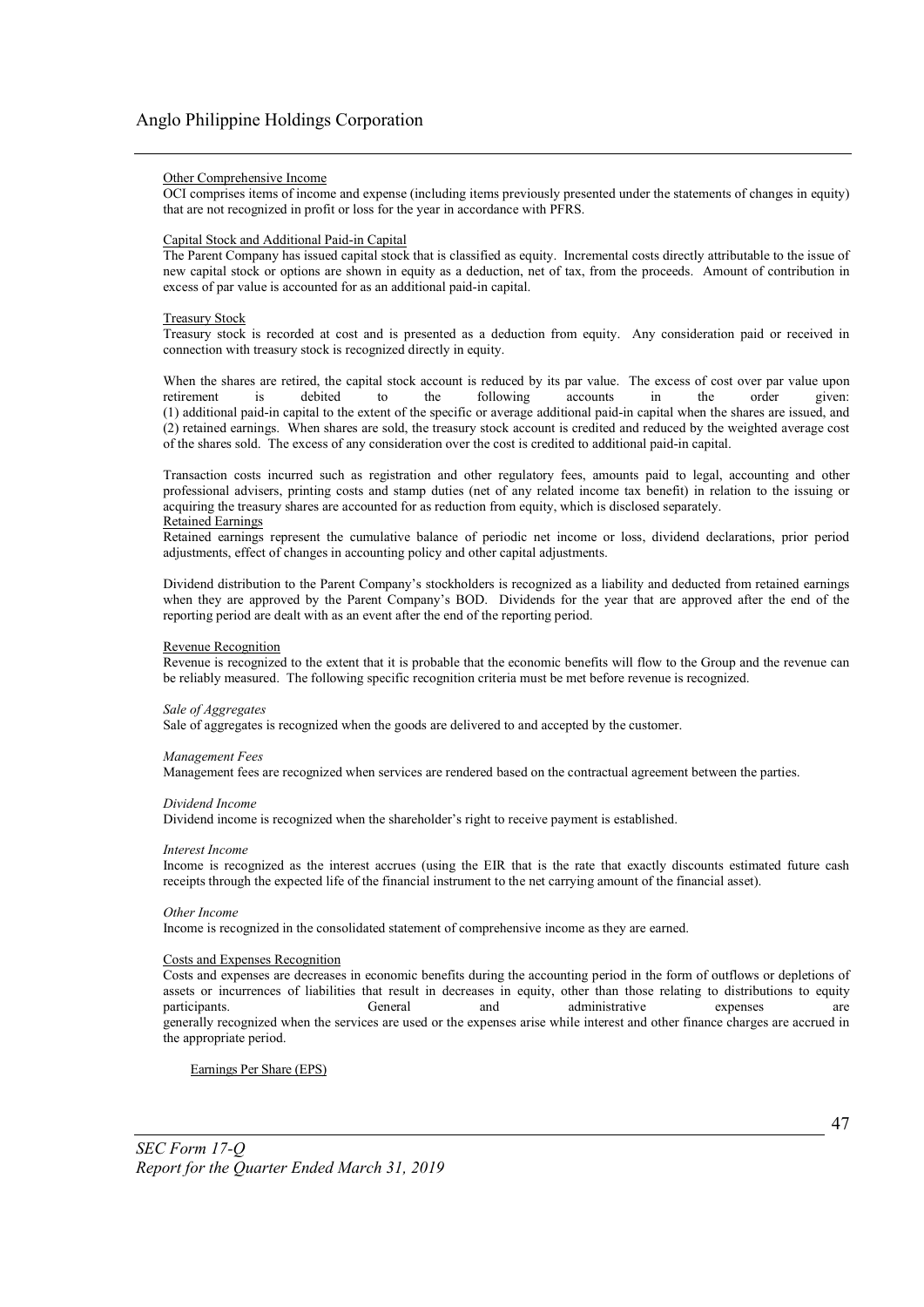Basic EPS is computed based on the weighted average number of shares outstanding and subscribed for each respective period with retroactive adjustments for stock dividends declared, if any. When shares are dilutive, the unexercised portion of stock options is included as stock equivalents in computing diluted earnings per share.

Diluted EPS amounts are calculated by dividing the net income by the weighted average number of ordinary shares outstanding, adjusted for any stock dividends declared during the year plus weighted average number of ordinary shares that would be issued on the conversion of all the dilutive ordinary shares into ordinary shares, excluding treasury shares.

Since the Group has no potential dilutive common shares, basic and diluted earnings per share are stated at the same amount.

#### Segment Reporting

An operating segment is a component of an entity that: (a) engages in business activities from which it may earn revenues and incur expenses (including revenues and expenses relating to transactions with other components of the same entity); (b) whose operating results are regularly reviewed by the entity's chief operating decision maker to make decisions about resources to be allocated to the segment and assess its performance, and (c) for which discrete financial information is available.

The Company's segments pertain to its investments in associates. This segment is carried by Atlas Consolidated Mining Development Corporation (ACMDC), The Philodrill Corporation (TPC), United Paragon Mining Corporation (UPMC) and North Triangle Depot Commercial Corporation (NTDCC), the Group's associates. The summarized financial and other relevant information of the Group's associates are part of the consolidated financial statements.

#### Retirement Benefits Plan

The Group has a defined retirement benefit plan which requires contributions to be made to a separately administered fund.The net defined benefit liability or asset is the aggregate of the present value of the defined benefit obligation at the end of the reporting period reduced by the fair value of plan assets, adjusted for any effect of limiting a net defined benefit asset to the asset ceiling. The asset ceiling is the present value of any economic benefits available in the form of refunds from the plan or reductions in future contributions to the plan.

The cost of providing benefits under the defined benefit plans is actuarially determined using the projected unit credit method. This method reflects service rendered by employees to the date of valuation and incorporates assumptions concerning the employees' projected salaries.

Defined benefit costs comprise the following:

- Service cost
- Net interest on the net defined benefit liability or asset
- Re-measurements of net defined benefit liability or asset

Service costs which include current service costs, past service costs and gains or losses on non-routine settlements are recognized as "Personnel cost" under general and administrative expenses in the consolidated statement of comprehensive income. Past service costs are recognized when plan amendment or curtailment occurs. These amounts are calculated periodically by independent qualified actuaries.

Net interest on the net defined benefit liability or asset is the change during the period in the net defined benefit liability or asset that arises from the passage of time which is determined by applying the discount rate based on government bonds to the net defined benefit liability or asset. Net interest on the net defined benefit liability or asset is recognized as interest expense or interest income classified under "Interest and other finance charges" or "Interest income" in the consolidated statement of comprehensive income.

Re-measurements comprising actuarial gains and losses, return on plan assets and any change in the effect of the asset ceiling (excluding net interest on defined benefit liability) are recognized immediately in OCI in the period in which they arise. Remeasurements are not reclassified to profit or loss in subsequent periods. These are retained in OCI until full settlement of the obligation. Re-measurements recognized in OCI after the initial adoption of Revised PAS 19 are closed to retained earnings.

Plan assets are assets that are held by a long-term employee benefit fund or qualifying insurance policies. Plan assets are not available to the creditors of the Group, nor can they be paid directly to the Group. Fair value of plan assets is based on market price information. When no market price is available, the fair value of plan assets is estimated by discounting expected future cash flows using a discount rate that reflects both the risk associated with the plan assets and the maturity or expected disposal date of those assets (or, if they have no maturity, the expected period until the settlement of the related obligations).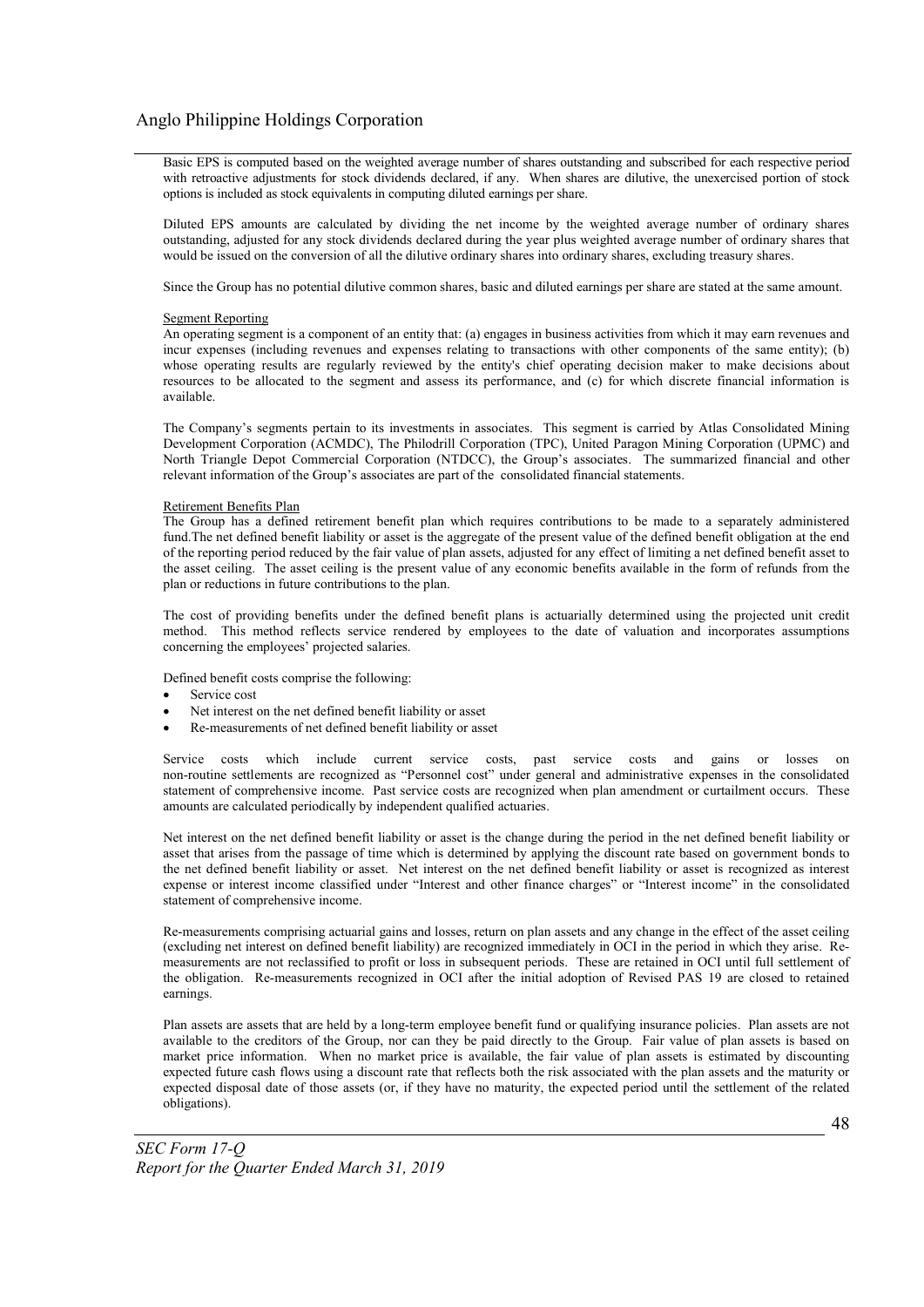If the fair value of the plan assets is higher than the present value of the defined benefit obligation, the measurement of the resulting defined benefit asset is limited to the present value of economic benefits available in the form of refunds from the plan or reductions in future contributions to the plan.

The Group's right to be reimbursed of some or all of the expenditure required to settle a defined benefit obligation is recognized as a separate asset at fair value when and only when reimbursement is virtually certain.

#### Income Taxes

#### *Current Income Tax*

Current income tax assets and liabilities for the current and prior periods are measured at the amount expected to be recovered from or paid to the tax authority. The income tax rates and income tax laws used to compute the amount are those that have been enacted or substantively enacted as at the end of the reporting period.

#### *Deferred Tax*

Deferred tax is provided using the liability method on all temporary differences at the end of the reporting period between the tax bases of assets and liabilities and their carrying amounts for financial reporting purposes.

Deferred tax liabilities are recognized for all taxable temporary differences, except:

- where the deferred tax liability arises from the initial recognition of goodwill or of an asset or liability in a transaction that is not a business combination and, at the time of the transaction, affects neither the accounting income nor taxable income or loss; and
- in respect of taxable temporary differences associated with investments in foreign subsidiaries, associates and interests in joint ventures, where the timing of the reversal of the temporary differences can be controlled and it is probable that the temporary differences will not reverse in the foreseeable future.

Deferred tax assets are recognized for all deductible temporary differences, carry-forward of unused tax credits and unused tax losses, to the extent that it is probable that sufficient future taxable income will be available against which the deductible temporary differences and the state of the state of the state of the state of the state of the state of the state of the state of the state of the state of the state of the state of the state of the state of the state of t

carry-forward of unused tax credits and unused tax losses can be utilized except:

- where the deferred tax asset relating to the deductible temporary difference arises from the initial recognition of an asset or liability in a transaction that is not a business combination and, at the time of the transaction, affects neither the accounting income nor taxable income or loss; and
- in respect of deductible temporary differences associated with investments in foreign subsidiaries, associates and interests in joint ventures, deferred tax assets are recognized only to the extent that it is probable that the temporary differences will reverse in the foreseeable future and taxable income will be available against which the temporary differences can be utilized.

The carrying amount of deferred tax assets is reviewed at each end of the reporting period and reduced to the extent that it is no longer probable that sufficient future taxable income will be available to allow all or part of the deferred tax assets to be utilized. Unrecognized deferred tax assets are reassessed at each end of the reporting period and are recognized to the extent that it has become probable that sufficient future taxable income will allow the deferred tax asset to be recovered.

Deferred tax assets and liabilities are measured at the income tax rates that are expected to apply to the year when the asset is realized or the liability is settled, based on income tax rates (and income tax laws) that have been enacted or substantively enacted at each end of the reporting period.

Deferred tax assets and liabilities are offset, if a legally enforceable right exists to set off current income tax assets against current income tax liabilities and the deferred taxes relate to the same taxable entity and the same taxation authority.

#### Foreign Currency Transactions

The consolidated financial statements are presented in Philippine peso, which is the Group's functional and presentation currency. Transactions in foreign currencies are initially recorded in the functional currency rate ruling at the date of the transaction. Monetary assets and liabilities denominated in foreign currencies are translated at the functional currency rate of exchange ruling at the end of the reporting period. Non-monetary items that are measured in terms of historical cost in a foreign currency are translated using the exchange rates prevailing as at the date of the initial transactions. All differences are taken to "Foreign exchange gains (losses) - net" in the consolidated statement of comprehensive income.